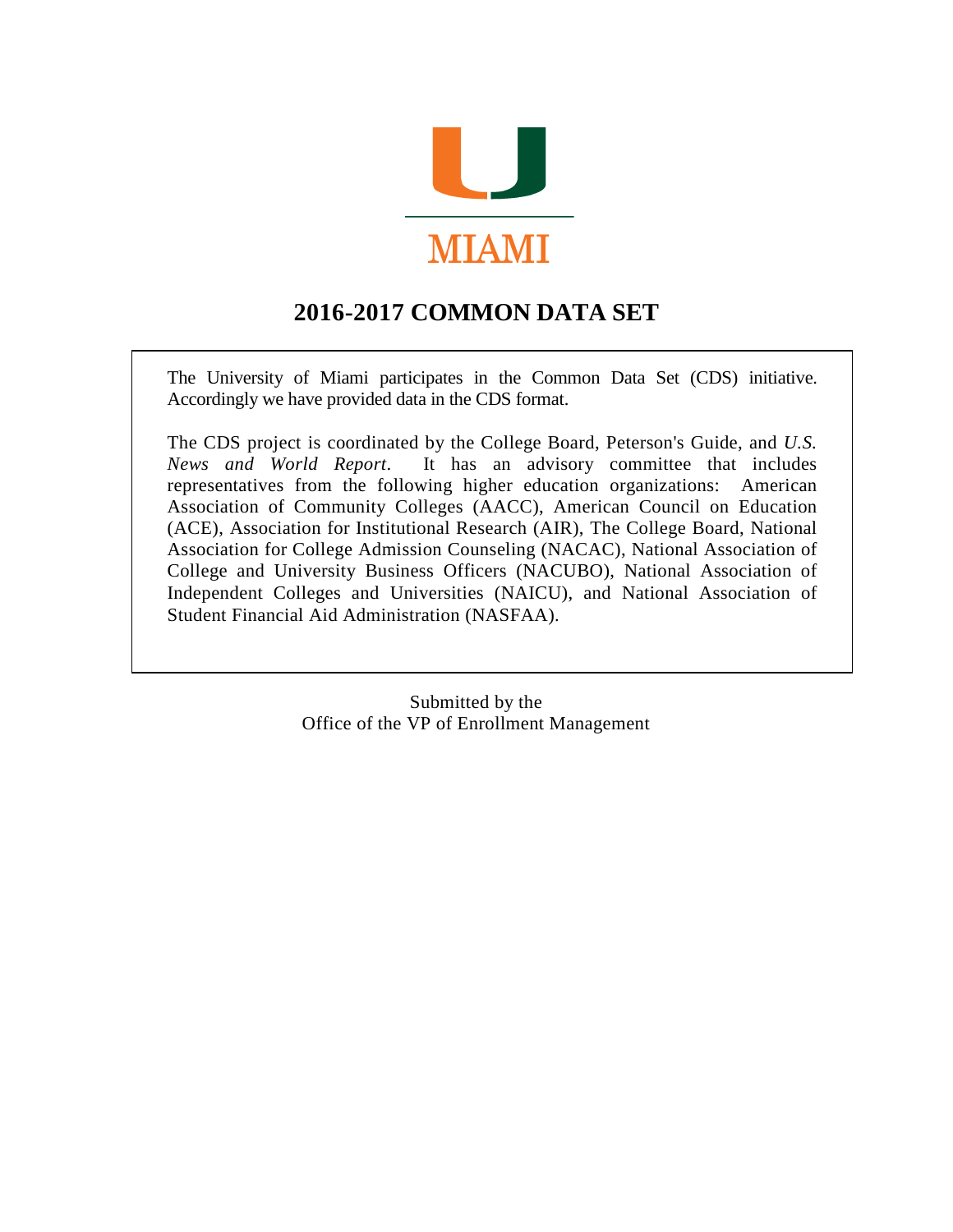### **TABLE OF CONTENTS**

| A. General Information                             | $\mathbf{1}$   |
|----------------------------------------------------|----------------|
| <b>B.</b> Enrollment and Persistence               | 3              |
| C. First-Time, First-Year (New Freshman) Admission | $\overline{7}$ |
| D. Transfer Admission                              | 14             |
| E. Academic Offerings and Policies                 | 16             |
| F. Student Life                                    | 17             |
| G. Annual Expenses                                 | 19             |
| H. Financial Aid                                   | 21             |
| I. Instructional Faculty and Class Size            | 27             |
| J. Degrees Conferred                               | 29             |
| Change for CDS for 2016-2017                       | 30             |
| <b>Common Data Set Definitions</b>                 | 32             |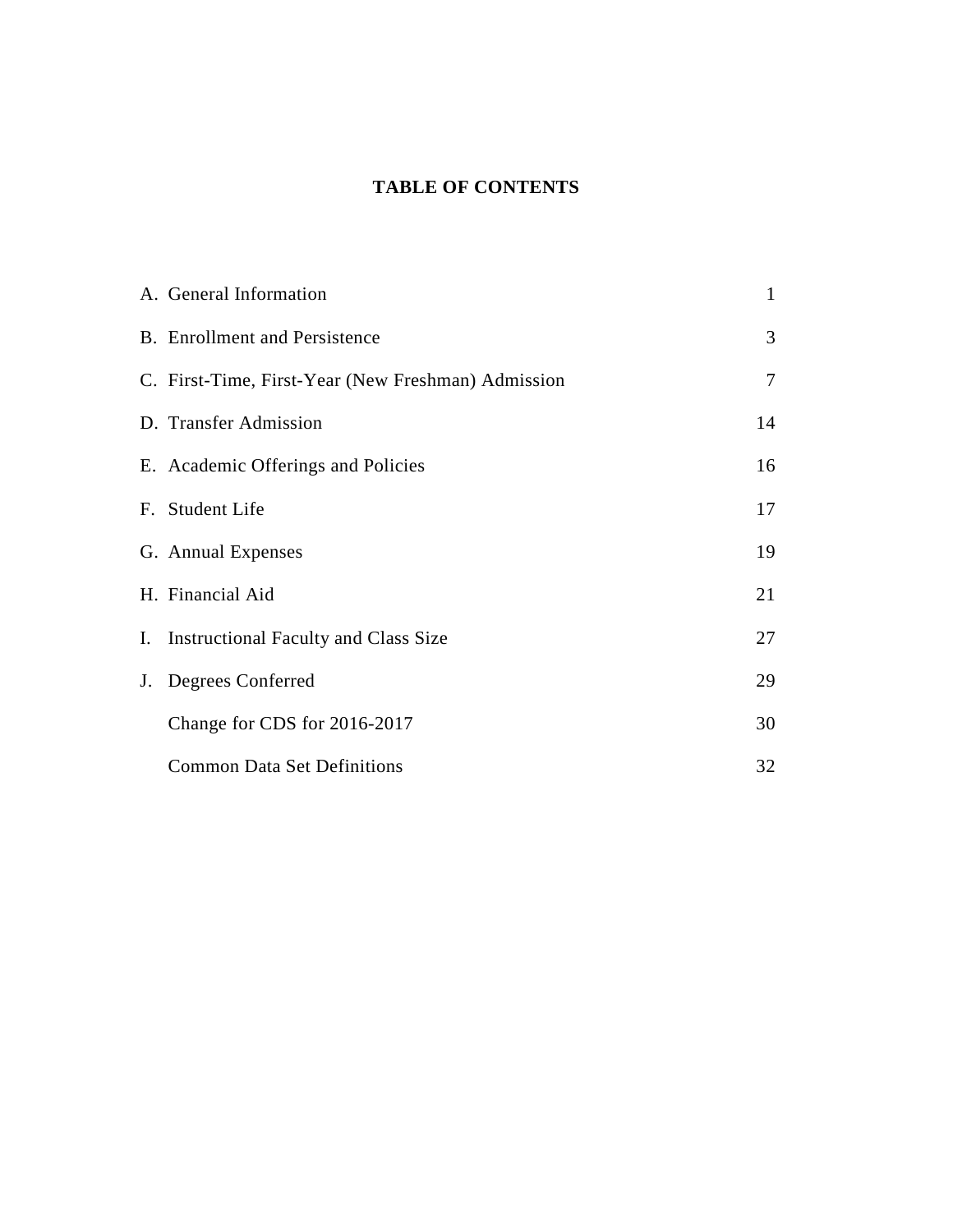### **A. General Information**

#### **A0 Respondent Information (Not for Publication)**

| Name:                                                         | <b>John Haller</b>                                                                 |     |    |
|---------------------------------------------------------------|------------------------------------------------------------------------------------|-----|----|
| Title:                                                        | <b>Vice President of Enrollment Management</b>                                     |     |    |
| Office:                                                       | <b>Office of the VP of Enrollment Management</b>                                   |     |    |
| Mailing Address:                                              | 1306 Stanford Drive, Suite UC 2275                                                 |     |    |
| City/State/Zip/Country:                                       | <b>Coral Gables, FL 33146</b>                                                      |     |    |
| Phone:                                                        | (305) 284-3970                                                                     |     |    |
| Fax:                                                          | (305) 284-8641                                                                     |     |    |
| E-mail Address:                                               | jhaller@miami.edu                                                                  |     |    |
|                                                               | Are your responses to the CDS posted for reference on your institution's Web site? | Yes | No |
|                                                               |                                                                                    | X   |    |
| If yes, please provide the URL of the corresponding Web page: |                                                                                    |     |    |
| http://www.miami.edu/index.php/Common_Data_Set                |                                                                                    |     |    |



**A0A** We invite you to indicate if there are items on the CDS for which you cannot use the requested analytic convention, cannot provide data for the cohort requested, whose methodology is unclear, or about which you have questions or comments in general. This information will not be published but will help the publishers further refine CDS items.

#### **A1 Address Information**

| Айигсээ шгөнгийн                          |                                    |
|-------------------------------------------|------------------------------------|
| Name of College/University:               | <b>University of Miami</b>         |
| Mailing Address:                          | P.O. Box 248025                    |
| City/State/Zip/Country:                   | Coral Gables, FL 33124, U.S.A.     |
| Street Address (if different):            |                                    |
| City/State/Zip/Country:                   |                                    |
| Main Phone Number:                        | (305) 284-2211                     |
| <b>WWW Home Page Address:</b>             | www.miami.edu                      |
| <b>Admissions Phone Number:</b>           | (305) 284-4323                     |
| Admissions Toll-Free Phone Number:        | n.a.                               |
| <b>Admissions Office Mailing Address:</b> | <b>P.O. Box 248025</b>             |
| City/State/Zip/Country:                   | <b>Coral Gables, FL 33124-4616</b> |
| Admissions Fax Number:                    | (305) 284-2507                     |
| <b>Admissions E-mail Address:</b>         | admission@miami.edu                |
| If there is a separate URL for your       | www.miami.edu/apply                |
| school's online application, please       |                                    |
| specify:                                  |                                    |
|                                           | <b>P.O. Box 249117</b>             |
| If you have a mailing address other       | <b>Coral Gables, FL 33124-5226</b> |
| than the above to which applications      |                                    |
| should be sent, please provide:           |                                    |

#### **A2 Source of institutional control** (Check only one)**:**

| <b>Public</b>       |  |
|---------------------|--|
| Private (nonprofit) |  |
| Proprietary         |  |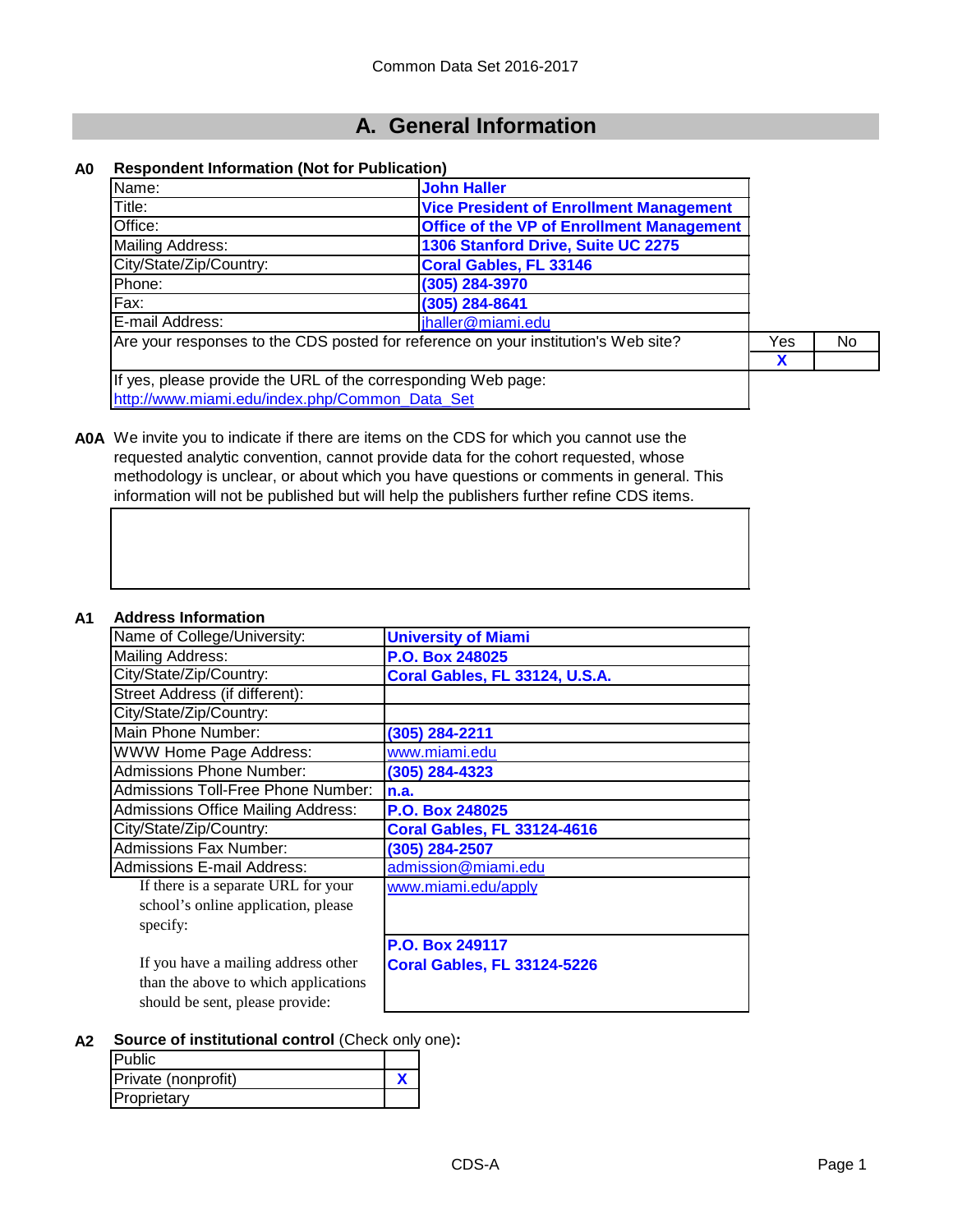# **A. General Information**

### **A3 Classify your undergraduate institution:**

| Coeducational college |  |
|-----------------------|--|
| Men's college         |  |
| Women's college       |  |

### **A4 Academic year calendar:**

| Semester                       |  |
|--------------------------------|--|
| Quarter                        |  |
| Trimester                      |  |
| $4 - 1 - 4$                    |  |
| Continuous                     |  |
| Differs by program (describe): |  |
|                                |  |
| Other (describe):              |  |
|                                |  |

### **A5 Degrees offered by your institution:**

| Certificate                | χ |
|----------------------------|---|
| Diploma                    |   |
| Associate                  |   |
| <b>Transfer Associate</b>  |   |
| <b>Terminal Associate</b>  |   |
| Bachelor's                 | х |
| Postbachelor's certificate | χ |
| Master's                   | X |
| Post-master's certificate  | x |
| Doctoral degree            | X |
| research/scholarship       |   |
| Doctoral degree -          | X |
| professional practice      |   |
| Doctoral degree -- other   |   |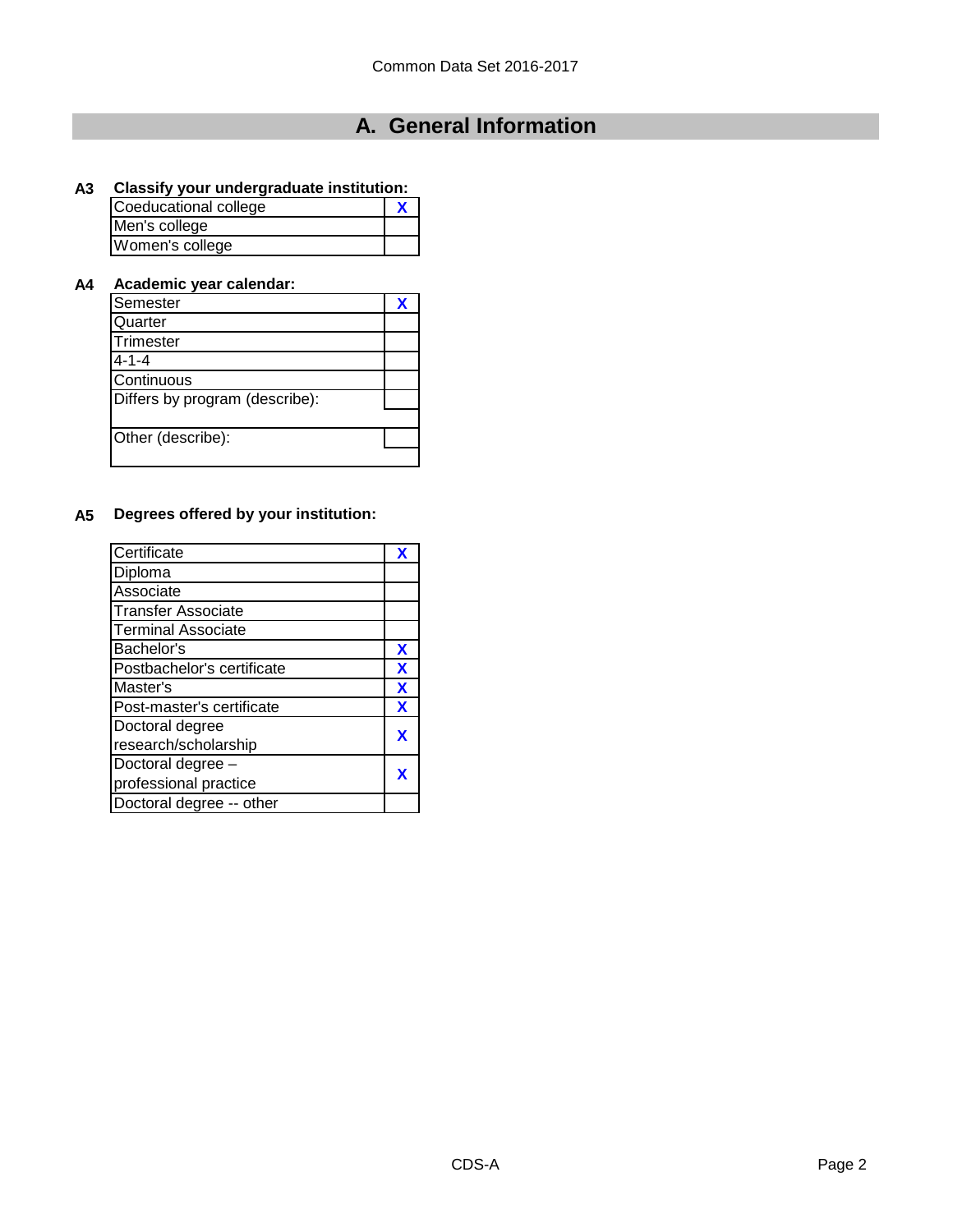**B1 Institutional Enrollment - Men and Women Provide numbers of students for each of the following categories as of the institution's official fall reporting date or as of October 15, 2016. Note: Report students formerly designated as "first professional" in the graduate cells.**

|                                   |       | <b>FULL-TIME</b> | <b>PART-TIME</b> |        |
|-----------------------------------|-------|------------------|------------------|--------|
|                                   | Men   | Women            | Men              | Women  |
| <b>Undergraduates</b>             |       |                  |                  |        |
| Degree-seeking, first-time        |       |                  |                  |        |
| freshmen                          | 909   | 1,133            | 16               |        |
| Other first-year, degree-seeking  | 226   | 307              | 19               | 26     |
| All other degree-seeking          | 3,719 | 3,856            | 177              | 220    |
| Total degree-seeking              | 4,854 | 5,296            | 212              | 253    |
| All other undergraduates enrolled |       |                  |                  |        |
| in credit courses                 | 32    | 39               | 68               | 95     |
| Total undergraduates              | 4,886 | 5,335            | 280              | 348    |
| Graduate                          |       |                  |                  |        |
| Degree-seeking, first-time        | 878   | 865              | 48               | 81     |
| All other degree-seeking          | 1,762 | 1,683            | 167              | 322    |
| All other graduates enrolled in   |       |                  |                  |        |
| credit courses                    | 34    | 26               | 32               | 54     |
| Total graduate                    | 2,674 | 2,574            | 247              | 457    |
| Total all undergraduates          |       |                  |                  | 10,849 |
| Total all graduate                |       | 5,952            |                  |        |
| <b>GRAND TOTAL ALL STUDENTS</b>   |       |                  |                  | 16,801 |

**B2 Enrollment by Racial/Ethnic Category. Provide numbers of undergraduate students for each of the following categories as of the institution's official fall reporting date or as of October 15, 2016. Include international students only in the category "Nonresident aliens." Complete the "Total Undergraduates" column only if you cannot provide data for the first two columns. Report as your institution reports to IPEDS: persons who are Hispanic should be reported only on the Hispanic line, not under any race, and persons who are non-Hispanic multi-racial should be reported only under "Two or more races."** 

| <b>B2</b> |                                                             | Degree-Seeking<br>First-Time<br><b>First Year</b> | Degree-Seeking<br>Undergraduates<br>(include first-time<br>first-year) | Total<br>Undergraduates<br>(both degree- and<br>non-degree-<br>seeking) |
|-----------|-------------------------------------------------------------|---------------------------------------------------|------------------------------------------------------------------------|-------------------------------------------------------------------------|
|           | Nonresident aliens                                          | 254                                               | 1,480                                                                  |                                                                         |
|           | Hispanic/Latino                                             | 348                                               | 2,401                                                                  |                                                                         |
|           | Black or African American, non-Hispanic                     | 192                                               | 832                                                                    |                                                                         |
|           | White, non-Hispanic                                         | 982                                               | 4,528                                                                  |                                                                         |
|           | American Indian or Alaska Native, non-Hispanic              |                                                   | 12                                                                     |                                                                         |
|           | Asian, non-Hispanic                                         | 138                                               | 582                                                                    |                                                                         |
|           | Native Hawaiian or other Pacific Islander, non-<br>Hispanic |                                                   |                                                                        |                                                                         |
|           | Two or more races, non-Hispanic                             | 74                                                | 332                                                                    |                                                                         |
|           | Race and/or ethnicity unknown                               | 75                                                | 444                                                                    |                                                                         |
|           | <b>TOTAL</b>                                                | 2,065                                             | 10,615                                                                 | 0                                                                       |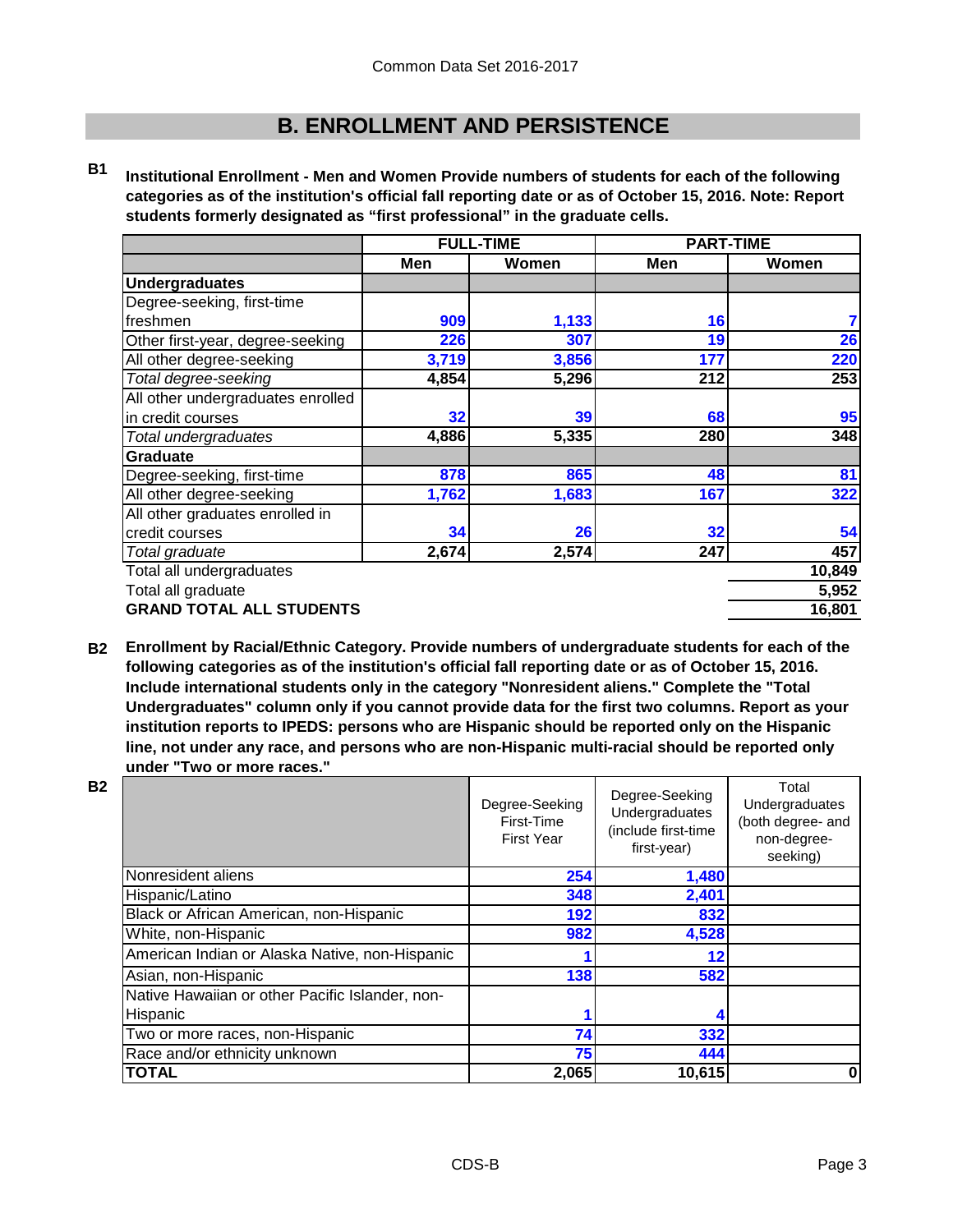### **Persistence**

#### **B3 Number of degrees awarded from July 1, 2015 to June 30, 2016**

| Certificate/diploma             |       |
|---------------------------------|-------|
| Associate degrees               |       |
| Bachelor's degrees              | 2,601 |
| Postbachelor's certificates     | 78    |
| Master's degrees                | 1,265 |
| Post-Master's certificates      | 26    |
| Doctoral degrees -              |       |
| research/scholarship            | 216   |
| Doctoral degrees - professional |       |
| practice                        |       |
| Doctoral degrees - other        |       |

#### **Graduation Rates**

The items in this section correspond to data elements collected by the IPEDS Web-based Data Collection System's Graduation Rate Survey (GRS). For complete instructions and definitions of data elements, see the IPEDS GRS instructions and glossary on the 2015 Web-based survey.

#### **For Bachelor's or Equivalent Programs**

Please provide data for the Fall 2010 cohort if available. If Fall 2010 cohort data are not available, provide data for the Fall 2009 cohort.

#### *Fall 2010 Cohort*

Report for the cohort of full-time first-time bachelor's (or equivalent) degree-seeking undergraduate students who entered in Fall 2010. Include in the cohort those who entered your institution during the summer term preceding Fall 2010.

| <b>B4</b>  | Initial 2010 cohort of first-time, full-time bachelor's (or equivalent) degree-seeking<br>undergraduate students; total all students:                                                                                                                                           | 2,106 |
|------------|---------------------------------------------------------------------------------------------------------------------------------------------------------------------------------------------------------------------------------------------------------------------------------|-------|
| <b>B5</b>  | Of the initial 2010 cohort, how many did not persist and did not graduate for the<br>following reasons: death, permanent disability, service in the armed forces, foreign aid<br>service of the federal government, or official church missions; total allowable<br>exclusions: |       |
| <b>B6</b>  | Final 2010 cohort, after adjusting for allowable exclusions: (subtract question B5 from<br>question B4)                                                                                                                                                                         | 2,105 |
| <b>B7</b>  | Of the initial 2010 cohort, how many completed the program in four years or less (by<br>August 31, 2014):                                                                                                                                                                       | 1,465 |
| <b>B8</b>  | Of the initial 2010 cohort, how many completed the program in more than four years<br>but in five years or less (after August 31, 2014 and by August 31, 2015):                                                                                                                 | 226   |
| <b>B9</b>  | Of the initial 2010 cohort, how many completed the program in more than five years but<br>in six years or less (after August 31, 2015 and by August 31, 2016):                                                                                                                  | 28    |
|            | <b>B10</b> Total graduating within six years (sum of questions B7, B8, and B9):                                                                                                                                                                                                 | 1,719 |
| <b>B11</b> | Six-year graduation rate for 2010 cohort (question B10 divided by question B6):                                                                                                                                                                                                 | 82%   |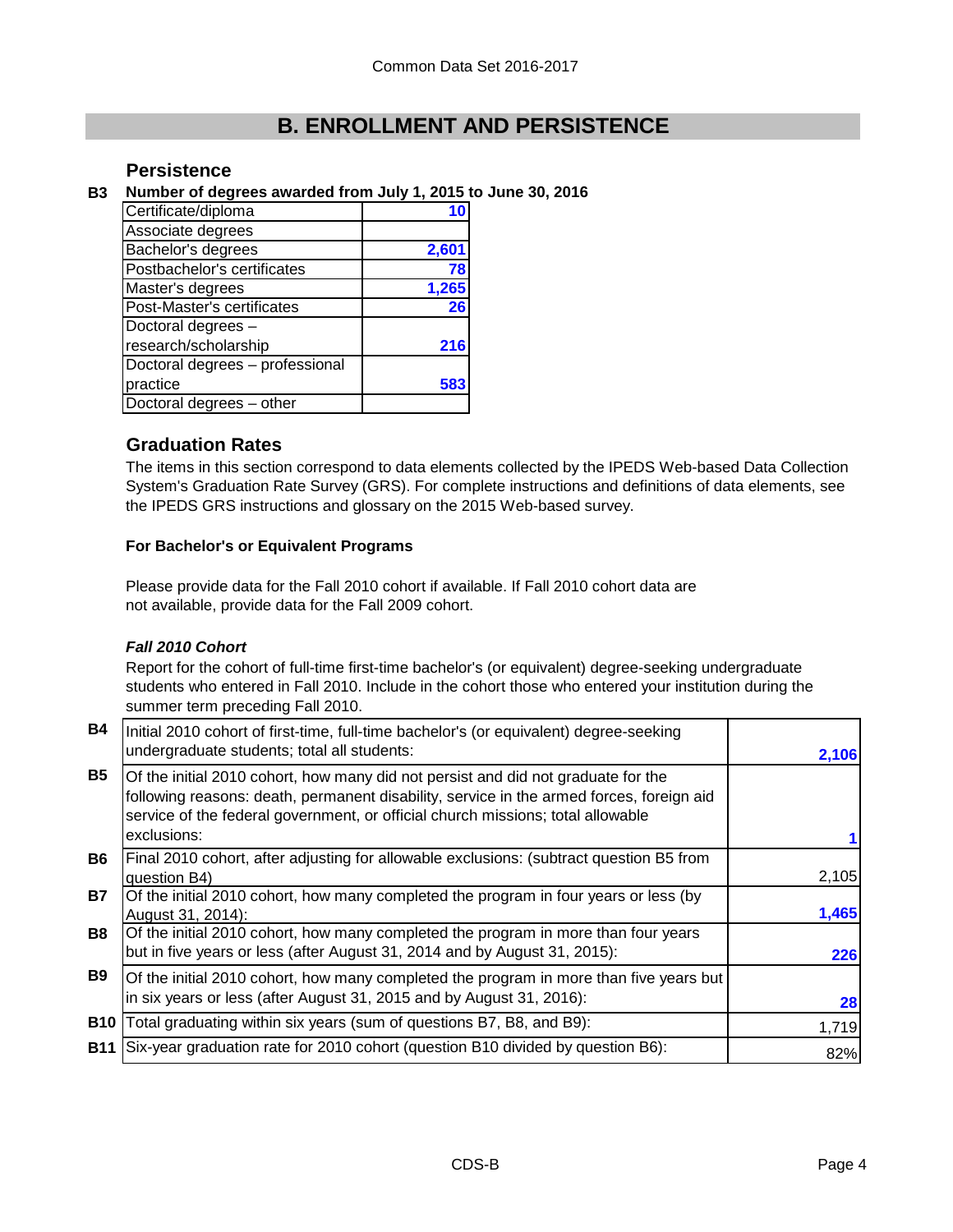#### *Fall 2009 Cohort*

Report for the cohort of full-time first-time bachelor's (or equivalent) degree-seeking undergraduate students who entered in Fall 2009. Include in the cohort those who entered your institution during the summer term preceding Fall 2009.

| <b>B4</b>  | Initial 2008 cohort of first-time, full-time bachelor's (or equivalent) degree-seeking<br>undergraduate students; total all students:                                                                                                                                           |          |
|------------|---------------------------------------------------------------------------------------------------------------------------------------------------------------------------------------------------------------------------------------------------------------------------------|----------|
| <b>B5</b>  | Of the initial 2009 cohort, how many did not persist and did not graduate for the<br>following reasons: death, permanent disability, service in the armed forces, foreign aid<br>service of the federal government, or official church missions; total allowable<br>exclusions: |          |
| <b>B6</b>  | Final 2009 cohort, after adjusting for allowable exclusions: (subtract question B5 from<br>question B4)                                                                                                                                                                         | $\Omega$ |
| B7         | Of the initial 2009 cohort, how many completed the program in four years or less (by<br>August 31, 2013):                                                                                                                                                                       |          |
| <b>B8</b>  | Of the initial 2009 cohort, how many completed the program in more than four years<br>but in five years or less (after August 31, 2013 and by August 31, 2014):                                                                                                                 |          |
| <b>B9</b>  | Of the initial 2008 cohort, how many completed the program in more than five years but<br>in six years or less (after August 31, 2013 and by August 31, 2014):                                                                                                                  |          |
|            | <b>B10</b> Total graduating within six years (sum of questions B7, B8, and B9):                                                                                                                                                                                                 | 0        |
| <b>B11</b> | Six-year graduation rate for 2009 cohort (question B10 divided by question B6):                                                                                                                                                                                                 | #DIV/0   |

#### **For Two-Year Institutions**

Please provide data for the 2013 cohort if available. If 2013 cohort data are not available, provide data for the 2012 cohort.

#### *2013 Cohort*

|            | <b>B12</b> Initial 2013 cohort, total of first-time, full-time degree/certificate-seeking students:                                                                                                                                                                             |  |
|------------|---------------------------------------------------------------------------------------------------------------------------------------------------------------------------------------------------------------------------------------------------------------------------------|--|
| <b>B13</b> | Of the initial 2013 cohort, how many did not persist and did not graduate for the<br>following reasons: death, permanent disability, service in the armed forces, foreign aid<br>service of the federal government, or official church missions; total allowable<br>exclusions: |  |
|            | <b>B14</b> Final 2013 cohort, after adjusting for allowable exclusions (Subtract question B13 from<br>question B12):                                                                                                                                                            |  |
| <b>B15</b> | Completers of programs of less than two years duration (total):                                                                                                                                                                                                                 |  |
| <b>B16</b> | Completers of programs of less than two years within 150 percent of normal time:                                                                                                                                                                                                |  |
| <b>B17</b> | Completers of programs of at least two but less than four years (total):                                                                                                                                                                                                        |  |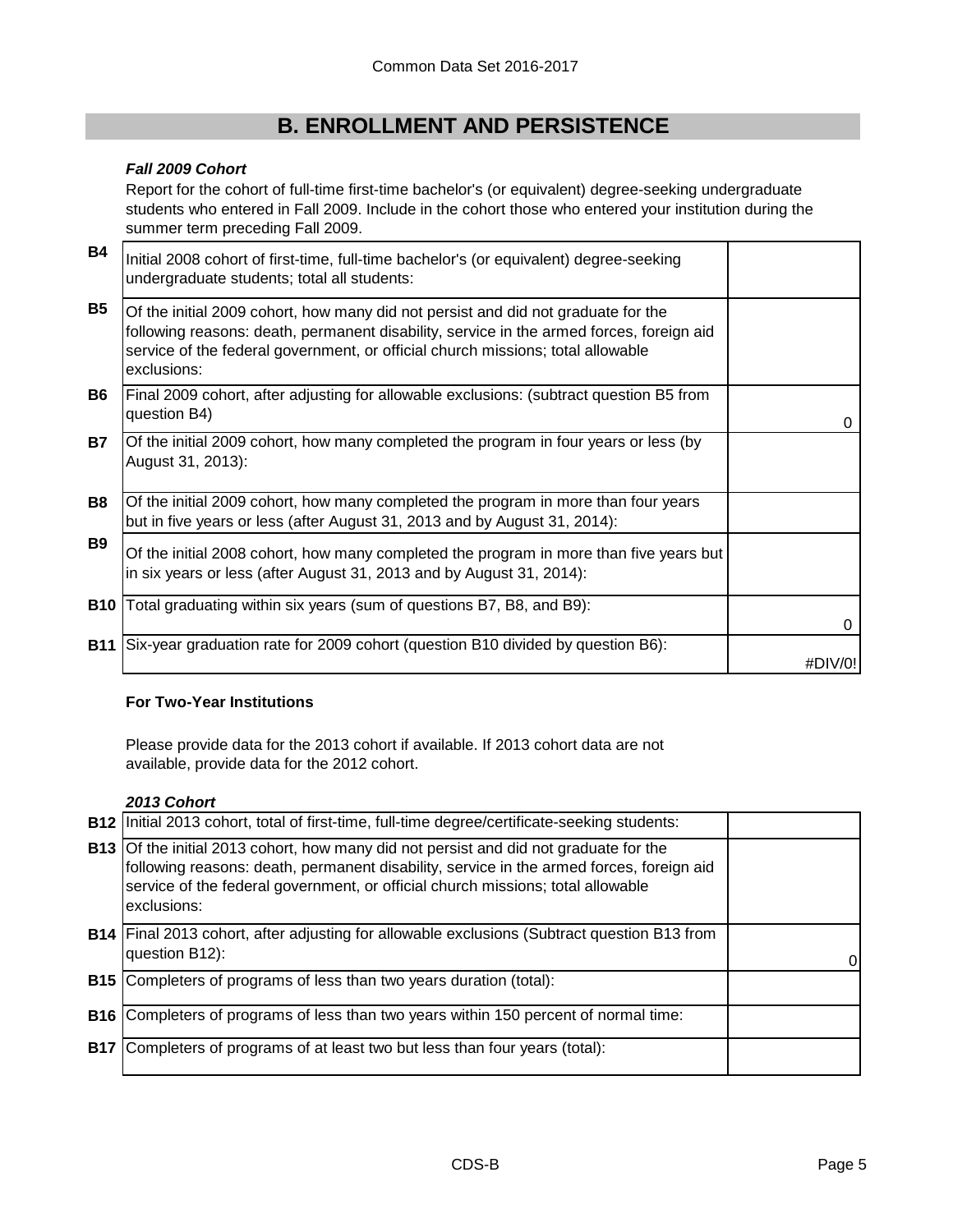| <b>B18</b> Completers of programs of at least two but less than four-years within 150 percent of<br>normal time: |  |
|------------------------------------------------------------------------------------------------------------------|--|
| <b>B19</b> Total transfers-out (within three years) to other institutions:                                       |  |
| <b>B20</b> Total transfers to two-year institutions:                                                             |  |
| <b>B21</b> Total transfers to four-year institutions:                                                            |  |

#### *2012 Cohort*

|            | B12   Initial 2012 cohort, total of first-time, full-time degree/certificate-seeking students:                                                                                                                                                                                             |   |
|------------|--------------------------------------------------------------------------------------------------------------------------------------------------------------------------------------------------------------------------------------------------------------------------------------------|---|
|            | <b>B13</b> Of the initial 2012 cohort, how many did not persist and did not graduate for the<br>following reasons: death, permanent disability, service in the armed forces, foreign aid<br>service of the federal government, or official church missions; total allowable<br>exclusions: |   |
|            | <b>B14</b> Final 2012 cohort, after adjusting for allowable exclusions (Subtract question B13 from<br>question B12):                                                                                                                                                                       | 0 |
|            | <b>B15</b> Completers of programs of less than two years duration (total):                                                                                                                                                                                                                 |   |
| <b>B16</b> | Completers of programs of less than two years within 150 percent of normal time:                                                                                                                                                                                                           |   |
| <b>B17</b> | Completers of programs of at least two but less than four years (total):                                                                                                                                                                                                                   |   |
| <b>B18</b> | Completers of programs of at least two but less than four-years within 150 percent of<br>normal time:                                                                                                                                                                                      |   |
| <b>B19</b> | Total transfers-out (within three years) to other institutions:                                                                                                                                                                                                                            |   |
| <b>B20</b> | Total transfers to two-year institutions:                                                                                                                                                                                                                                                  |   |
| <b>B21</b> | Total transfers to four-year institutions:                                                                                                                                                                                                                                                 |   |

#### **Retention Rates**

Report for the cohort of all full-time, first-time bachelor's (or equivalent) degree-seeking undergraduate students who entered in Fall 2015 (or the preceding summer term). The initial cohort may be adjusted for students who departed for the following reasons: death, permanent disability, service in the armed forces, foreign aid service of the federal government or official church missions. No other adjustments to the initial cohort should be made.

| <b>B22</b> For the cohort of all full-time bachelor's (or equivalent) degree-seeking undergraduate |     |
|----------------------------------------------------------------------------------------------------|-----|
| students who entered your institution as freshmen in Fall 2015 (or the preceding                   |     |
| summer term), what percentage was enrolled at your institution as of the date your                 |     |
| Institution calculates its official enrollment in Fall 2016?                                       |     |
|                                                                                                    | 91% |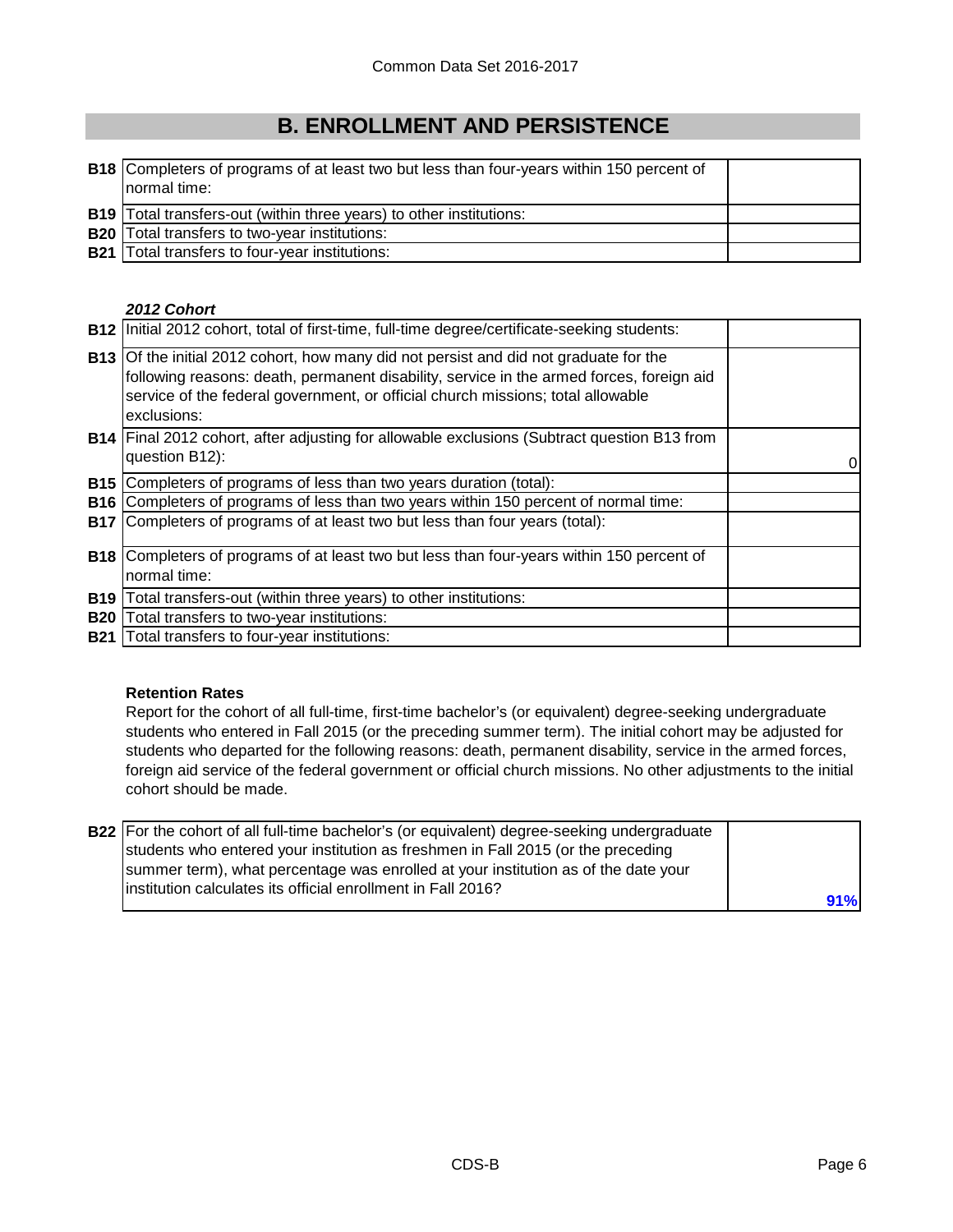#### **Applications**

**First-time, first-year, (freshmen) students: Provide the number of degree-seeking, first-time, first-year students who applied, were admitted, and enrolled (full- or part-time) in Fall 2016. Include early decision, early action, and students who began studies during summer in this cohort. Applicants should include only those students who fulfilled the requirements for consideration for admission (i.e., who completed actionable applications) and who have been notified of one of the following actions: admission, nonadmission, placement on waiting list, or application withdrawn (by applicant or institution). Admitted applicants should include wait-listed students who were subsequently offered admission. C1**

| Total first-time, first-year (freshman) men who applied   | 14.728 |
|-----------------------------------------------------------|--------|
| Total first-time, first-year (freshman) women who applied | 17.797 |

| Total first-time, first-year (freshman) men who were admitted   | 5.569 |
|-----------------------------------------------------------------|-------|
| Total first-time, first-year (freshman) women who were admitted | 6.697 |

| Total full-time, first-time, first-year (freshman) men who enrolled | 909 |
|---------------------------------------------------------------------|-----|
| Total part-time, first-time, first-year (freshman) men who enrolled |     |

| Total full-time, first-time, first-year (freshman) women who enrolled | 1.133 |
|-----------------------------------------------------------------------|-------|
| Total part-time, first-time, first-year (freshman) women who enrolled |       |

#### **C2 Freshman wait-listed students (students who met admission requirements but whose final admission was contingent on space availability)**

|                                                                     | Yes   | No  |
|---------------------------------------------------------------------|-------|-----|
| Do you have a policy of placing students on a waiting list?         | X     |     |
| If yes, please answer the questions below for Fall 2016 admissions: |       |     |
| Number of qualified applicants offered a place on waiting list      | 3,796 |     |
| Number accepting a place on the waiting list                        | 1,440 |     |
| Number of wait-listed students admitted                             | 215   |     |
|                                                                     | Yes   | No. |
| Is your waiting list ranked?                                        |       |     |
| If yes, do you release that information to students?                |       |     |
| Do you release that information to school counselors?               |       |     |

### **Admission Requirements**

#### **C3 High school completion requirement**

| High school diploma is required and GED is accepted | Yes |
|-----------------------------------------------------|-----|
| High school diploma is required and GED is not      |     |
| accepted                                            |     |
| High school diploma or equivalent is not required   |     |

#### **C4 Does your institution require or recommend a general college-preparatory program for degree-seeking students?**

| Require                       |  |
|-------------------------------|--|
| l Recommend                   |  |
| Neither require nor recommend |  |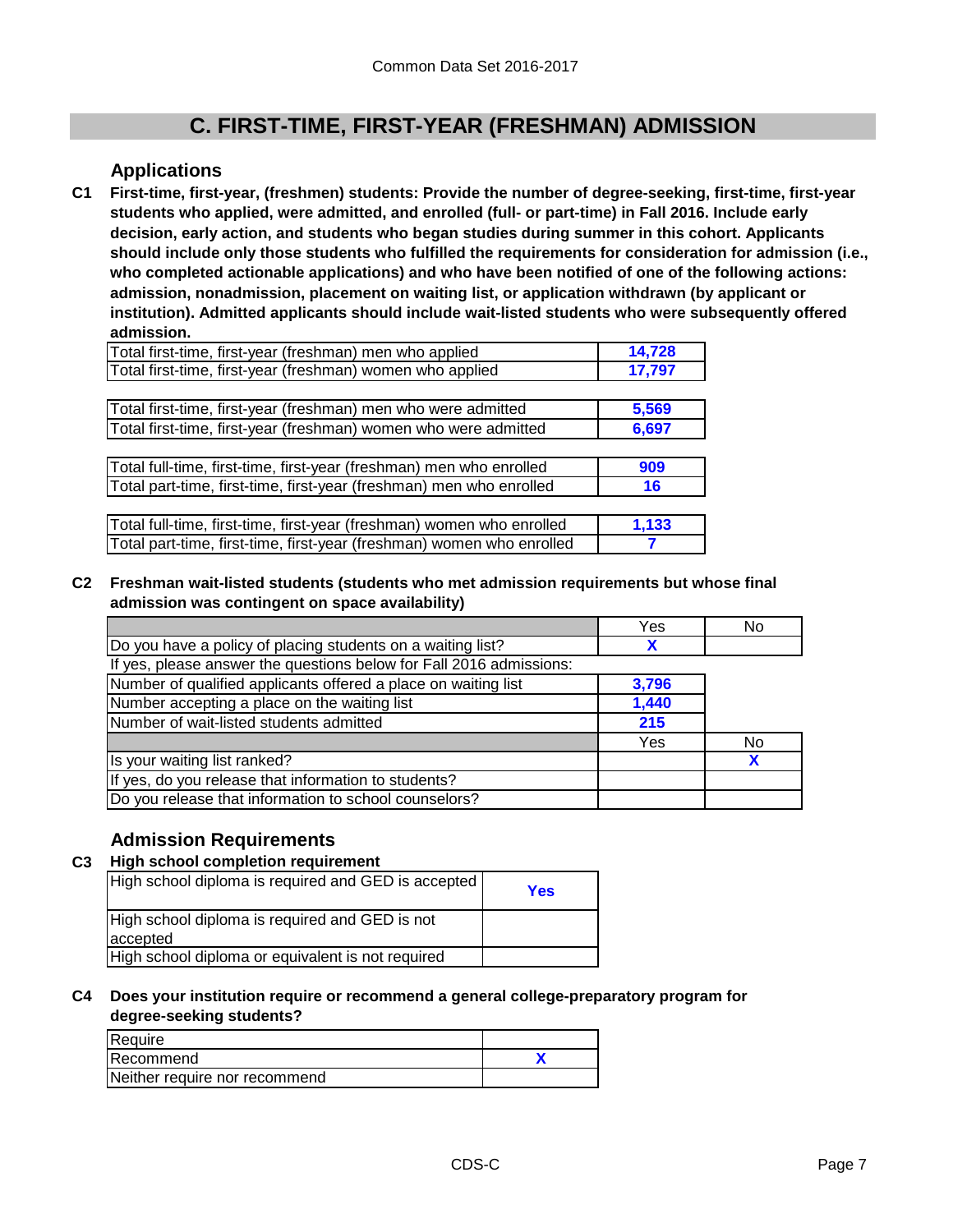**C5 Distribution of high school units required and/or recommended.** Specify the distribution of academic high school course units required and/or recommended of all or most degree-seeking students using Carnegie units (one unit equals one year of study or its equivalent). If you use a different system for calculating units, please convert.

|                               | <b>Units</b>    | <b>Units</b>            |
|-------------------------------|-----------------|-------------------------|
|                               | <b>Required</b> | Recommended             |
| Total academic units          |                 | 20                      |
| English                       |                 | 4                       |
| <b>Mathematics</b>            |                 | 4                       |
| Science                       |                 | 3                       |
| Of these, units that must be  |                 | 2                       |
| lab                           |                 |                         |
| Foreign language              |                 | $\overline{\mathbf{2}}$ |
| Social studies                |                 | 3                       |
| History                       |                 | $\overline{\mathbf{2}}$ |
| Academic electives            |                 |                         |
| <b>Computer Science</b>       |                 |                         |
| <b>Visual/Performing Arts</b> |                 |                         |
| Other (specify)               |                 |                         |

### **Basis for Selection**

**C6** Do you have an open admission policy, under which virtually all secondary school graduates or students with GED equivalency diplomas are admitted without regard to academic record, test scores, or other qualifications? If so, check which applies: **No**

| Open admission policy as described above for all students         | n.a. |
|-------------------------------------------------------------------|------|
| Open admission policy as described above for most students, but-- |      |
| selective admission for out-of-state students                     | n.a. |
| selective admission to some programs                              | n.a. |
| other (explain):                                                  |      |
|                                                                   |      |

**C7 Relative importance of each of the following academic and nonacademic factors in first-time, first-year, degree-seeking (freshman) admission decisions.**

|                                   | <b>Very</b> | Important | <b>Considered</b> | <b>Not</b>        |
|-----------------------------------|-------------|-----------|-------------------|-------------------|
|                                   | Important   |           |                   | <b>Considered</b> |
| <b>Academic</b>                   |             |           |                   |                   |
| Rigor of secondary school record  | X           |           |                   |                   |
| Class rank                        |             |           |                   |                   |
| Academic GPA                      | X           |           |                   |                   |
| Standardized test scores          | X           |           |                   |                   |
| <b>Application Essay</b>          | X           |           |                   |                   |
| Recommendation(s)                 | X           |           |                   |                   |
| Nonacademic                       |             |           |                   |                   |
| Interview                         |             |           |                   | x                 |
| <b>Extracurricular activities</b> | X           |           |                   |                   |
| Talent/ability                    |             | X         |                   |                   |
| Character/personal qualities      | X           |           |                   |                   |
| First generation                  |             |           | χ                 |                   |
| Alumni/ae relation                |             |           |                   |                   |
| Geographical residence            |             |           | χ                 |                   |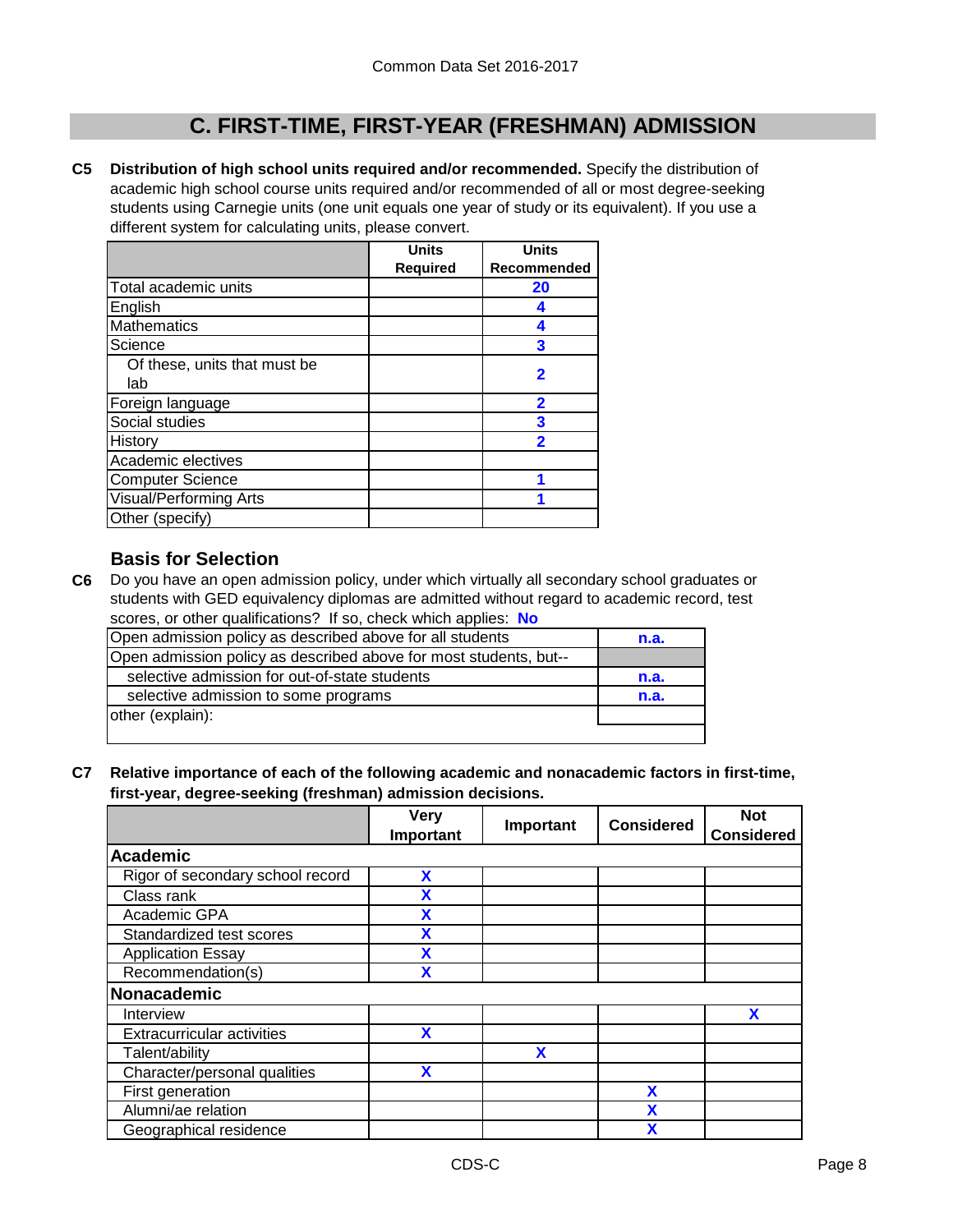| State residency                  |  |  |
|----------------------------------|--|--|
| Religious affiliation/commitment |  |  |
| Racial/ethnic status             |  |  |
| Volunteer work                   |  |  |
| Work experience                  |  |  |
| Level of applicant's interest    |  |  |

### **SAT and ACT Policies**

### **C8 Entrance exams**

|                                                                          | Yes | No |
|--------------------------------------------------------------------------|-----|----|
| C8A Does your institution make use of SAT, ACT, or SAT Subject Test      |     |    |
| scores in admission decisions for first-time, first-year, degree-seeking |     |    |
| applicants?                                                              |     |    |

If yes, place check marks in the appropriate boxes below to reflect your institution's policies for use in admission for Fall 2018.

|                                  | <b>ADMISSION</b> |           |                                   |                                        |                           |
|----------------------------------|------------------|-----------|-----------------------------------|----------------------------------------|---------------------------|
|                                  | <b>Require</b>   | Recommend | <b>Require for</b><br><b>Some</b> | <b>Consider if</b><br><b>Submitted</b> | <b>Not</b><br><b>Used</b> |
| <b>SAT or ACT</b>                |                  |           |                                   |                                        |                           |
| <b>ACT only</b>                  |                  |           |                                   |                                        |                           |
| SAT only                         |                  |           |                                   |                                        |                           |
| SAT and SAT Subject Tests or ACT |                  |           |                                   |                                        |                           |
| <b>SAT Subject Tests only</b>    |                  |           |                                   |                                        |                           |

**C8B** If your institution will make use of the ACT in admission decisions for first-time, first-year, degree-seeking applicants for Fall 2018, please indicate which ONE of the following applies: (regardless of whether the writing score will be used in the admissions process):

ACT with writing required

ACT with writing recommended

ACT with or without writing accepted

If your institution will make use of the SAT in admission decisions for first-time, first-year, degree-seeking applicants for Fall 2018 please indicate which ONE of the following applies (regardless of whether the Essay score will be used in the admissions process:

- SAT with Essay component required
- SAT with Essay component recommended

SAT with or without Essay component accepted



**X**

**C8C** Please indicate how your institution will use the SAT or ACT writing component; check all that apply:

|                                              | <b>SAT</b> essay | <b>ACT</b> essay |
|----------------------------------------------|------------------|------------------|
| For admission                                |                  |                  |
| For placement                                |                  |                  |
| For advising                                 |                  |                  |
| In place of an application essay             |                  |                  |
| As a validity check on the application essay |                  |                  |
| No college policy as of now                  |                  |                  |
| Not using essay component                    |                  |                  |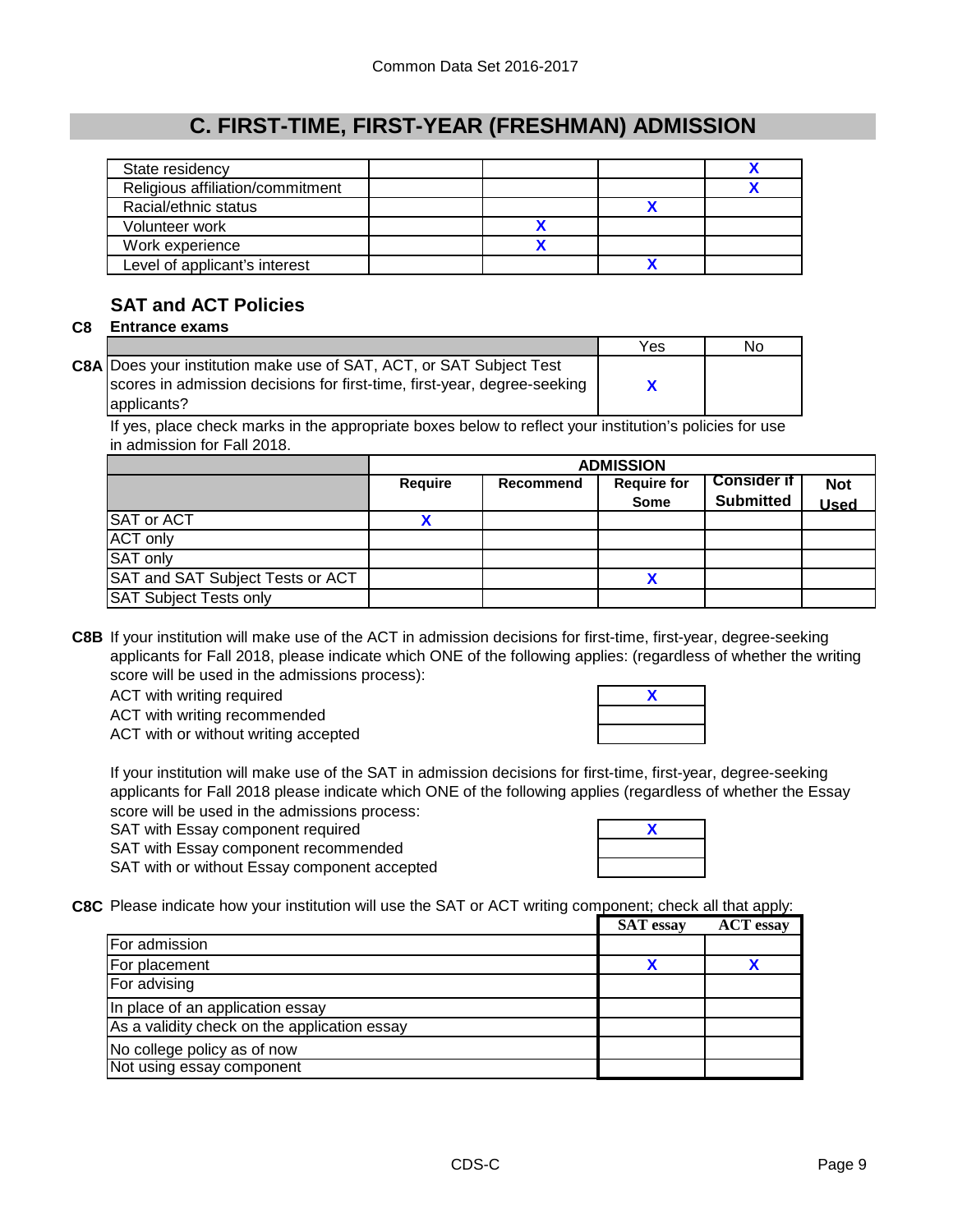No

**C8D In addition**, does your institution use applicants' test scores for academic advising?

| Yes |  |
|-----|--|
|     |  |

| C8E Latest date by which SAT or ACT scores must be received for fall-term<br>admission   | Jan 1            |
|------------------------------------------------------------------------------------------|------------------|
| Latest date by which SAT Subject Test scores must be received for fall<br>term admission | Nov <sub>1</sub> |

**C8F** If necessary, use this space to clarify your test policies (e.g., if tests are recommended for some students, or if tests are not required of some students):

**SAT subject exams in Math and one Science exam for Dual-Degree in Biochemistry & Molecular Biology**

**C8G** Please indicate which tests your institution uses for placement (e.g., state tests):

| <b>SAT</b>                |  |
|---------------------------|--|
| <b>ACT</b>                |  |
| <b>SAT Subject Tests</b>  |  |
| AP                        |  |
| <b>CLEP</b>               |  |
| <b>Institutional Exam</b> |  |
| State Exam (specify):     |  |

#### **Freshman Profile**

Provide percentages for ALL enrolled, degree-seeking, full-time and part-time, first-time, first-year (freshman) students enrolled in Fall 2016, including students who began studies during summer, international students/nonresident aliens, and students admitted under special arrangements.

**C9 Percent and number of first-time, first-year (freshman) students enrolled in Fall 2016 who submitted national standardized (SAT/ACT) test scores. Include information for ALL enrolled, degree-seeking, first-time, first-year (freshman) students who submitted test scores. Do not include partial test scores (e.g., mathematics scores but not critical reading for a category of students) or combine other standardized test results (such as TOEFL) in this item.** *Do* **not convert SAT scores to ACT scores and vice versa.** *Do* **convert New SAT scores (2016) to Old SAT scores using the College Board's concordance tools and tables (sat.org/concordance).**

| Percent submitting SAT scores | 39% | Number submitting SAT scores |       |
|-------------------------------|-----|------------------------------|-------|
| Percent submitting ACT scores | 51% | Number submitting ACT scores | 1.053 |

|                             |     | 25th Percentile 75th Percentile |
|-----------------------------|-----|---------------------------------|
| <b>SAT Critical Reading</b> | 600 | 680                             |
| <b>SAT Math</b>             | 610 | 710                             |
| <b>SAT Writing</b>          | 590 | 680                             |
| <b>SAT Essay</b>            | 8   | 10                              |
| <b>ACT Composite</b>        | 28  | 32                              |
| <b>ACT Math</b>             | 26  | 31                              |
| <b>ACT English</b>          | 28  | 34                              |
| <b>ACT Writing</b>          | 8   | 9                               |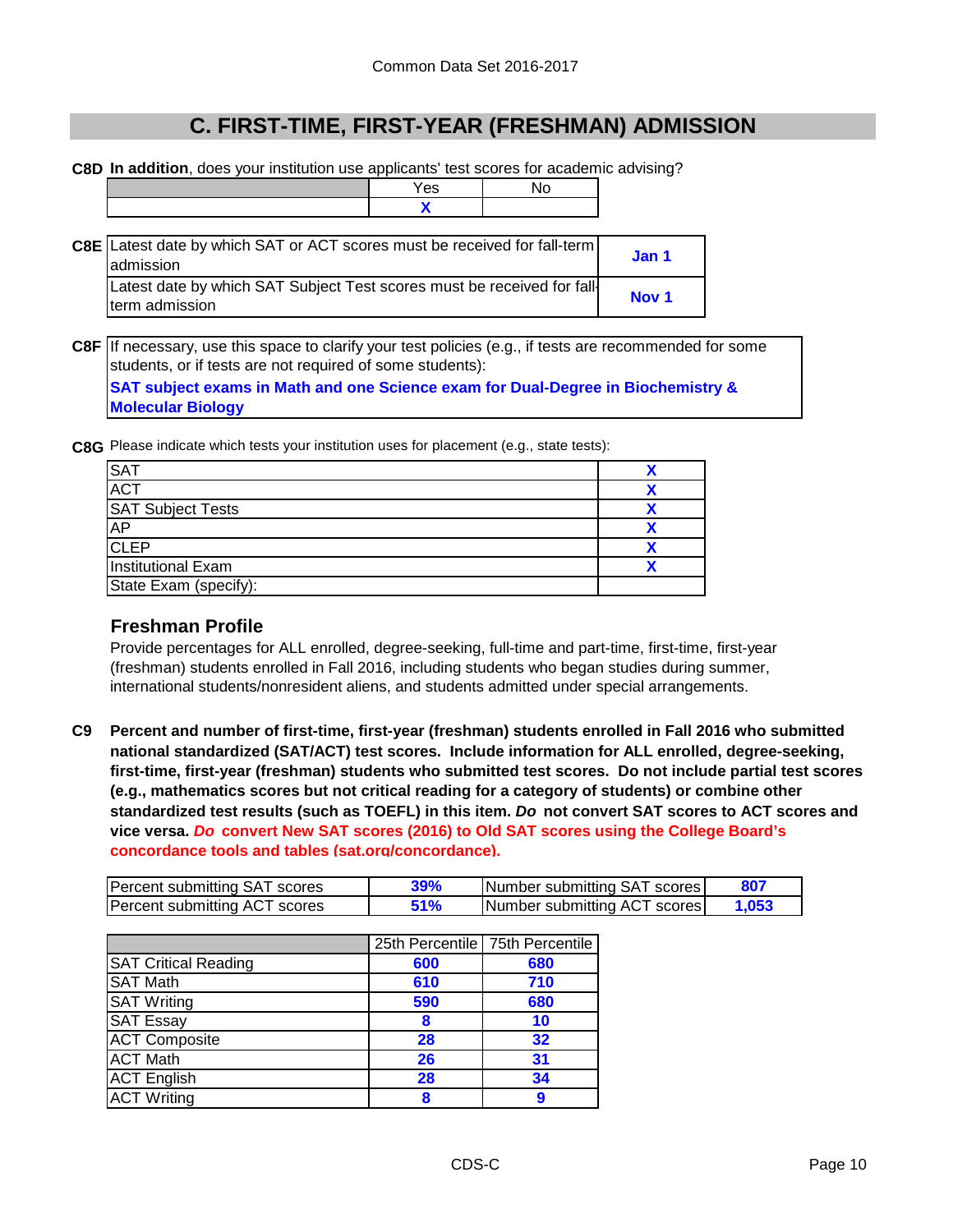|                         | <b>SAT Critical</b>  |                    |                    |
|-------------------------|----------------------|--------------------|--------------------|
|                         | Reading              | <b>SAT Math</b>    | <b>SAT Writing</b> |
| 700-800                 | 22%                  | 30%                | 18%                |
| 600-699                 | 53%                  | 49%                | 53%                |
| 500-599                 | 21%                  | <b>18%</b>         | 26%                |
| 400-499                 | 3%                   | 2%                 | 3%                 |
| 300-399                 | 1%                   | 0%                 | 1%                 |
| 200-299                 | 0%                   | 0%                 | $0\%$              |
| Totals should = $100\%$ | 100%                 | 100%               | 100%               |
|                         | <b>ACT Composite</b> | <b>ACT English</b> | <b>ACT Math</b>    |
| 30-36                   | 58%                  | 62%                | <b>39%</b>         |
| 24-29                   | 39%                  | 33%                | 54%                |
| 18-23                   | 2%                   | 4%                 | 6%                 |
| $12 - 17$               | 1%                   | 1%                 | 1%                 |
| $6 - 11$                | 0%                   | 0%                 | 0%                 |
| Below 6                 | 0%                   | 0%                 | 0%                 |
| Totals should = 100%    | 100%                 | 100%               | 100%               |

Percent of first-time, first-year (freshman) students with scores in each range:

**C10** Percent of all degree-seeking, first-time, first-year (freshman) students who had high school class rank within each of the following ranges (report information for those students from whom you collected high school rank information).

| Percent in top tenth of high school graduating class                                  | <b>60%</b> |                       |  |
|---------------------------------------------------------------------------------------|------------|-----------------------|--|
| Percent in top quarter of high school graduating class                                | 85%        |                       |  |
| Percent in top half of high school graduating class                                   | 95%        | Top half +            |  |
| Percent in bottom half of high school graduating class                                | 5%         | bottom half = $100\%$ |  |
| Percent in bottom quarter of high school graduating class                             | $1\%$      |                       |  |
| Percent of total first-time, first-year (freshmen) students who submitted high school |            |                       |  |
| class rank:                                                                           |            | 26%                   |  |

**C11** Percentage of all enrolled, degree-seeking, first-time, first-year (freshman) students who had high school grade-point averages within each of the following ranges (using 4.0 scale). Report information only for those students from whom you collected high school GPA.

| Percent who had GPA of 3.75 and higher    | 35%        |
|-------------------------------------------|------------|
| Percent who had GPA between 3.50 and 3.74 | <b>26%</b> |
| Percent who had GPA between 3.25 and 3.49 | 20%        |
| Percent who had GPA between 3.00 and 3.24 | 12%        |
| Percent who had GPA between 2.50 and 2.99 | 5%         |
| Percent who had GPA between 2.0 and 2.49  | 1%         |
| Percent who had GPA between 1.0 and 1.99  | $0\%$      |
| Percent who had GPA below 1.0             | 0%         |
| Totals should = 100%                      | 100%       |

| C12 Average high school GPA of all degree-seeking, first-time, first-year<br>(freshman) students who submitted GPA: | 3.6 |
|---------------------------------------------------------------------------------------------------------------------|-----|
| Percent of total first-time, first-year (freshman) students who submitted<br>high school GPA:                       | 99% |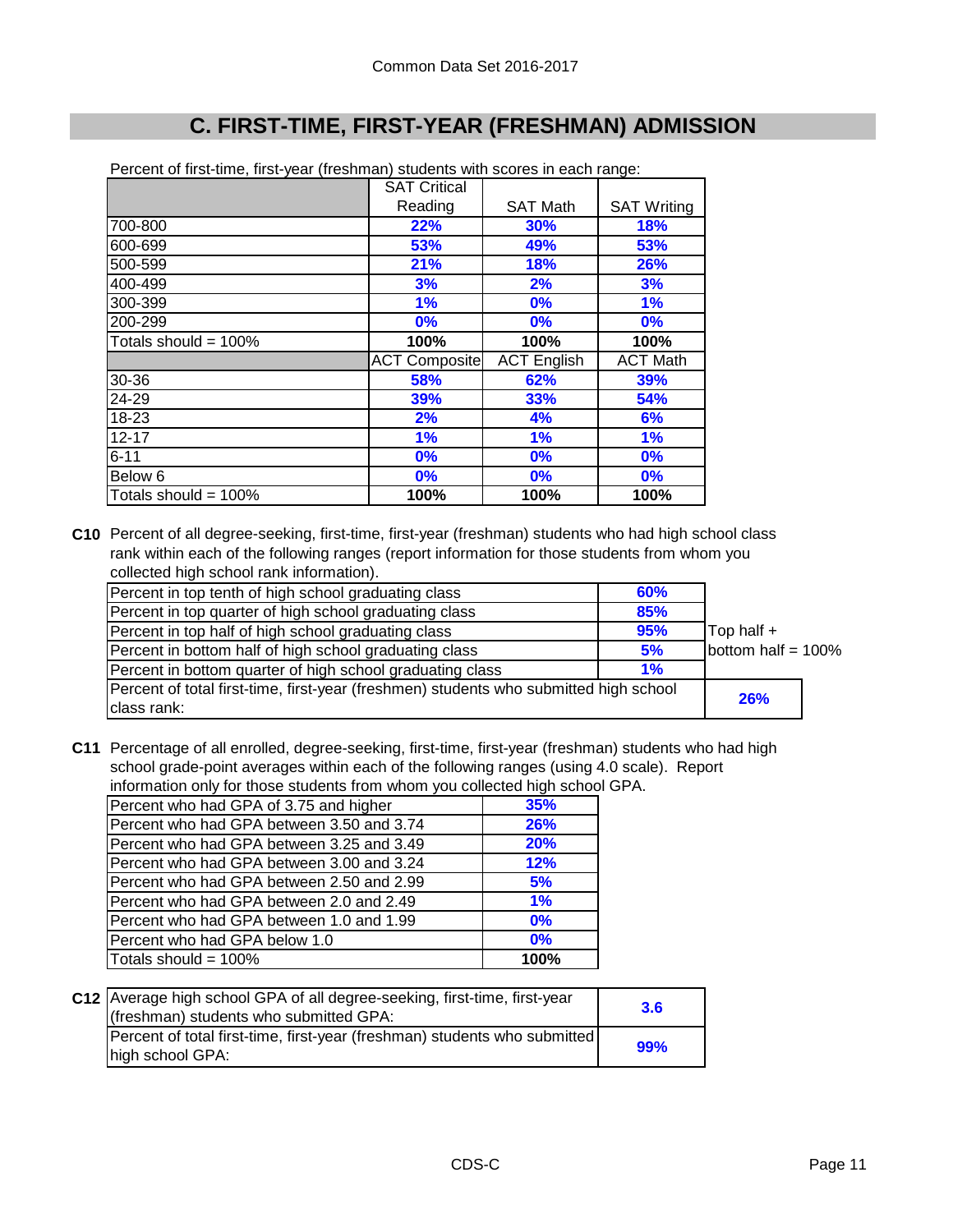### **Admission Policies**

### **C13 Application Fee**

|                                                         | Yes  | N٥ |
|---------------------------------------------------------|------|----|
| Does your institution have an<br>application fee?       |      |    |
| Amount of application fee:                              | \$70 |    |
|                                                         | Yes  | N٥ |
| Can it be waived for applicants with<br>financial need? |      |    |

If you have an application fee and an on-line application option, please

| Same fee: |  |
|-----------|--|
| IFree:    |  |
| Reduced:  |  |

|                                                                                  | Yes | N۵ |
|----------------------------------------------------------------------------------|-----|----|
| Can on-line application fee be<br>waived for applicants with financial<br>Ineed? |     |    |

#### **C14 Application closing date**

|                                  | Yes       | No |
|----------------------------------|-----------|----|
| Does your institution have an    |           |    |
| application closing date?        |           |    |
| Application closing date (fall): | January 1 |    |
| <b>Priority date:</b>            |           |    |

| C15 |                                                                   | Yes | No |
|-----|-------------------------------------------------------------------|-----|----|
|     | Are first-time, first-year students accepted for terms other than |     |    |

#### **C16 Notification to applicants of admission decision sent** *(fill in one only)*

| On a rolling basis beginning (date): |                 |
|--------------------------------------|-----------------|
| $By$ (date):                         | <b>April 15</b> |
| Other:                               |                 |

#### **C17 Reply policy for admitted applicants** *(fill in one only)*

| Must reply by (date):                                         | May 1   |       |
|---------------------------------------------------------------|---------|-------|
| No set date:                                                  |         |       |
| Must reply by May 1 or within<br>weeks if notified thereafter | 2 weeks |       |
| Other:                                                        |         |       |
| Deadline for housing deposit (MM/DD):                         |         | May 1 |
| Amount of housing deposit:                                    |         | \$500 |
| Refundable if student does not enroll?                        |         |       |
| Yes, in full                                                  |         |       |
| Yes, in part                                                  |         |       |
| No                                                            |         |       |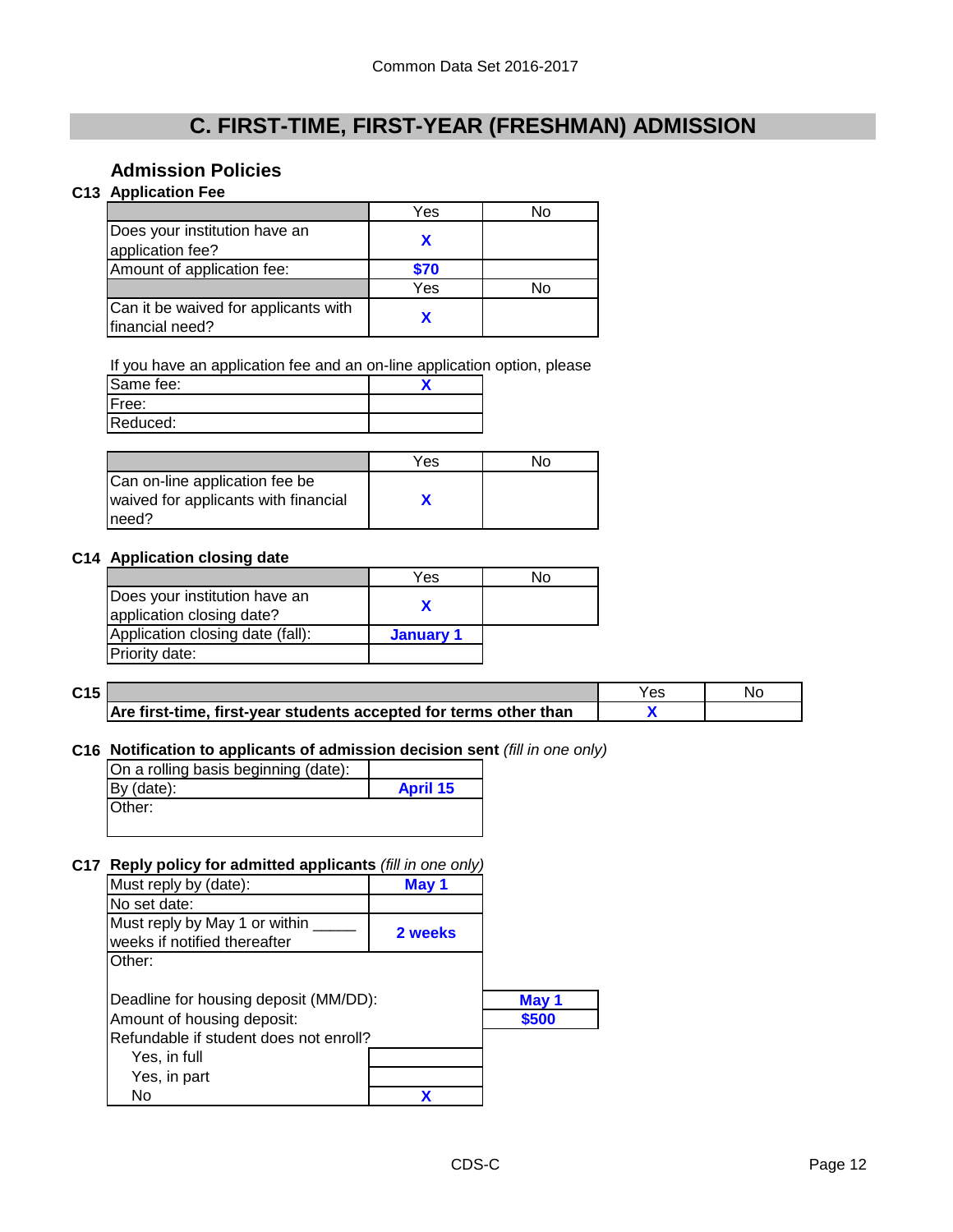#### **C18 Deferred admission**

|                                                                                  |      | Yes | No |
|----------------------------------------------------------------------------------|------|-----|----|
| Does your institution allow students to postpone enrollment after<br>ladmission? |      |     |    |
| If yes, maximum period of postponement:                                          | vear |     |    |

#### **C19 Early admission of high school students**

|                                                                          | Yes | No |
|--------------------------------------------------------------------------|-----|----|
| Does your institution allow high school students to enroll as full-time, |     |    |
| first-time, first-year (freshman) students one year or more before high  |     |    |
| school graduation?                                                       |     |    |

**C20 Common Application** Cuestion removed from CDS. (Initiated during 2006-2007 cycle)

### **Early Decision and Early Action Plans**

### **C21 Early Decision**

|                                                                                                                                                                                                                                                                                                                                             | Yes                | No |
|---------------------------------------------------------------------------------------------------------------------------------------------------------------------------------------------------------------------------------------------------------------------------------------------------------------------------------------------|--------------------|----|
| Does your institution offer an early decision plan (an admission plan<br>that permits students to apply and be notified of an admission decision<br>well in advance of the regular notification date and that asks students<br>to commit to attending if accepted) for first-time, first-year (freshman)<br>applicants for fall enrollment? | X                  |    |
| If "yes," please complete the following:                                                                                                                                                                                                                                                                                                    |                    |    |
| First or only early decision plan closing date                                                                                                                                                                                                                                                                                              | <b>November 1</b>  |    |
| First or only early decision plan notification date                                                                                                                                                                                                                                                                                         | <b>December 20</b> |    |
| Other early decision plan closing date                                                                                                                                                                                                                                                                                                      | January 1          |    |
| Other early decision plan notification date                                                                                                                                                                                                                                                                                                 | <b>February 15</b> |    |
|                                                                                                                                                                                                                                                                                                                                             |                    |    |

#### **For the Fall 2016 entering class:**

| Number of early decision applications received by your institution | 1.142 |  |
|--------------------------------------------------------------------|-------|--|
| Number of applicants admitted under early decision plan            | 333   |  |
| Please provide significant details about your early decision plan: |       |  |
|                                                                    |       |  |

#### **C22 Early action**

|                                                                                                                                                                                                               | Yes | No |
|---------------------------------------------------------------------------------------------------------------------------------------------------------------------------------------------------------------|-----|----|
| Do you have a nonbinding early action plan whereby students are<br>notified of an admission decision well in advance of the regular<br>notification date but do not have to commit to attending your college? |     |    |
| If "yes," please complete the following:                                                                                                                                                                      |     |    |

| Early action closing date      | <b>November 1</b> |
|--------------------------------|-------------------|
| Early action notification date | January 20        |

Is your early action plan a "restrictive" plan under which you limit students from applying to other early plans?

| es |  |
|----|--|
|    |  |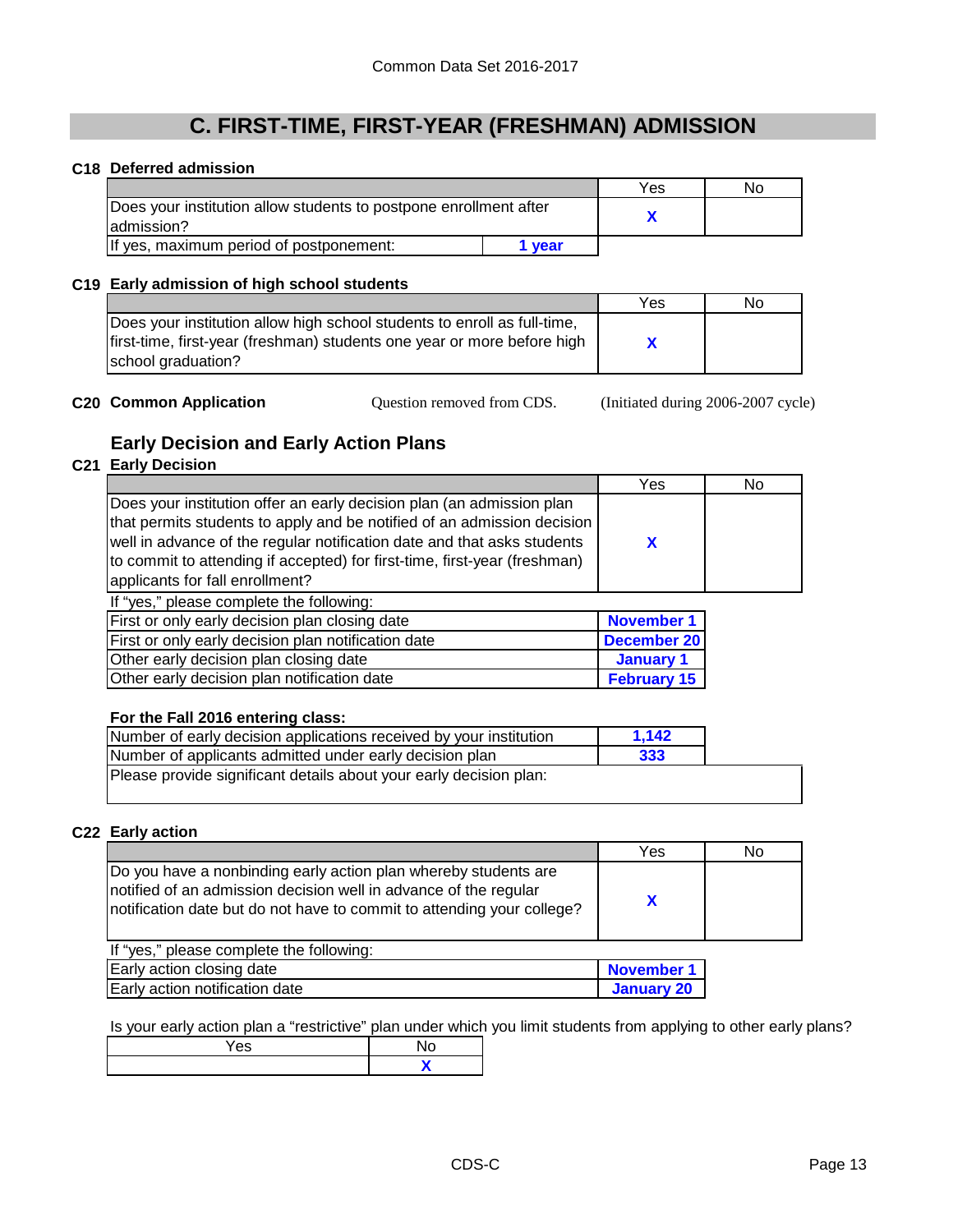## **D. TRANSFER ADMISSION**

### **Fall Applicants**

| D1 |                                                                                                                                                             | Yes | N٥ |
|----|-------------------------------------------------------------------------------------------------------------------------------------------------------------|-----|----|
|    | Does your institution enroll transfer students? (If no,<br>please skip to Section E)                                                                        |     |    |
|    | If yes, may transfer students earn advanced standing credit<br>by transferring credits earned from course work completed<br>at other colleges/universities? |     |    |

**D2** Provide the number of students who applied, were admitted, and enrolled as degree-seeking transfer students in Fall 2016.

|       |            | Admitted   | Enrolled   |  |
|-------|------------|------------|------------|--|
|       | Applicants | Applicants | Applicants |  |
| Men   | 1.305      | 596        | 245        |  |
| Women | 1.473      | 779        | 333        |  |
| Total | 2.778      | 1.375      | 578        |  |

### **Application for Admission**

**D3** Indicate terms for which transfers may enroll:

| Winter |  |
|--------|--|
| Spring |  |
| Summer |  |

| D4 |                                                                                                                         | Yes | N٥ |
|----|-------------------------------------------------------------------------------------------------------------------------|-----|----|
|    | Must a transfer applicant have a minimum number of<br>credits completed or else must apply as an entering<br>Ifreshman? |     |    |
|    | If yes, what is the minimum number of credits and the unit<br>lof measure?                                              |     |    |

**D5** Indicate all items required of transfer students to apply for admission:

|                            | Required of All | Recommended<br>of All | Recommended<br>of Some | Required of Some | Not Required |
|----------------------------|-----------------|-----------------------|------------------------|------------------|--------------|
| High school transcript     |                 |                       |                        |                  |              |
| College transcript(s)      | v               |                       |                        |                  |              |
| Essay or personal          |                 |                       |                        |                  |              |
| statement                  |                 |                       |                        |                  |              |
| Interview                  |                 |                       |                        |                  |              |
| Standardized test scores   |                 |                       |                        |                  |              |
| Statement of good standing |                 |                       |                        |                  |              |
| from prior institution(s)  |                 |                       |                        |                  |              |

| D6 I | If a minimum high school grade point average is required of<br>transfer applicants, specify (on a 4.0 scale): |      |
|------|---------------------------------------------------------------------------------------------------------------|------|
| D7   | If a minimum college grade point average is required of<br>transfer applicants, specify (on a 4.0 scale):     | n.a. |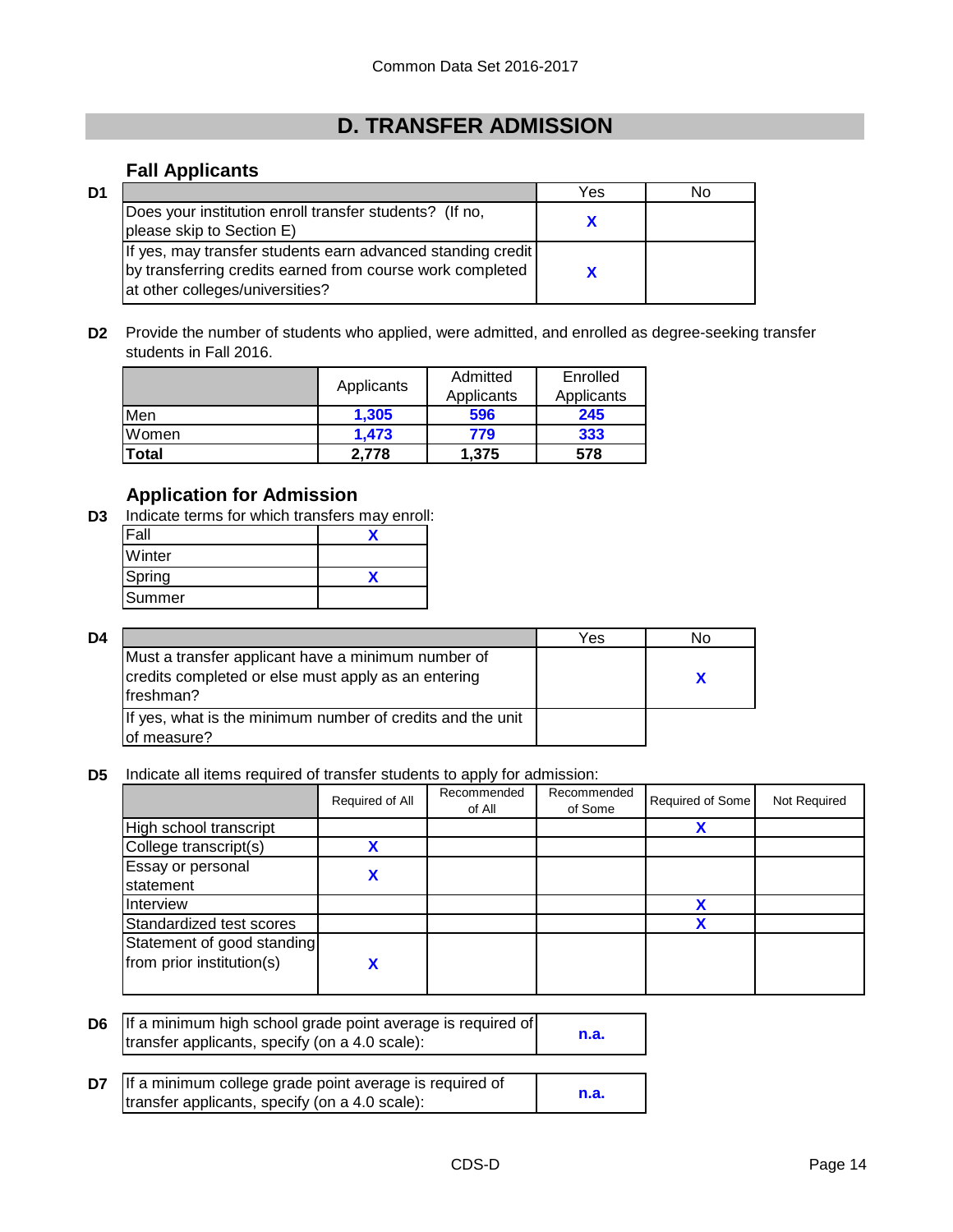### **D. TRANSFER ADMISSION**

**D8** List any other application requirements specific to transfer applicants:

**D9** List application priority, closing, notification, and candidate reply dates for transfer students. If applications are reviewed on a continuous or rolling basis, place a check mark in the "Rolling admission" column.

|        | <b>Priority Date</b> | <b>Closing Date</b> | <b>Notification Date</b>        | <b>Reply Date</b>                                                   | <b>Rolling</b><br><b>Admission</b> |
|--------|----------------------|---------------------|---------------------------------|---------------------------------------------------------------------|------------------------------------|
| Fall   | <b>April 1</b>       | June 1              | <b>Early April</b>              | May 1 or two<br>weeks after<br>date on letter                       |                                    |
| Winter |                      |                     |                                 |                                                                     |                                    |
| Spring | <b>November 1</b>    | <b>December 1</b>   | <b>Early</b><br><b>November</b> | <b>December 1</b><br>or two weeks<br>after date on<br><b>letter</b> |                                    |
| Summer |                      |                     |                                 |                                                                     |                                    |

| D <sub>10</sub> |                                                      | Yes | No |
|-----------------|------------------------------------------------------|-----|----|
|                 | Does an open admission policy, if reported, apply to |     |    |
|                 | Itransfer students?                                  |     |    |

**D11** Describe additional requirements for transfer admission, if applicable:

#### **Transfer Credit Policies**

| <b>D12</b> Report the lowest grade earned for any course that may be |     |
|----------------------------------------------------------------------|-----|
| transferred for credit:                                              | 2.0 |

| D <sub>13</sub> |                                                  | Number | Unit Tvpe |
|-----------------|--------------------------------------------------|--------|-----------|
|                 | Maximum number of credits or courses that may be |        |           |
|                 | transferred from a two-year institution:         | n.a.   | n.a.      |

| D <sub>14</sub> |                                                  | Number | Unit Tvpe |
|-----------------|--------------------------------------------------|--------|-----------|
|                 | Maximum number of credits or courses that may be | n.a.   | n.a.      |
|                 | transferred from a four-year institution:        |        |           |

- **D15** Minimum number of credits that transfers must complete at **n.a.** your institution to earn an associate degree:
- **D16** Minimum number of credits that transfers must complete at  $\frac{45}{100}$ your institution to earn a bachelor's degree:

**D17** Describe other transfer credit policies: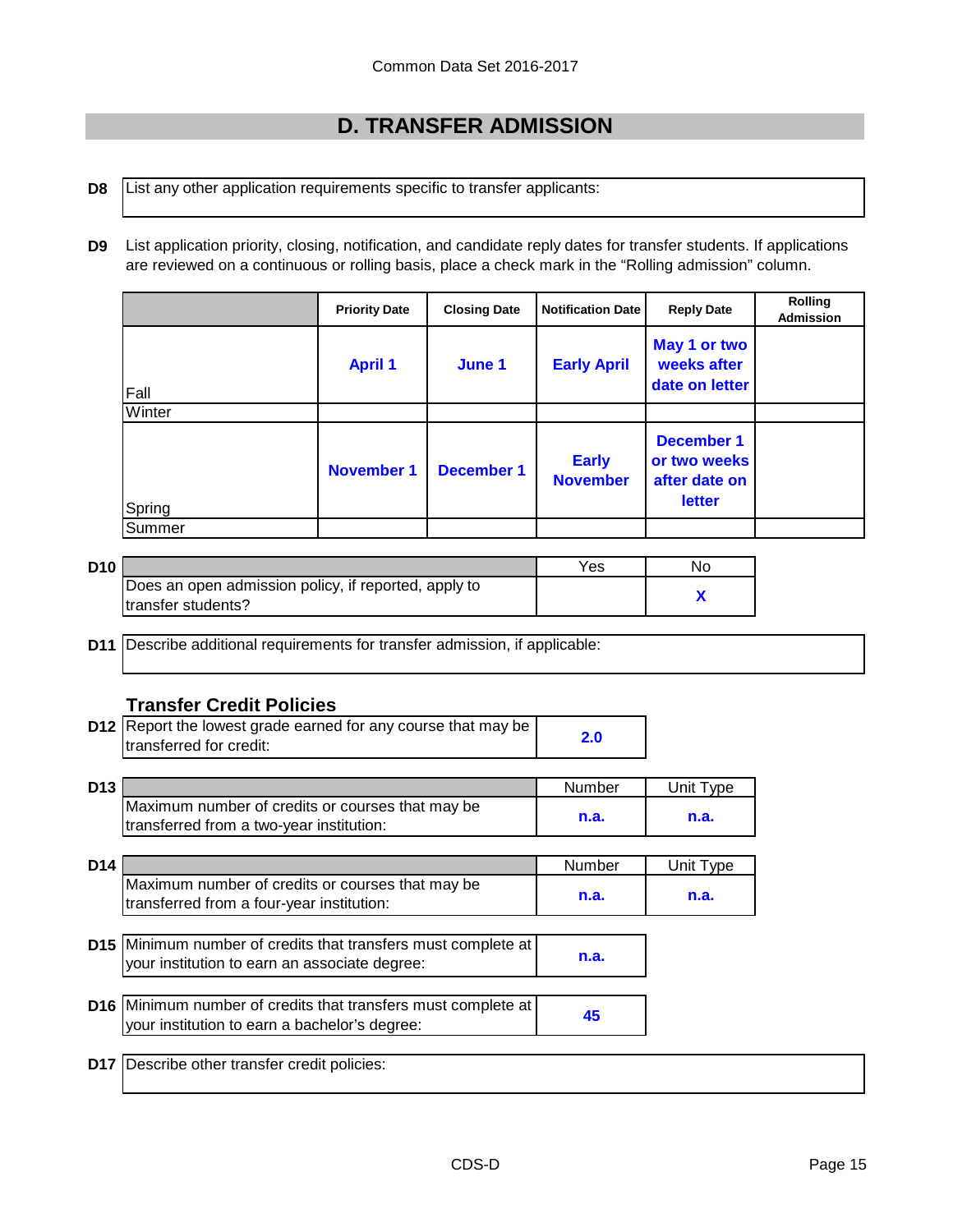### **E. ACADEMIC OFFERINGS AND POLICIES**

**E1 Special study options:** Identify those programs available at your institution. Refer to the glossary for definitions.

| Accelerated program                 | X |
|-------------------------------------|---|
| Cooperative education program       | x |
| Cross-registration                  |   |
| Distance learning                   | X |
| Double major                        | x |
| Dual enrollment                     |   |
| English as a Second Language (ESL)  | X |
| Exchange student program (domestic) |   |
| External degree program             |   |
| Honors Program                      | X |
| Independent study                   | X |
| Internships                         | X |
| Liberal arts/career combination     | X |
| Student-designed major              | X |
| Study abroad                        | X |
| Teacher certification program       | X |
| Weekend college                     |   |
| Other (specify):                    |   |
|                                     |   |

**E2 This question has been removed from the Common Data Set.**

#### **E3 Areas in which all or most students are required to complete some course work prior to graduation:**

| Arts/fine arts                    |   |
|-----------------------------------|---|
| <b>Computer literacy</b>          |   |
| English (including composition)   | χ |
| Foreign languages                 |   |
| History                           |   |
| Humanities                        |   |
| <b>Mathematics</b>                |   |
| Philosophy                        |   |
| Sciences (biological or physical) |   |
| Social science                    | v |
| Other (describe):                 |   |

**Library Collections: The CDS Publishers will collect library data again when a new Academic Libraries Survey is in place.**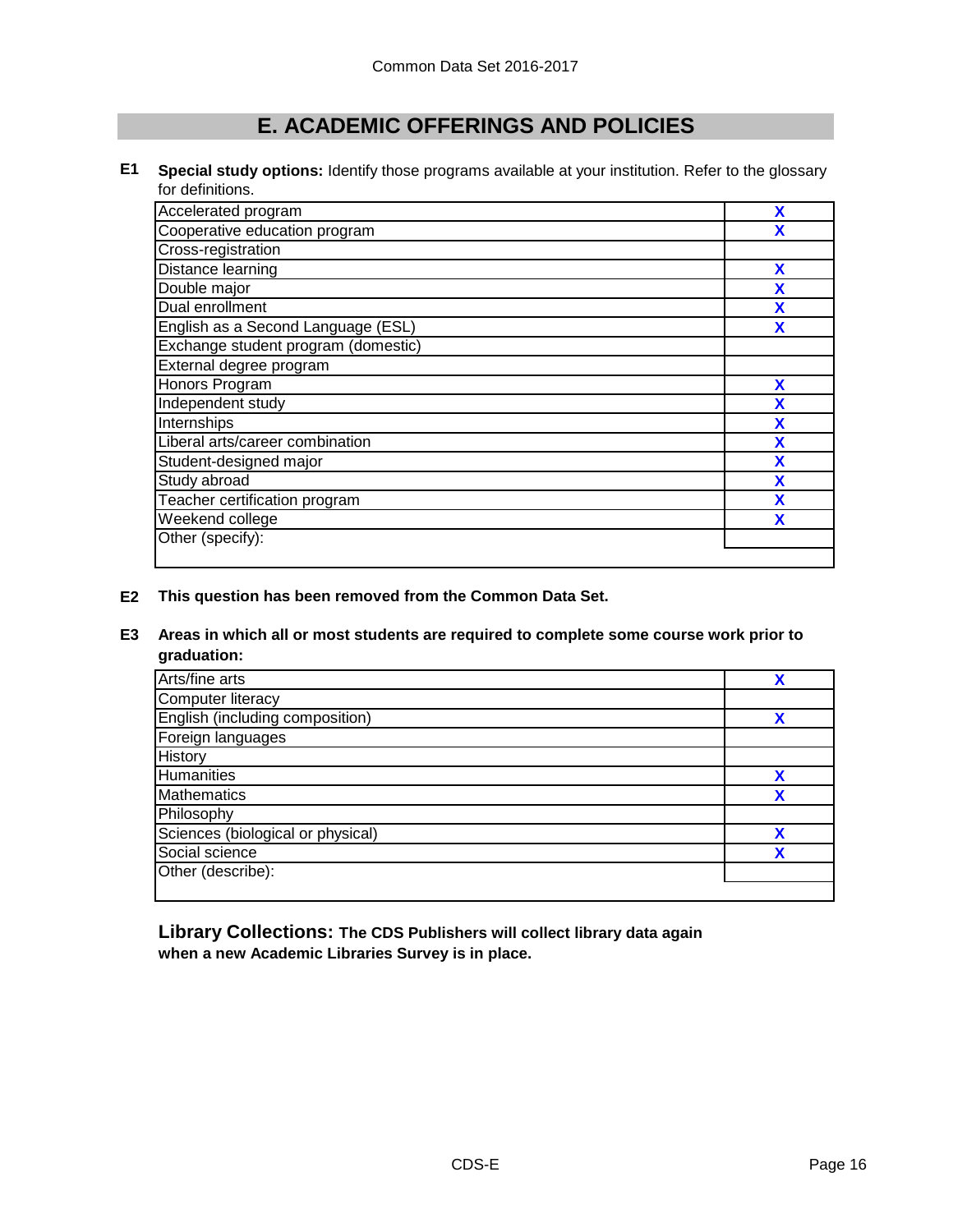## **F. STUDENT LIFE**

**F1** Percentages of first-time, first-year (freshman) degree-seeking students and degree-seeking undergraduates enrolled in Fall 2016 who fit the following categories:

|                                                                                                                       | First-time, first-year<br>(freshman)<br>students | Undergraduates |
|-----------------------------------------------------------------------------------------------------------------------|--------------------------------------------------|----------------|
| Percent who are from out of state (exclude<br>international/nonresident aliens from the numerator<br>and denominator) | 66%                                              | 58%            |
| Percent of men who join fraternities                                                                                  | n.a.                                             | 19%            |
| Percent of women who join sororities                                                                                  | n.a.                                             | <b>19%</b>     |
| Percent who live in college-owned, -operated, or -<br>affiliated housing                                              | 89%                                              | 38%            |
| Percent who live off campus or commute                                                                                | 11%                                              | 62%            |
| Percent of students age 25 and older                                                                                  | $0\%$                                            | 5%             |
| Average age of full-time students                                                                                     | 18.1                                             | 20.1           |
| Average age of all students (full- and part-time)                                                                     | 18.1                                             | 20.6           |

**F2 Activities offered** Identify those programs available at your institution.

| <b>Campus Ministries</b>     | X                         |
|------------------------------|---------------------------|
| Choral groups                | $\overline{\mathbf{X}}$   |
| Concert band                 | $\overline{\mathbf{X}}$   |
| Dance                        | $\overline{\mathbf{X}}$   |
| Drama/theater                | $\overline{\mathbf{X}}$   |
| <b>International Student</b> | X                         |
| Organization                 |                           |
| Jazz band                    | X                         |
| Literary magazine            | $\boldsymbol{\mathsf{X}}$ |
| Marching band                | $\overline{\mathbf{X}}$   |
| Model UN                     | $\overline{\mathbf{X}}$   |
| Music ensembles              | $\overline{\mathbf{X}}$   |
| <b>Musical theater</b>       | $\overline{\mathbf{X}}$   |
| Opera                        | $\overline{\mathbf{X}}$   |
| Pep band                     | X                         |
| Radio station                | $\overline{\mathbf{X}}$   |
| Student government           | $\overline{\mathbf{X}}$   |
| Student newspaper            | $\overline{\mathbf{X}}$   |
| Student-run film society     | $\overline{\mathbf{X}}$   |
| Symphony orchestra           | $\overline{\mathbf{X}}$   |
| <b>Television station</b>    | X                         |
| Yearbook                     | X                         |

#### **F3 ROTC** (program offered in cooperation with Reserve Officers' Training Corps)

|                            | On Campus | At Cooperating<br>Institution | Name of Cooperating<br>Institution |
|----------------------------|-----------|-------------------------------|------------------------------------|
| Army ROTC is offered:      |           |                               | <b>Florida International Univ.</b> |
| Naval ROTC is offered:     |           |                               |                                    |
| Air Force ROTC is offered: |           |                               |                                    |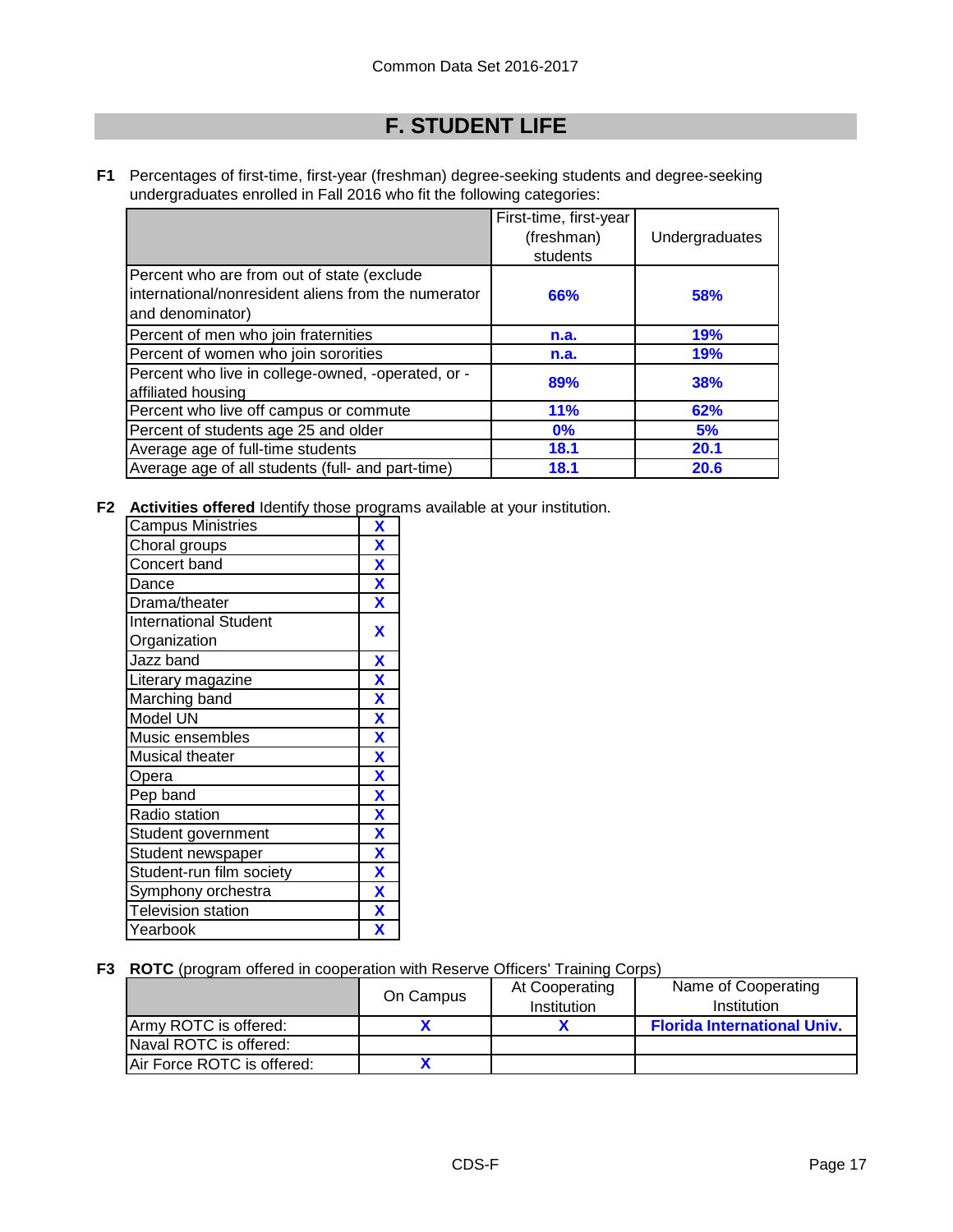# **F. STUDENT LIFE**

**F4 Housing:** Check all types of college-owned, -operated, or -affiliated housing available for undergraduates at your institution.

| Coed dorms                        | х |
|-----------------------------------|---|
| Men's dorms                       |   |
| Women's dorms                     |   |
| Apartments for married students   |   |
| Apartments for single students    | x |
| Special housing for disabled      |   |
| students                          | x |
| Special housing for international |   |
| students                          |   |
| Fraternity/sorority housing       | x |
| Cooperative housing               |   |
| Theme housing                     | x |
| Wellness housing                  |   |
| Other housing options (specify):  |   |
|                                   |   |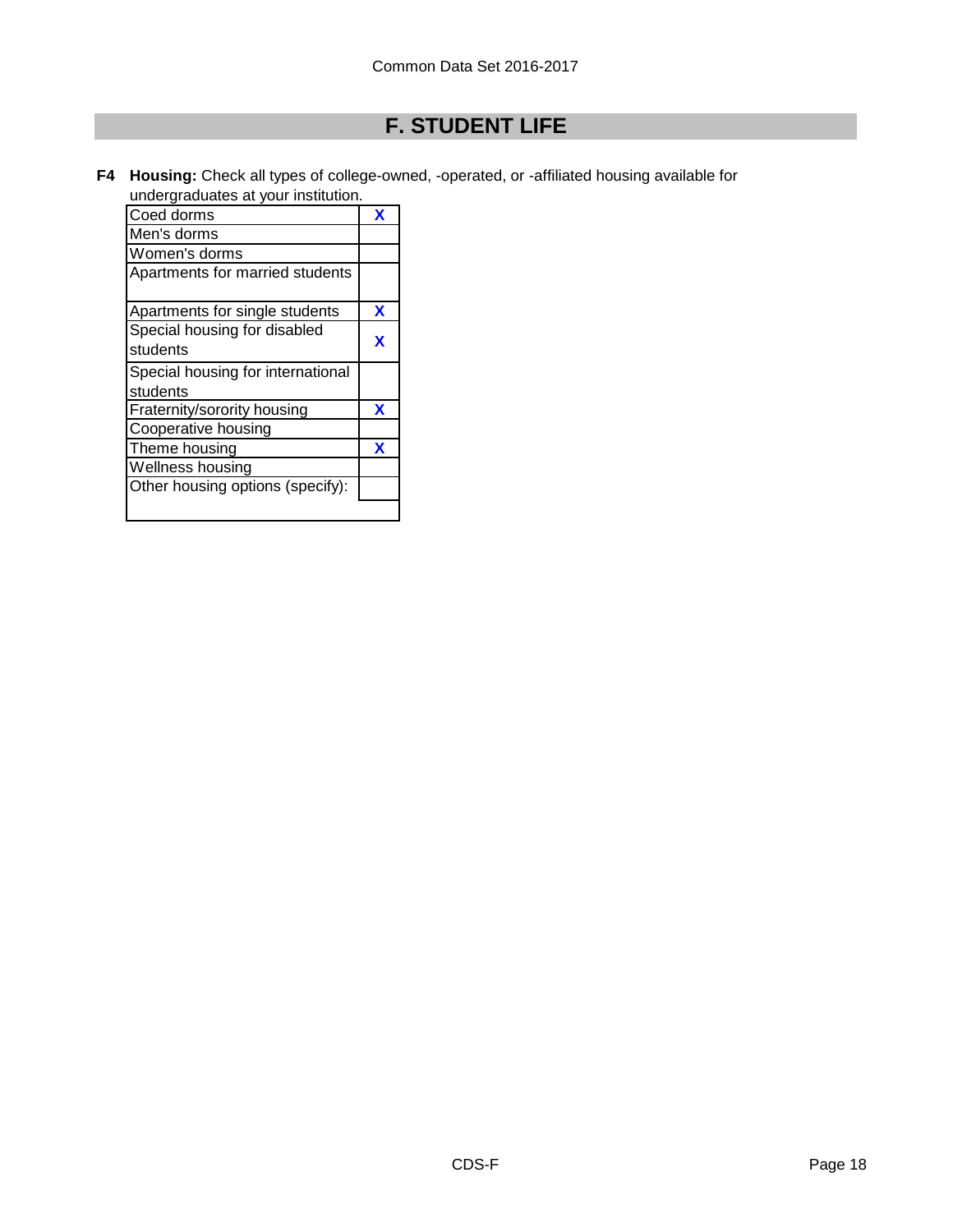### **G. ANNUAL EXPENSES**

**G0** Please provide the URL of your institution's net price calculator: www.miami.edu/npc

**Provide 2017-2018 academic year costs of attendance for the following categories that are applicable to your institution.**

**X** Check here if your institution's 2017-2018 academic year costs of attendance are not available at this time and provide an approximate date (i.e., month/day) when your institution's final 2017-2018 academic year costs of attendance will be available:

- **April 30, 2017**
- **G1 Undergraduate full-time tuition, required fees, room and board List the typical tuition, required fees, and room and board for a full-time undergraduate student for the FULL 2017-2018 academic year (30 semester or 45 quarter hours for institutions that derive annual tuition by multiplying credit hour cost by number of credits). A full academic year refers to the period of time generally extending from September to June; usually equated to two semesters, two trimesters, three quarters, or the period covered by a four-one-four plan. Room and board is defined as double occupancy and 19 meals per week or the maximum meal plan. Required fees include only charges that all full-time students must pay that are not included in tuition (e.g., registration, health, or activity fees.) Do not include optional fees (e.g., parking, laboratory use).**

|                             | First-Year | Undergraduates |
|-----------------------------|------------|----------------|
| <b>PRIVATE INSTITUTIONS</b> |            |                |
| Tuition:                    | \$47,040   | \$47,040       |
| PUBLIC INSTITUTIONS         |            |                |
| Tuition:                    |            |                |
| In-district                 |            |                |
| PUBLIC INSTITUTIONS         |            |                |
| In-state (out-of-district): |            |                |
| PUBLIC INSTITUTIONS         |            |                |
| Out-of-state:               |            |                |
| NONRESIDENT ALIENS          |            |                |
| Tuition:                    | \$47,040   | \$47,040       |
|                             |            |                |
| <b>REQUIRED FEES:</b>       | \$1,444    | \$1,444        |
|                             |            |                |
| ROOM AND BOARD:             |            |                |
| (on-campus)                 | \$13,666   | \$13,666       |
| <b>ROOM ONLY:</b>           |            |                |
| (on-campus)                 | \$7,880    | \$7,880        |
| <b>BOARD ONLY:</b>          |            |                |
| (on-campus meal plan)       | \$5,786    | \$5,786        |

Comprehensive tuition and room and board fee (if your college cannot provide separate tuition and room and board fees):

Other: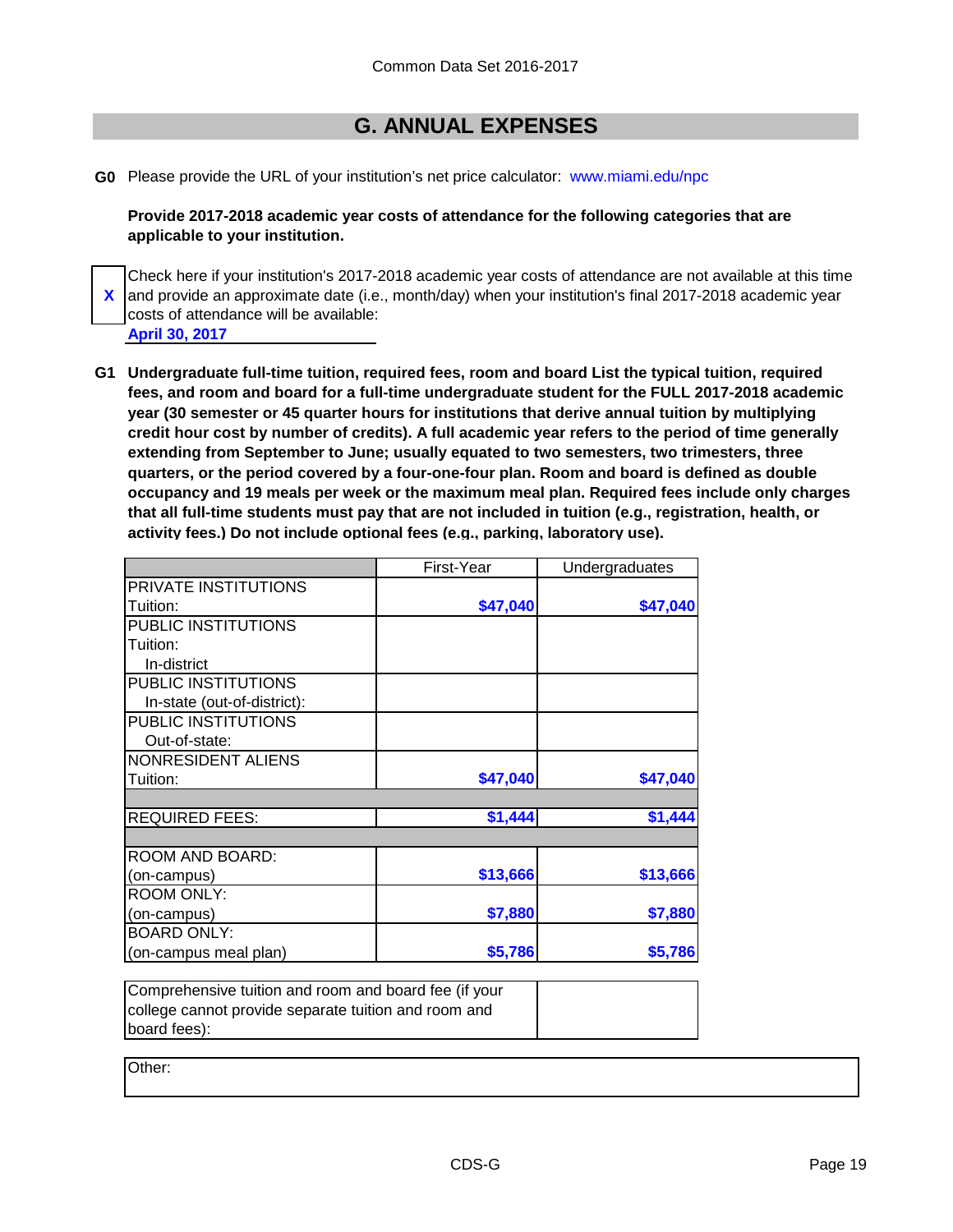## **G. ANNUAL EXPENSES**

| G <sub>2</sub> |                                                                                   | Minimum | Maximum |
|----------------|-----------------------------------------------------------------------------------|---------|---------|
|                | Number of credits per term a student can take for the<br>stated full-time tuition | 12      | 20      |
| G <sub>3</sub> |                                                                                   | Yes     | No.     |
|                | Do tuition and fees vary by year of study (e.g., sophomore,<br>junior, senior)?   |         | X       |
| G4             |                                                                                   | Yes     | No.     |
|                | Do tuition and fees vary by undergraduate instructional<br>program?               |         | X       |
|                |                                                                                   | %       |         |
|                | If yes, what percentage of full-time undergraduates pay                           |         |         |

#### **G5** Provide the estimated expenses for a typical full-time undergraduate student:

|                                 | Residents | Commuters        | Commuters            |
|---------------------------------|-----------|------------------|----------------------|
|                                 |           | (living at home) | (not living at home) |
| Books and supplies              | \$1,000   | \$1,000          | \$1,000              |
| Room only                       |           |                  | \$11,140             |
| Board only                      |           | \$0              | \$5,786              |
| Room and board total (if your   |           |                  |                      |
| college cannot provide separate |           |                  |                      |
| room and board figures for      |           |                  |                      |
| commuters not living at home):  |           |                  |                      |
| Transportation                  | \$1,024   | \$1,024          | \$1,024              |
| Other expenses                  | \$2,100   | \$2,100          | \$2,100              |

#### **G6** Undergraduate per-credit-hour charges (tuition only)

more than the tuition and fees reported in G1?

| IPRIVATE INSTITUTIONS:      |         |
|-----------------------------|---------|
|                             | \$1,960 |
| <b>PUBLIC INSTITUTIONS</b>  |         |
| In-district:                |         |
| <b>PUBLIC INSTITUTIONS</b>  |         |
| In-state (out-of-district): |         |
| <b>PUBLIC INSTITUTIONS</b>  |         |
| Out-of-state:               |         |
| NONRESIDENT ALIENS:         |         |
|                             |         |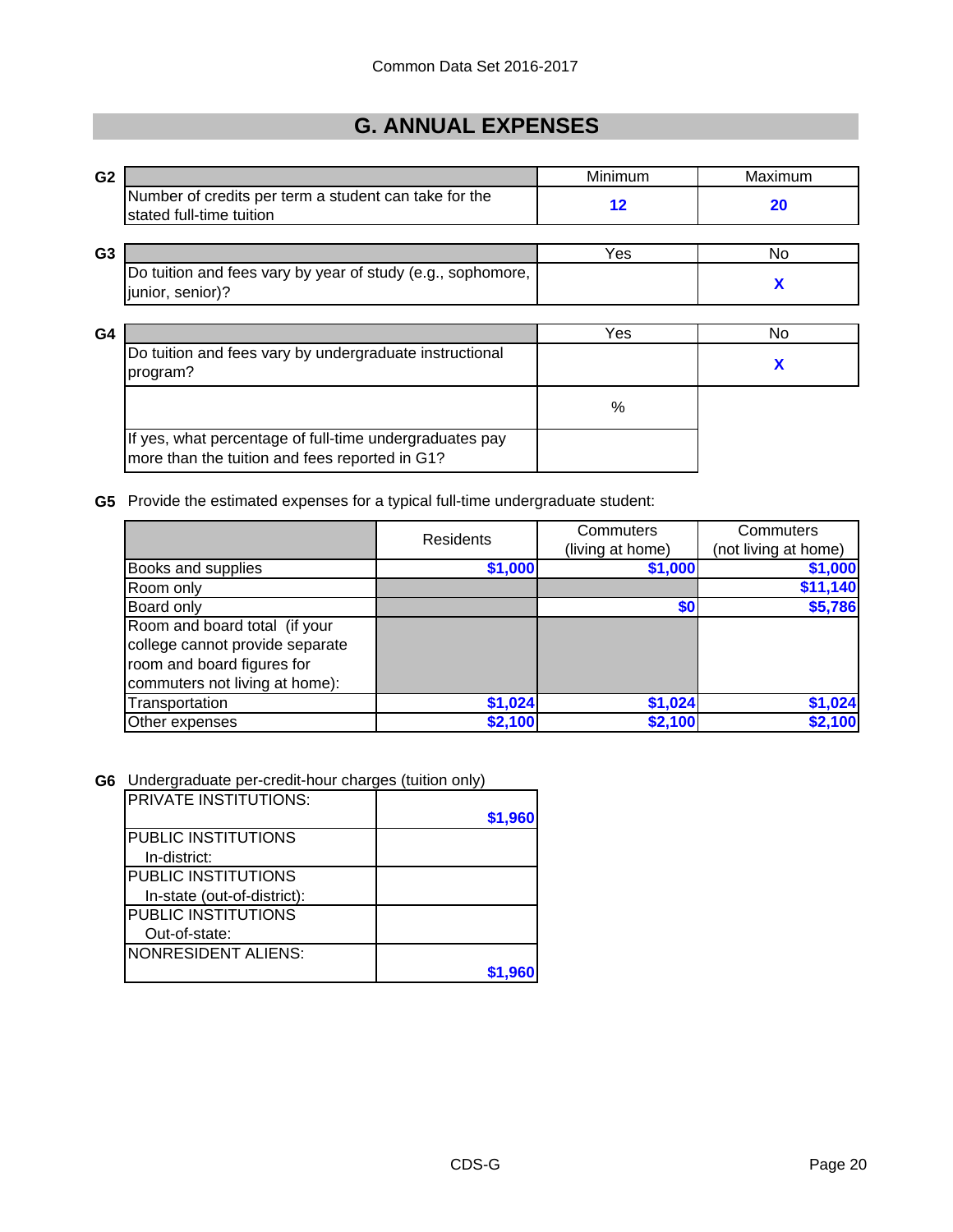### **Aid Awarded to Enrolled Undergraduates**

Enter total dollar amounts awarded to enrolled full-time and less than full-time degree-seeking undergraduates (using the same cohort reported in CDS Question B1, "total degree-seeking" undergraduates) in the following categories. (Note: If the data being reported are final figures for the 2015-2016 academic year (see the next item below), use the 2015-2016 academic year's CDS Question B1 cohort.) Include aid awarded to international students (i.e., those not qualifying for federal aid). Aid that is non-need-based but that was used to meet need should be reported in the need-based aid columns. (For a suggested order of precedence in assigning categories of aid to cover need, see the entry for "non-need-based scholarship or grant aid" on the last page of the definitions section.)

| H1 |                                                                                                                                      | 2016-2017<br>estimated | 2015-2016<br>final |
|----|--------------------------------------------------------------------------------------------------------------------------------------|------------------------|--------------------|
|    | Indicate the academic year for which data are reported for items H1,<br>H <sub>2</sub> , H <sub>2</sub> A, and H <sub>6</sub> below: |                        |                    |

**H3** Which needs-analysis methodology does your institution use in awarding institutional aid?

| Federal methodology (FM)       |  |
|--------------------------------|--|
| Institutional methodology (IM) |  |
| <b>Both FM and IM</b>          |  |

|                                                                                                                                                                                   | <b>Need-based \$</b><br>(Include non-need-<br>based aid used to<br>meet need.) | Non-need-based \$<br>Exclude non-need-based<br>aid used to meet need.) |
|-----------------------------------------------------------------------------------------------------------------------------------------------------------------------------------|--------------------------------------------------------------------------------|------------------------------------------------------------------------|
| <b>Scholarships/Grants</b>                                                                                                                                                        |                                                                                |                                                                        |
| Federal                                                                                                                                                                           | \$9,566,697                                                                    | \$5,202                                                                |
| State (i.e., all states, not only the state in which your institution is<br>located)                                                                                              | \$5,927,181                                                                    | \$9,948,143                                                            |
| Institutional: Endowed scholarships, annual gifts and tuition funded<br>grants, awarded by the college, excluding athletic aid and tuition<br>waivers (which are reported below). | \$82,404,136                                                                   | \$59,660,841                                                           |
| Scholarships/grants from external sources (e.g., Kiwanis, National<br>Merit) not awarded by the college                                                                           | \$3,211,595                                                                    | \$4,515,029                                                            |
| <b>Total Scholarships/Grants</b>                                                                                                                                                  | \$101,109,609                                                                  | \$74,129,215                                                           |
| <b>Self-Help</b>                                                                                                                                                                  |                                                                                |                                                                        |
| Student loans from all sources (excluding parent loans)                                                                                                                           | \$10,988,291                                                                   | \$4,506,275                                                            |
| <b>Federal Work-Study</b>                                                                                                                                                         | \$7,495,080                                                                    |                                                                        |
| State and other (e.g., institutional) work-study/employment (Note:                                                                                                                |                                                                                |                                                                        |
| Excludes Federal Work-Study captured above.)                                                                                                                                      | \$514,063                                                                      | \$1,588,650                                                            |
| <b>Total Self-Help</b>                                                                                                                                                            | \$18,997,434                                                                   | \$6,094,925                                                            |
| <b>Other</b>                                                                                                                                                                      |                                                                                |                                                                        |
| Parent Loans                                                                                                                                                                      | \$2,968,380                                                                    | \$10,585,231                                                           |
| <b>Tuition Waivers</b><br>Reporting is optional. Report tuition waivers in this row if you choose to                                                                              |                                                                                |                                                                        |
| report them. Do not report tuition waivers elsewhere.                                                                                                                             | \$6,572,135                                                                    | \$12,481,955                                                           |
| <b>Athletic Awards</b>                                                                                                                                                            | \$1,539,627                                                                    | \$12,378,241                                                           |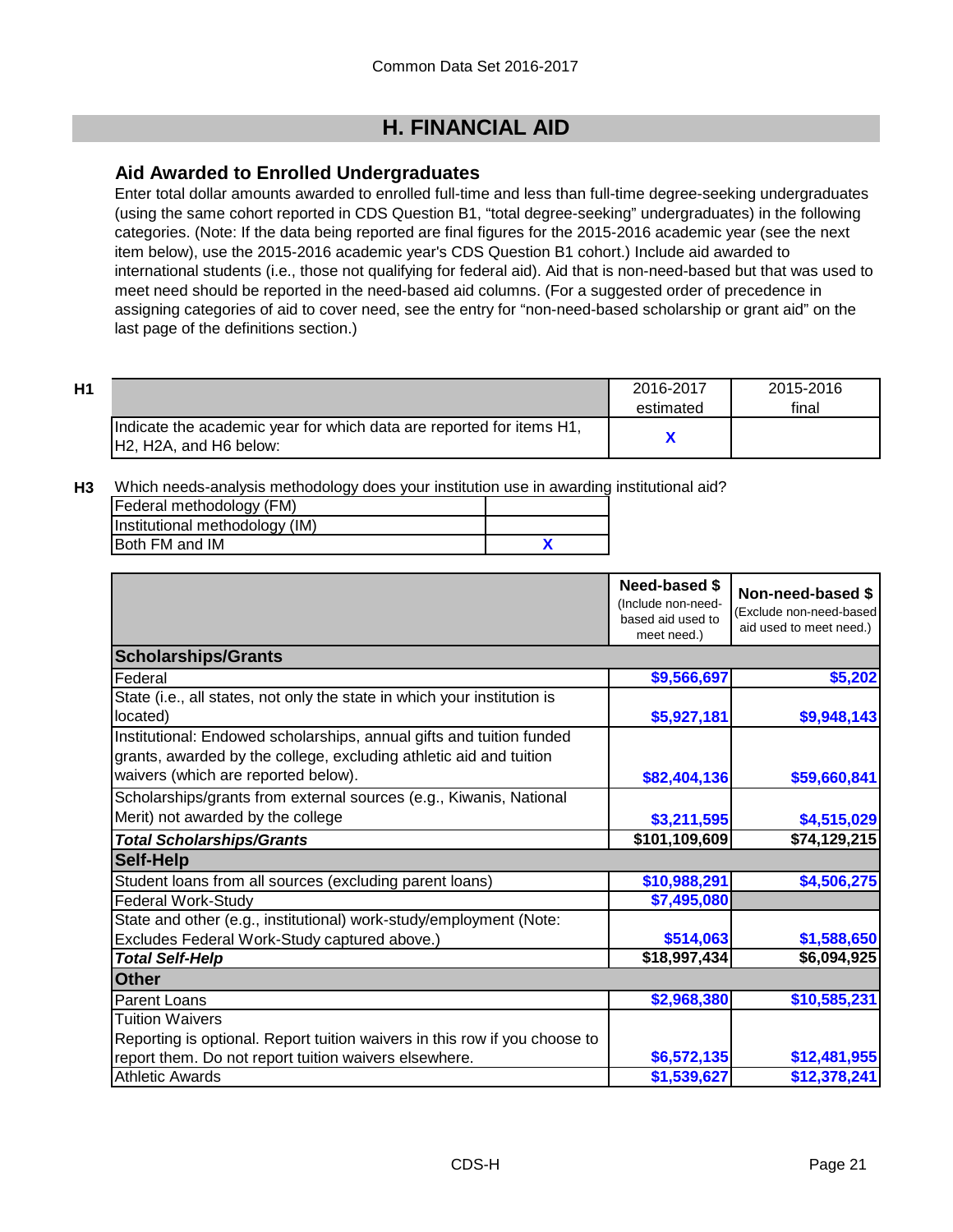**H2 Number of Enrolled Students Awarded Aid:** List the number of degree-seeking full-time and less-than-fulltime undergraduates who applied for and were awarded financial aid from any source. **Aid that is non-needbased but that was used to meet need should be counted as need-based aid.** Numbers should reflect the cohort awarded the dollars reported in H1. Note: In the chart below, students may be counted in more than one row, and full-time freshmen should also be counted as full-time undergraduates.

|                                                                                                                                                                                                                                                                                              | <b>First-time</b><br><b>Full-time</b> | <b>Full-time</b><br>Undergraduate | <b>Less Than</b><br><b>Full-time</b> |
|----------------------------------------------------------------------------------------------------------------------------------------------------------------------------------------------------------------------------------------------------------------------------------------------|---------------------------------------|-----------------------------------|--------------------------------------|
|                                                                                                                                                                                                                                                                                              | <b>Freshmen</b>                       | (Incl. Fresh.)                    | Undergraduate                        |
| a) Number of degree-seeking undergraduate students<br>(CDS Item B1 if reporting on Fall 2016 cohort)                                                                                                                                                                                         |                                       |                                   |                                      |
|                                                                                                                                                                                                                                                                                              | 2,042                                 | 10,150                            | 465                                  |
| b) Number of students in line a who applied for need-<br>based financial aid                                                                                                                                                                                                                 | 1,279                                 | 5,292                             | 156                                  |
| c) Number of students in line <b>b</b> who were determined to<br>have financial need                                                                                                                                                                                                         | 914                                   | 4,252                             | 116                                  |
| d) Number of students in line c who were awarded any<br>financial aid                                                                                                                                                                                                                        | 901                                   | 4,173                             | 103                                  |
| e) Number of students in line d who were awarded any<br>need-based scholarship or grant aid                                                                                                                                                                                                  | 708                                   | 3,363                             | 63                                   |
| $f$ ) Number of students in line <b>d</b> who were awarded any<br>need-based self-help aid                                                                                                                                                                                                   | 597                                   | 2,941                             | 61                                   |
| g) Number of students in line d who were awarded any<br>non-need-based scholarship or grant aid                                                                                                                                                                                              | 430                                   | 1,619                             | 12                                   |
| h) Number of students in line d whose need was fully met<br>(exclude PLUS loans, unsubsidized loans, and private<br>alternative loans)                                                                                                                                                       | 867                                   | 3,698                             | 87                                   |
| On average, the percentage of need that was met of<br>students who were awarded any need-based aid.<br>Exclude any aid that was awarded in excess of need as<br>well as any resources that were awarded to replace<br>EFC (PLUS loans, unsubsidized loans, and private<br>alternative loans) | 96%                                   | 89%                               | 84%                                  |
| The average financial aid package of those in line d.<br>Exclude any resources that were awarded to replace<br>EFC (PLUS loans, unsubsidized loans, and private<br>alternative loans)                                                                                                        | \$44,146                              | \$43,227                          | \$18,931                             |
| Average need-based scholarship and grant award of<br>k)<br>those in line e                                                                                                                                                                                                                   | \$32,441                              | \$29,827                          | \$11,211                             |
| Average need-based self-help award (excluding PLUS<br>I)<br>loans, unsubsidized loans, and private alternative<br>loans) of those in line f                                                                                                                                                  | \$5,092                               | \$6,322                           | \$6,405                              |
| m) Average need-based loan (excluding PLUS loans,<br>unsubsidized loans, and private alternative loans) of<br>those in line f who were awarded a need-based loan                                                                                                                             |                                       |                                   |                                      |
|                                                                                                                                                                                                                                                                                              | \$3,566                               | \$4,991                           | \$6,781                              |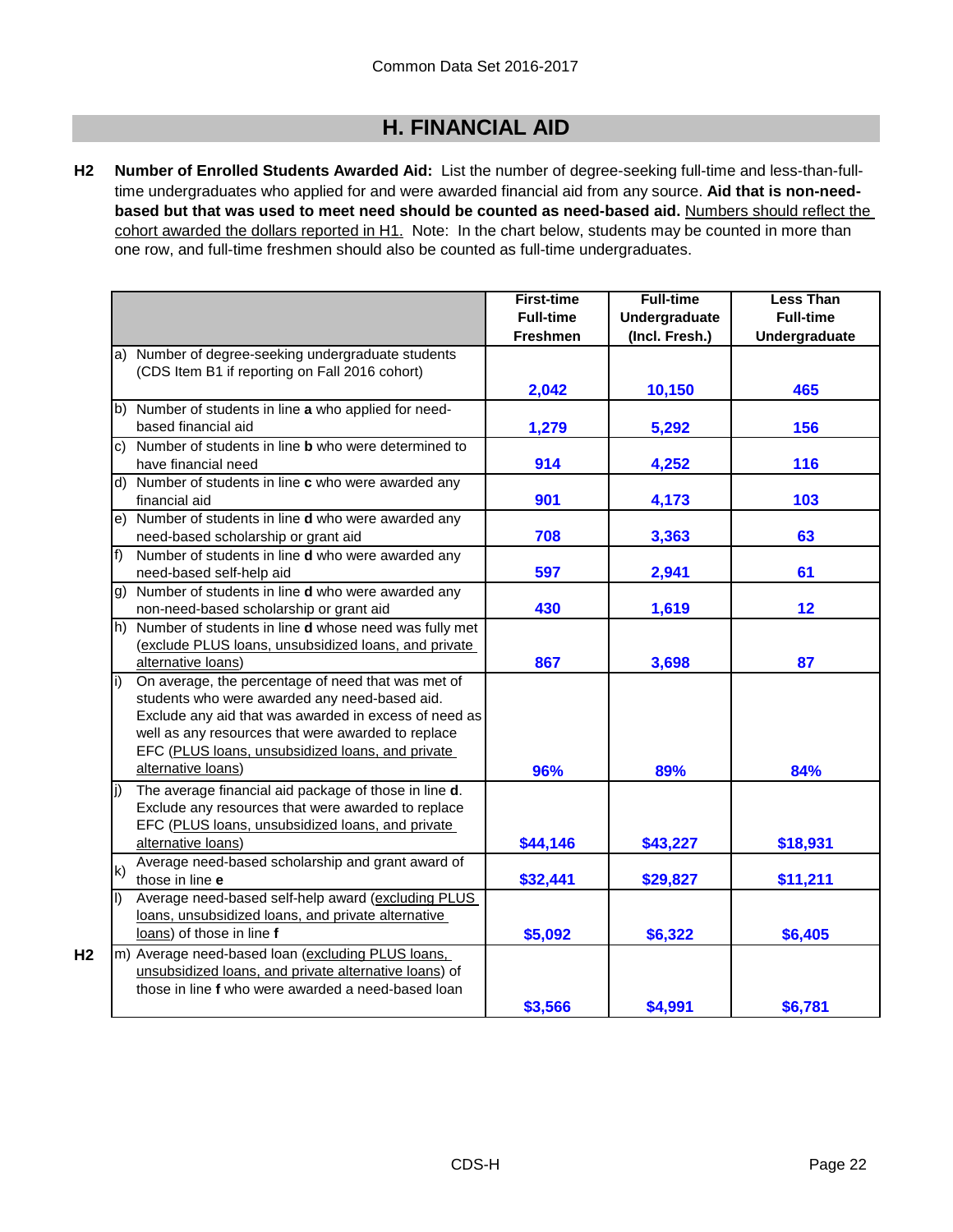**H2A Number of Enrolled Students Awarded Non-need-based Scholarships and Grants**: List the number of degree-seeking full-time and less-than-full-time undergraduates who had no financial need and who were awarded institutional non-need-based scholarship or grant aid. Numbers should reflect the cohort awarded the dollars reported in H1. Note: In the chart below, students may be counted in more than one row, and full-time freshmen should also be counted as full-time undergraduates.

|      |                                                                                                                                                                 | <b>First-time</b> | <b>Full-time</b> | <b>Less Than</b> |
|------|-----------------------------------------------------------------------------------------------------------------------------------------------------------------|-------------------|------------------|------------------|
|      |                                                                                                                                                                 | <b>Full-time</b>  | <b>Undergrad</b> | <b>Full-time</b> |
|      |                                                                                                                                                                 | <b>Freshmen</b>   | (Incl. Fresh.)   | Undergrad        |
| ln). | Number of students in line a who had no financial need<br>and who were awarded institutional non-need-based<br>scholarship or grant aid (exclude those who were |                   |                  |                  |
|      | awarded athletic awards and tuition benefits)                                                                                                                   | 614               | 2,804            | 8                |
|      | o) Average dollar amount of institutional non-need-based<br>scholarship and grant aid awarded to students in line n                                             |                   |                  |                  |
|      |                                                                                                                                                                 | \$19,724          | \$19,247         | \$9,419          |
| lp)  | Number of students in line a who were awarded an<br>institutional non-need-based athletic scholarship or                                                        |                   |                  |                  |
|      | grant                                                                                                                                                           | 49                | 215              | 2                |
| g)   | Average dollar amount of institutional non-need-based<br>athletic scholarships and grants awarded to students in                                                |                   |                  |                  |
|      | line <b>p</b>                                                                                                                                                   | \$52,869          | \$56,230         | \$9,719          |

#### **H3** Incorporated into H1 above.

**Note:** These are the graduates and loan types to include and exclude in order to fill out CDS H4 and H5.

Include: \* 2016 undergraduate class: all students

who started at your institution as first- time

students and received a bachelor's degree

between July 1, 2015 and June 30, 2016.

\* only loans made to students who borrowed

while enrolled at your institution.

- \* co-signed loans.
- Exclude: \* students who transferred in.
- \* money borrowed at other institutions.
- \* parent loans

\* students who did not graduate or who graduated with another degree or certificate (but no

bachelor's degree)

| <b>H4</b> | Provide the number of students in the 2016 undergraduate class who started at your<br>institution as first-time students and received a bachelor's degree between July 1, 2015<br>and June 30, 2016. Exclude students who transferred into your institution |       |
|-----------|-------------------------------------------------------------------------------------------------------------------------------------------------------------------------------------------------------------------------------------------------------------|-------|
|           |                                                                                                                                                                                                                                                             | 1.863 |

Number and percent of students in class (defined in H4 above) borrowing from federal, non-federal, and any loan sources, and the average (or mean) amount borrowed. NOTE: The "Average per-undergraduate-borrower cumulative principal borrowed," is designed to

**H5** provide better information about student borrowing from federal and nonfederal (institutional, state, commercial) sources. The numbers, percentages, and averages for each row should be based only on the loan source specified for the particular row. For example, the federal loans average (row b) should only be the cumulative average of federal loans and the private loans average (row e) should only be the cumulative average of private loans.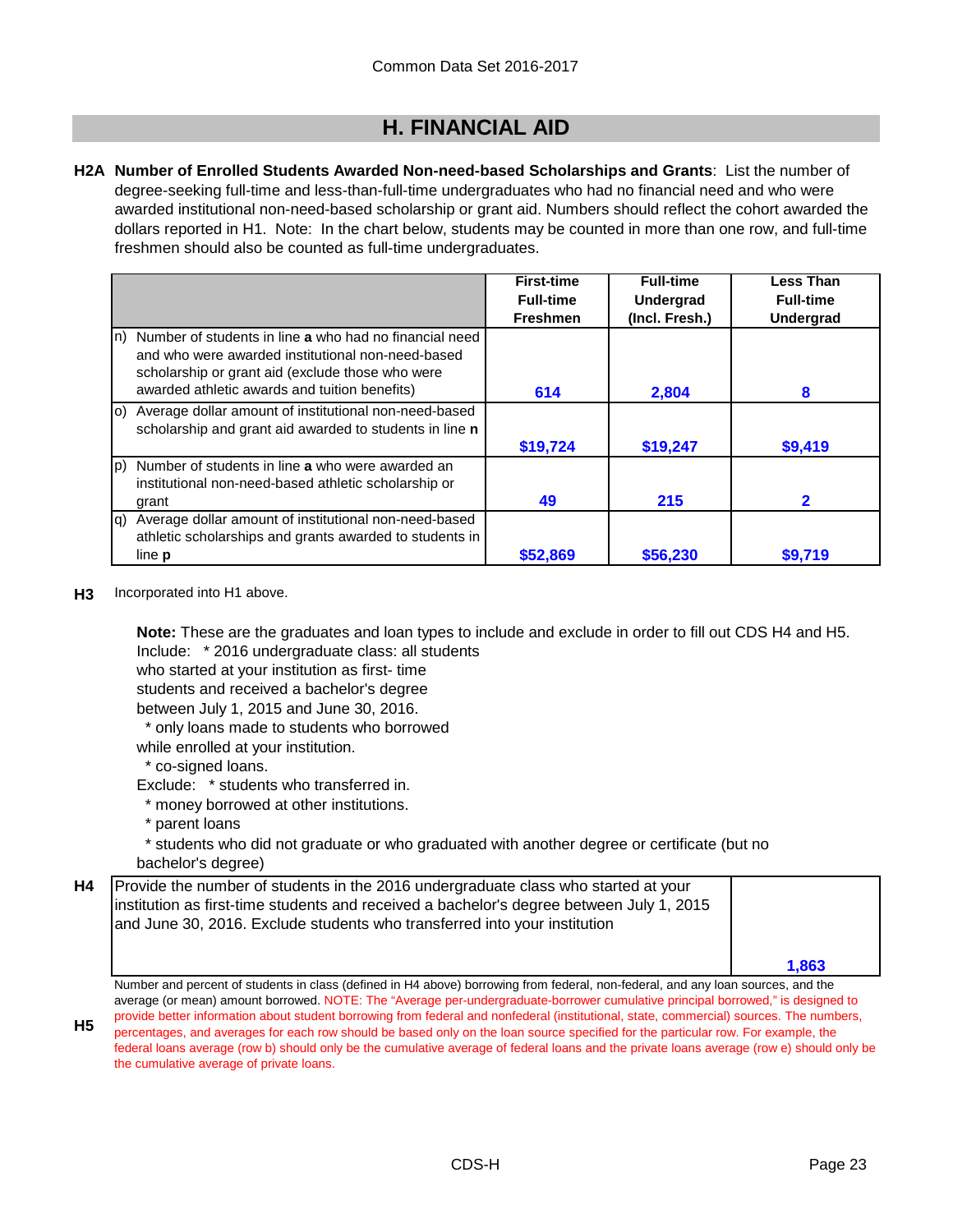| <b>Source/Type of Loan</b>                                                                                                                                  | Number in the<br>class (defined in<br>H <sub>4</sub> above) who<br>borrowed from<br>specified in the<br>first column | Percent of the<br>class (defined<br>above) who<br>borrowed from<br>the types of<br>the types of loans   loans specified in<br>the first column<br>$(nearest 1\%)$ | Average per-<br>undergraduate-<br>borrower cumulative<br>principal borrowed<br>from the types of<br>loans specified in the<br>first column (nearest<br>\$1) |
|-------------------------------------------------------------------------------------------------------------------------------------------------------------|----------------------------------------------------------------------------------------------------------------------|-------------------------------------------------------------------------------------------------------------------------------------------------------------------|-------------------------------------------------------------------------------------------------------------------------------------------------------------|
| a) Any loan program: Federal Perkins, Federal Stafford<br>Subsidized and Unsubsidized, institutional, state,                                                |                                                                                                                      |                                                                                                                                                                   |                                                                                                                                                             |
| private loans that your institution is aware of, etc.<br>Include both Federal Direct Student Loans and Federal                                              |                                                                                                                      |                                                                                                                                                                   |                                                                                                                                                             |
| Family Education Loans.                                                                                                                                     | 683                                                                                                                  | 37%                                                                                                                                                               | \$21,500                                                                                                                                                    |
| b) Federal loan programs: Federal Perkins, Federal<br>Stafford Subsidized and Unsubsidized. Include both<br>Federal Direct Student Loans and Federal Family |                                                                                                                      |                                                                                                                                                                   |                                                                                                                                                             |
| <b>Education Loans.</b>                                                                                                                                     | 664                                                                                                                  | <b>36%</b>                                                                                                                                                        | \$20,500                                                                                                                                                    |
| c) Institutional loan programs.                                                                                                                             | n.a.                                                                                                                 | n.a.                                                                                                                                                              | n.a.                                                                                                                                                        |
| d) State loan programs.                                                                                                                                     | n.a.                                                                                                                 | n.a.                                                                                                                                                              | n.a.                                                                                                                                                        |
| e) Private student loans made by a bank or lender.                                                                                                          | 141                                                                                                                  | 8%                                                                                                                                                                | \$31,000                                                                                                                                                    |

**Aid to Undergraduate Degree-seeking Nonresident Aliens** (Note: Report numbers and dollar amounts for the same academic year checked in item H1.)

**H6** Indicate your institution's policy regarding institutional scholarship and grant aid for undergraduate degreeseeking nonresident aliens:

| Institutional need-based scholarship or grant aid is available     |  |
|--------------------------------------------------------------------|--|
| Institutional non-need-based scholarship or grant aid is available |  |
| Institutional scholarship or grant aid is not available            |  |

**177** If institutional financial aid is available for undergraduate degree-seeking nonresident aliens, provide the number of undergraduate degree-seeking nonresident aliens who were awarded need-based or non-need-based aid:

**\$34,486** Average dollar amount of institutional financial aid awarded to undergraduate degreeseeking nonresident aliens:

**\$6,104,066** Total dollar amount of institutional financial aid awarded to undergraduate degreeseeking nonresident aliens:

**H7** Check off all financial aid forms nonresident alien first-year financial aid applicants must submit:

| Institution's own financial aid form              |  |
|---------------------------------------------------|--|
| <b>CSS/Financial Aid PROFILE</b>                  |  |
| International Student's Financial Aid Application |  |
| International Student's Certification of Finances |  |
| Other (specify):                                  |  |
|                                                   |  |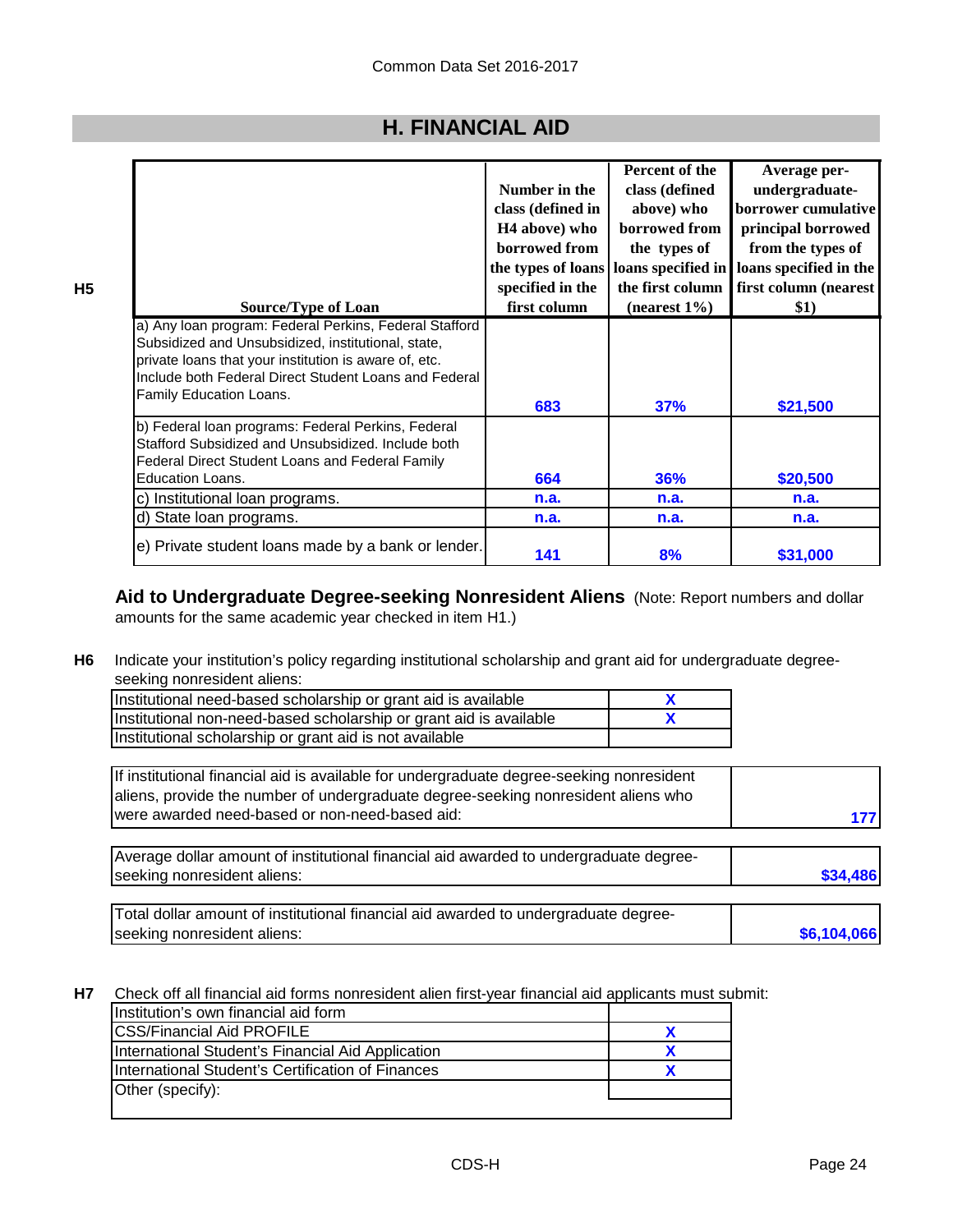### **Process for First-Year/Freshman Students**

**H8** Check off all financial aid forms domestic first-year (freshman) financial aid applicants must submit:

| <b>FAFSA</b>                                            |  |
|---------------------------------------------------------|--|
| Institution's own financial aid form                    |  |
| <b>ICSS/Financial Aid PROFILE</b>                       |  |
| State aid form                                          |  |
| Noncustodial PROFILE                                    |  |
| <b>Business/Farm Supplement</b>                         |  |
| Other (specify): All Student/Parent W-2's, Individual & |  |
| <b>Corporate Income Tax Returns</b>                     |  |

#### **H9 January 1 April 15** No deadline for filing required forms (applications processed on a rolling basis): Indicate filing dates for first-year (freshman) students: Priority date for filing required financial aid forms: Deadline for filing required financial aid forms:

**H10** Indicate notification dates for first-year (freshman) students (answer a or b):

| a) Students notified on or about (date):  |            |    |
|-------------------------------------------|------------|----|
|                                           | Yes        | No |
| (b) Students notified on a rolling basis: |            |    |
| If yes, starting date:                    | January 20 |    |

**H11** Indicate reply dates:

| Students must reply by (date): | Mav                    |  |
|--------------------------------|------------------------|--|
| Tor within                     | weeks of notification. |  |

### **Types of Aid Available**

Please check off all types of aid available to undergraduates at your institution:

**H12** Loans

#### FEDERAL DIRECT STUDENT LOAN PROGRAM (DIRECT LOAN)

| Direct Subsidized Stafford Loans   |  |
|------------------------------------|--|
| Direct Unsubsidized Stafford Loans |  |
| Direct PLUS Loans                  |  |

| <b>Federal Perkins Loans</b>                      |  |
|---------------------------------------------------|--|
| <b>Federal Nursing Loans</b>                      |  |
| State Loans                                       |  |
| College/university loans from institutional funds |  |
| Other (specify):                                  |  |
|                                                   |  |

#### **H13** Scholarships and Grants

| NEED-BASED:         |  |
|---------------------|--|
| <b>Federal Pell</b> |  |
| <b>SEOG</b>         |  |
|                     |  |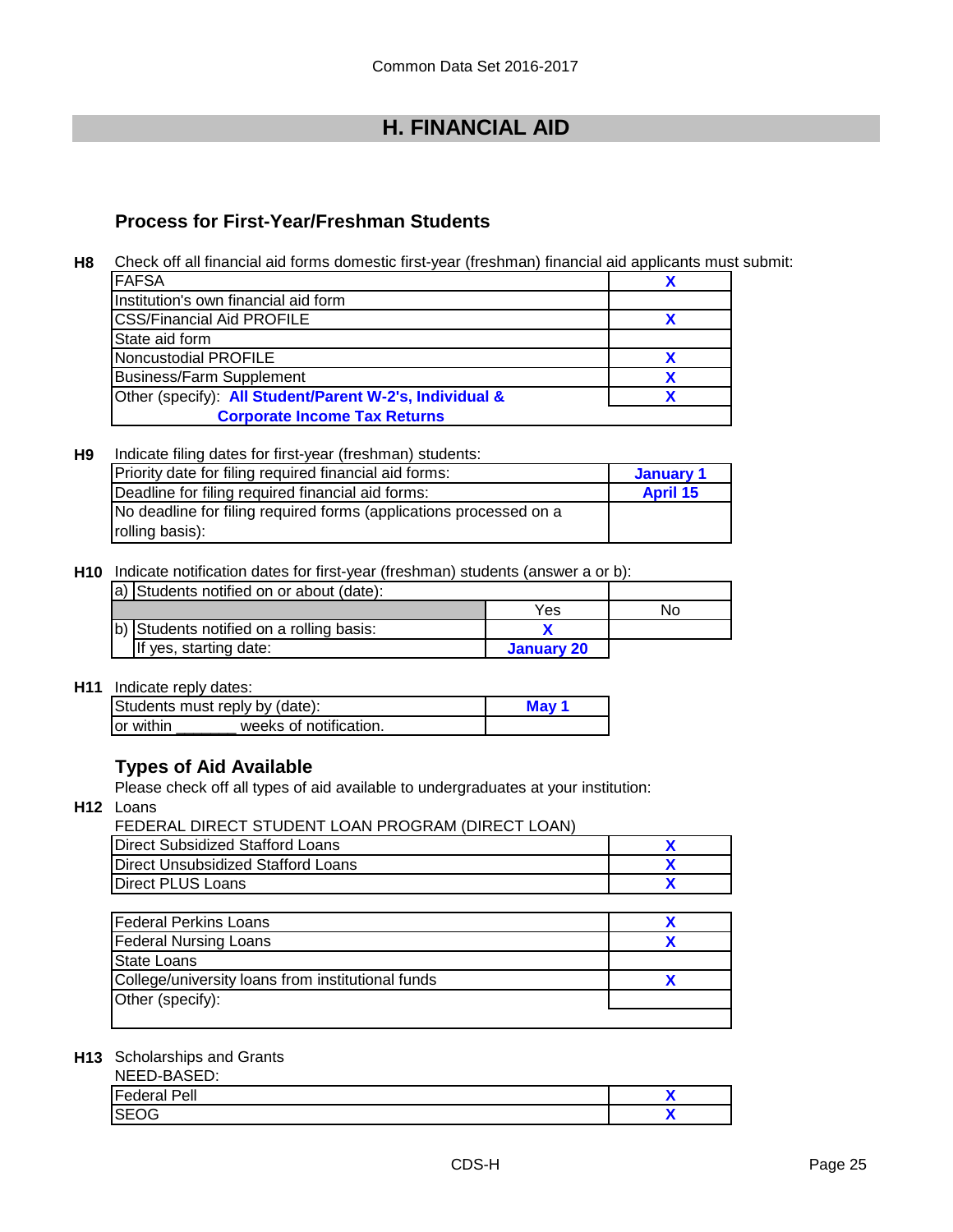| State scholarships/grants                                            |  |
|----------------------------------------------------------------------|--|
| Private scholarships                                                 |  |
| College/university scholarship or grant aid from institutional funds |  |
| United Negro College Fund                                            |  |
| <b>Federal Nursing Scholarship</b>                                   |  |
| Other (specify):                                                     |  |
|                                                                      |  |

**H14** Check off criteria used in awarding institutional aid. Check all that apply.

|                          | Non-Need Based | Need-Based |
|--------------------------|----------------|------------|
| Academics                | χ              |            |
| Alumni affiliation       |                | χ          |
| Art                      |                | χ          |
| Athletics                | χ              |            |
| Job skills               |                | χ          |
| <b>ROTC</b>              | X              |            |
| Leadership               |                | χ          |
| Minority status          |                | v          |
| Music/drama              | χ              |            |
| Religious affiliation    |                |            |
| State/district residency | Y              | v          |

**H15** If your institution has recently implemented any major financial aid policy, program, or initiative to make your institution more affordable to incoming students such as replacing loans with grants, or waiving costs for families below a certain income level please provide details below:

**Moving toward meeting 100% of a student's demonstrated need using Institutional Methodology (IM).**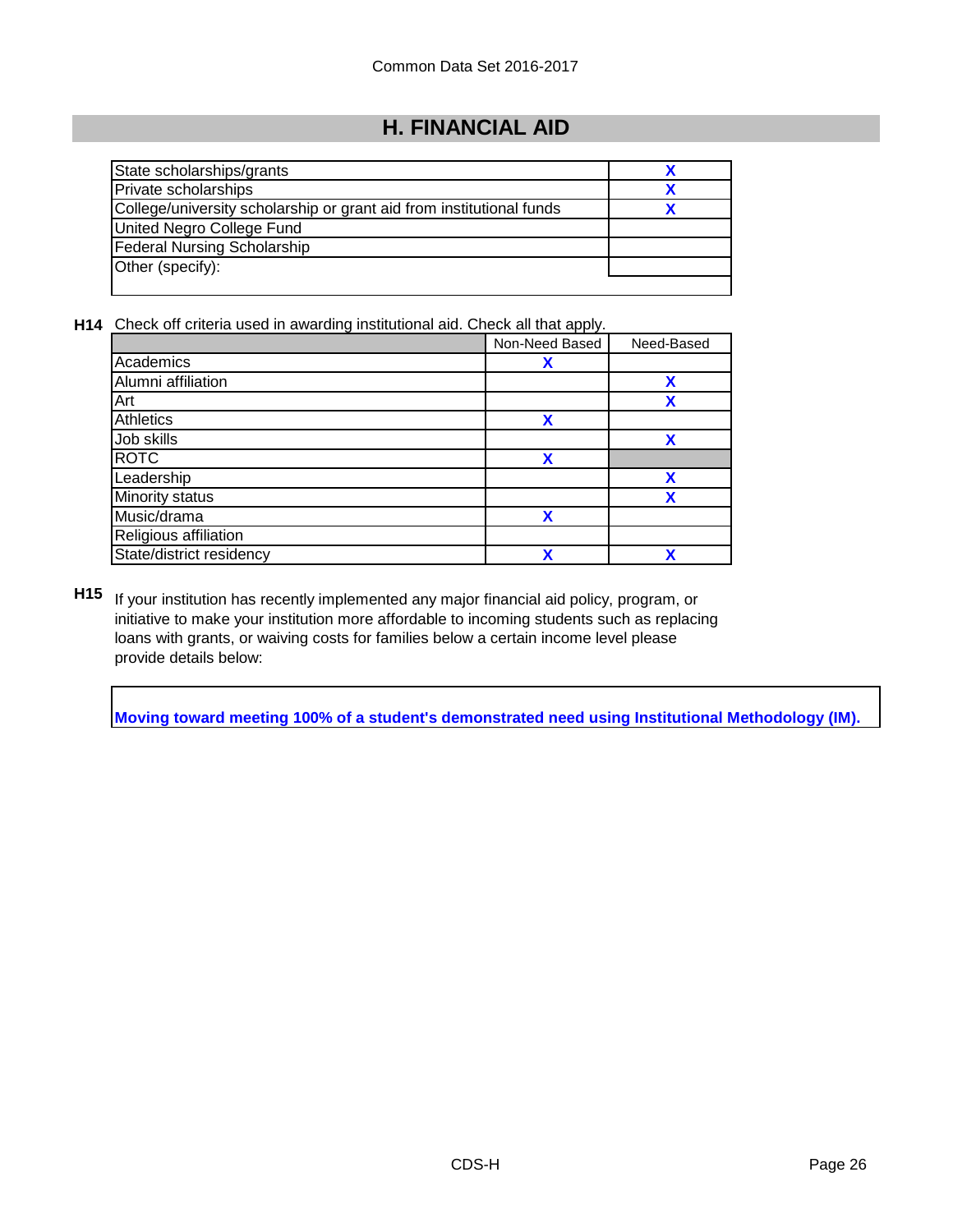### **I. INSTRUCTIONAL FACULTY AND CLASS SIZE**

### **Please report the number of instructional faculty members in each category for Fall 2016. Include faculty who are on your institution's payroll on the census date your institution uses for**

#### **I1 IPEDS/AAUP.**

The following definition of full-time instructional faculty is used by the American Association of University Professors (AAUP) in its annual Faculty Compensation Survey (the part time definitions are not used by AAUP). Instructional Faculty is defined as those members of the instructional-research staff whose major regular assignment is instruction, including those with released time for research. Use the chart below to determine inclusions and exclusions:

|                                                                                                                                                                                                                                          | Full-time | Part-time                                                                       |
|------------------------------------------------------------------------------------------------------------------------------------------------------------------------------------------------------------------------------------------|-----------|---------------------------------------------------------------------------------|
| (a) instructional faculty in preclinical and clinical medicine, faculty who are not paid (e.g.,<br>those who donate their services or are in the military), or research-only faculty, post-<br>doctoral fellows, or pre-doctoral fellows | Exclude   | Include only if<br>they teach one<br>or more non-<br>clinical credit<br>courses |
| (b) administrative officers with titles such as dean of students, librarian, registrar, coach,<br>and the like, even though they may devote part of their time to classroom instruction and<br>may have faculty status                   | Exclude   | Include if they<br>teach one or<br>more non-<br>clinical credit<br>courses      |
| (c) other administrators/staff who teach one or more non-clinical credit courses even<br>though they do not have faculty status                                                                                                          | Exclude   | Include                                                                         |
| (d) undergraduate or graduate students who assist in the instruction of courses, but<br>have titles such as teaching assistant, teaching fellow, and the like                                                                            | Exclude   | Exclude                                                                         |
| (e) faculty on sabbatical or leave with pay                                                                                                                                                                                              | Include   | Exclude                                                                         |
| (f) faculty on leave without pay                                                                                                                                                                                                         | Exclude   | Exclude                                                                         |
| (g) replacement faculty for faculty on sabbatical leave or leave with pay                                                                                                                                                                | Exclude   | Include                                                                         |

*Full-time instructional faculty:* faculty employed on a full-time basis for instruction (including those with released time for research)

*Part-time instructional faculty:* Adjuncts and other instructors being paid solely for part-time classroom instruction. Also includes full-time faculty teaching less than two semesters, three quarters, two trimesters, or two four-month sessions. Employees who are not considered full-time instructional faculty but who teach one or more non-clinical credit courses may be counted as part-time faculty.

*Minority faculty: includes faculty who designate themselves as Black, non-Hispanic; American Indian or Alaska Native; Asian, Native Hawaiian or other Pacific Islander, or Hispanic.* 

*Doctorate: includes such degrees as Doctor of Philosophy, Doctor of Education, Doctor of Juridical Science, and Doctor of Public Health in any field such as arts, sciences, education, engineering, business, and public administration. Also includes terminal degrees formerly designated as "first professional," including dentistry (DDS or DMD), medicine (MD), optometry (OD), osteopathic medicine (DO), pharmacy (DPharm or BPharm), podiatric medicine (DPM), veterinary medicine (DVM), chiropractic (DC or DCM), or law (JD).*

*Terminal degree:* the highest degree in a field: example, M. Arch (architecture) and MFA (master of fine arts).

|             |                                                                    | Full-Time | Part-Time | Total |
|-------------|--------------------------------------------------------------------|-----------|-----------|-------|
| $ a\rangle$ | Total number of instructional faculty                              | 1,108     | 452       | 1,560 |
| b)          | Total number who are members of minority groups                    | 376       | 198       | 574   |
| C)          | Total number who are women                                         | 450       | 205       | 655   |
| d)          | Total number who are men                                           | 658       | 247       | 905   |
| le)         | Total number who are nonresident aliens (international)            | 52        | 15        | 67    |
| f)          | Total number with doctorate, or other terminal degree              | 974       | 253       | 1,227 |
| g)          | Total number whose highest degree is a master's but not a terminal |           |           |       |
|             | master's                                                           | 105       | 117       | 222   |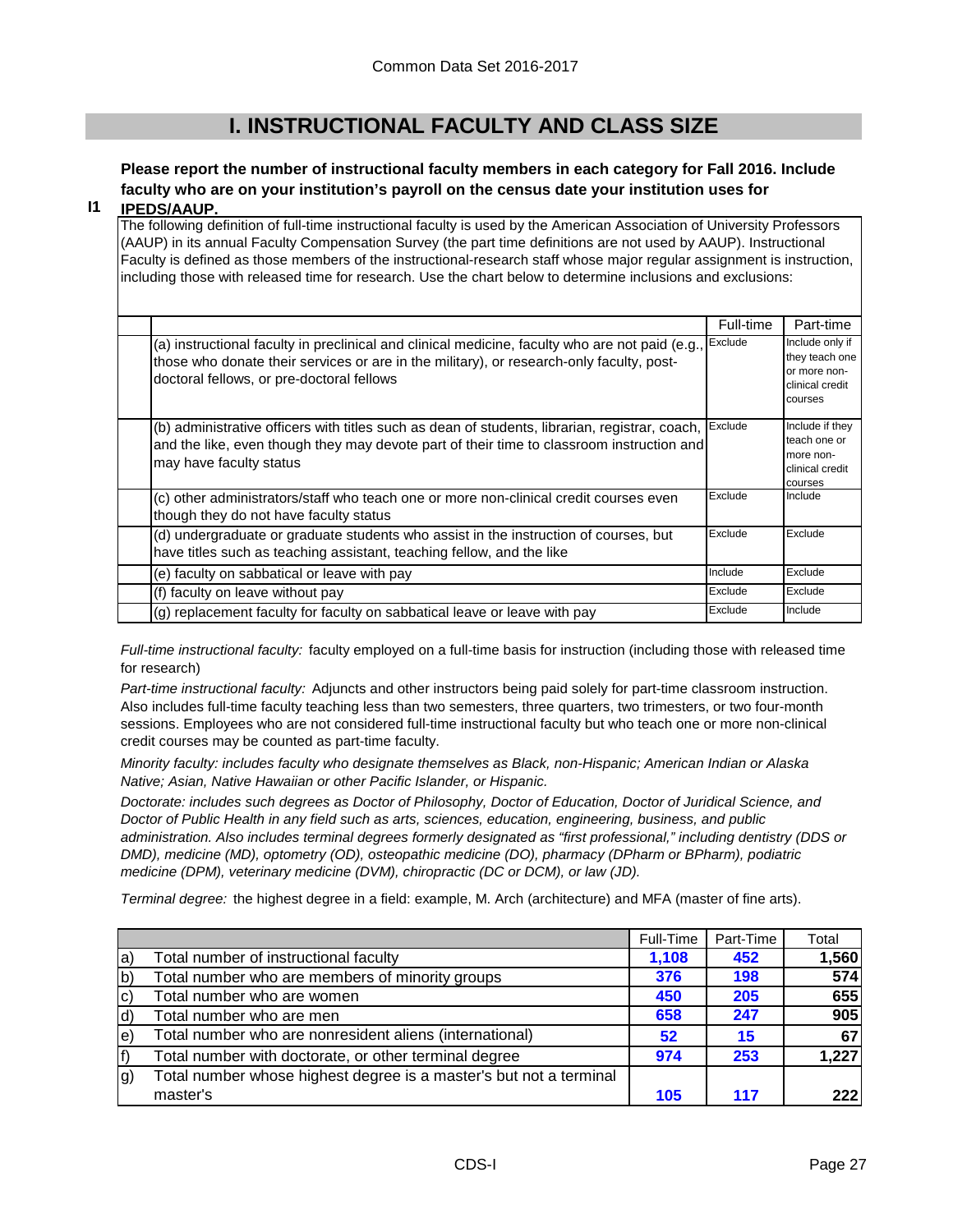### **I. INSTRUCTIONAL FACULTY AND CLASS SIZE**

| lh)         | Total number whose highest degree is a bachelor's              | 18 |     |            |
|-------------|----------------------------------------------------------------|----|-----|------------|
|             | Total number whose highest degree is unknown or other (Note:   |    |     |            |
|             | Items f, g, h, and i must sum up to item a.)                   |    | 33  |            |
|             | Total number in stand-alone graduate/ professional programs in |    |     |            |
| $ j\rangle$ | which faculty teach virtually only graduate-level students     | 83 | 145 | <b>228</b> |

#### **I2 Student to Faculty Ratio**

Report the Fall 2016 ratio of full-time equivalent students (full-time plus 1/3 part time) to full-time equivalent instructional faculty (full time plus 1/3 part time). In the ratio calculations, exclude both faculty and students in stand-alone graduate or professional programs such as medicine, law, veterinary, dentistry, social work, business, or public health in which faculty teach virtually only graduate-level students. Do not count undergraduate or graduate student teaching assistants as faculty.

| <b>Fall 2016 Student to Faculty ratio</b> | $'2$ to $\overline{\phantom{a}}$ | (based on | 14,127 students             |
|-------------------------------------------|----------------------------------|-----------|-----------------------------|
|                                           |                                  | andl      | $\sim$ <b>?77</b> faculty). |

#### **I3 Undergraduate Class Size**

In the table below, please use the following definitions to report information about the size of classes and class sections offered in the Fall 2016 term.

*Class Sections:* A class section is an organized course offered for credit, identified by discipline and number, meeting at a stated time or times in a classroom or similar setting, and not a subsection such as a laboratory or discussion session. Undergraduate class sections are defined as any sections in which at least one degree-seeking undergraduate student is enrolled for credit. Exclude distance learning classes and noncredit classes and individual instruction such as dissertation or thesis research, music instruction, or one-to-one readings. Exclude students in independent study, co-operative programs, internships, foreign language taped tutor sessions, practicums, and all students in one-on-one classes. Each class section should be counted only once and should not be duplicated because of course catalog cross-listings.

*Class Subsections:* A class subsection includes any subsection of a course, such as laboratory, recitation, and discussion subsections that are supplementary in nature and are scheduled to meet separately from the lecture portion of the course. Undergraduate subsections are defined as any subsections of courses in which degree-seeking undergraduate students enrolled for credit. As above, exclude noncredit classes and individual instruction such as dissertation or thesis research, music instruction, or one-to-one readings. Each class subsection should be counted only once and should not be duplicated because of cross-listings.

Using the above definitions, please report for each of the following class-size intervals the number of class sections and class subsections offered in Fall 2016. For example, a lecture class with 800 students who met at another time in 40 separate labs with 20 students should be counted once in the "100+" column in the class section column and 40 times under the "20-29" column of the class subsections table.

| Undergraduate Class Size (provide numbers) |         |           |           |           |       |       |        |              |
|--------------------------------------------|---------|-----------|-----------|-----------|-------|-------|--------|--------------|
| <b>CLASS</b>                               | $2 - 9$ | $10 - 19$ | $20 - 29$ | $30 - 39$ | 40-49 | 50-99 | $100+$ | <b>Total</b> |
| <b>SECTIONS</b>                            | 315     | 748       | 326       | 255       | 182   | 95    | 37     | 1,958        |
|                                            |         |           |           |           |       |       |        |              |
| <b>CLASS SUB-</b>                          | $2 - 9$ | $10 - 19$ | $20 - 29$ | $30 - 39$ | 40-49 | 50-99 | $100+$ | <b>Total</b> |
| <b>SECTIONS</b>                            | 166     | 200       | 142       | 27        | 28    |       |        | 571          |

#### **Number of Class Sections with Undergraduates Enrolled**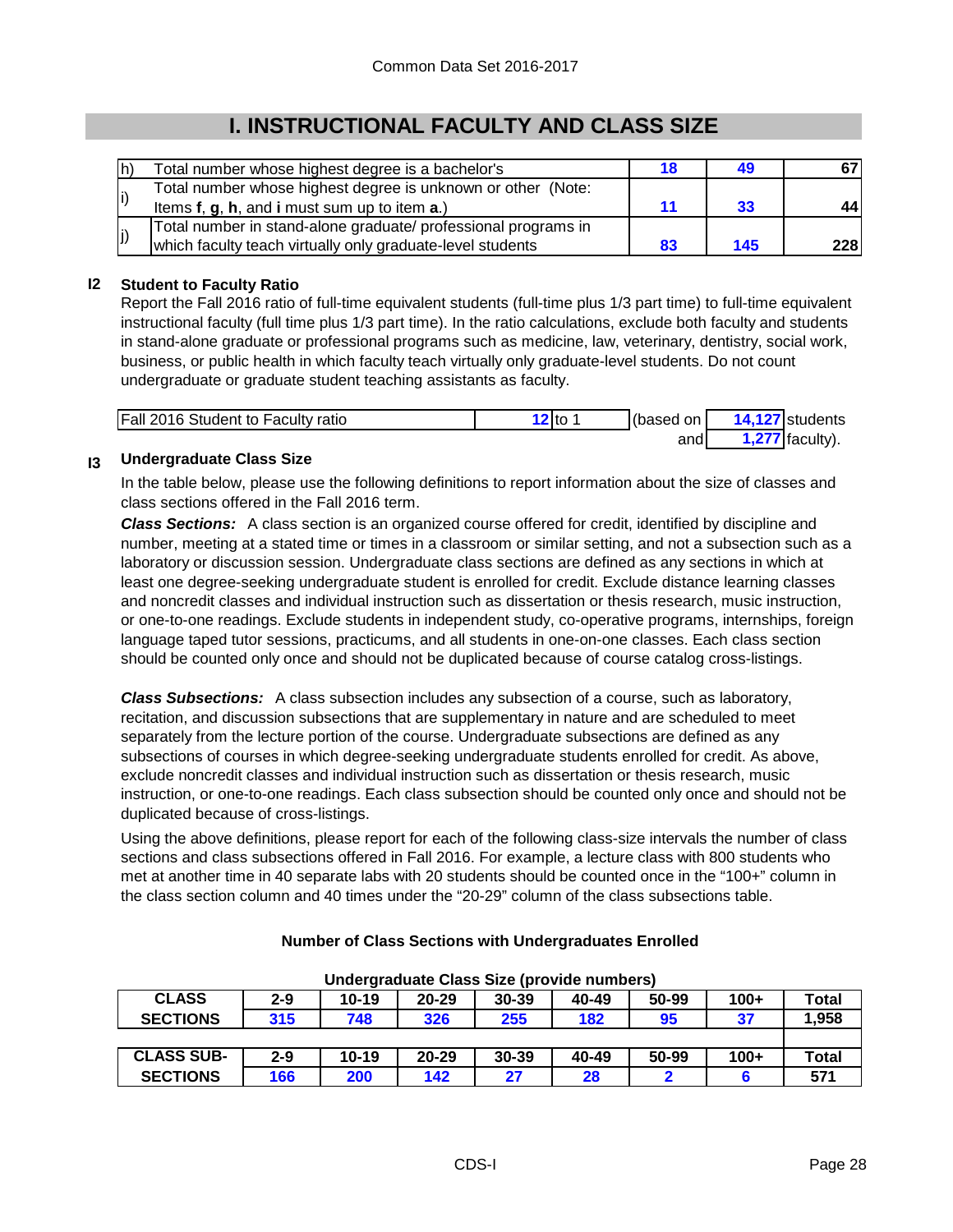### **J. DEGREES CONFERRED**

#### **J1 Degrees conferred between July 1, 2015 and June 30, 2016**

For each of the following discipline areas, provide the percentage of diplomas/certificates, associate, and bachelor's degrees awarded. To determine the percentage, use majors, not headcount (e.g., students with one degree but a double major will be represented twice). Calculate the percentage from your institution's IPEDS Completions by using the sum of 1st and 2nd majors for each CIP code as the numerator and the sum of the Grand Total by 1st Majors and the Grand Total by 2nd major as the denominator. If you prefer, you can

| <b>Category</b>                                       | Diploma/<br><b>Certificates</b> | <b>Associate</b> | <b>Bachelor's</b> | <b>CIP 2010</b><br><b>Categories to</b><br>Include |
|-------------------------------------------------------|---------------------------------|------------------|-------------------|----------------------------------------------------|
| Agriculture                                           |                                 |                  |                   | 1                                                  |
| Natural resources and conservation                    |                                 |                  | 1%                | 3                                                  |
| Architecture                                          | 10%                             |                  | 1%                | 4                                                  |
| Area, ethnic, and gender studies                      |                                 |                  | $\overline{0\%}$  | 5                                                  |
| Communication/journalism                              |                                 |                  | 9%                | 9                                                  |
| Communication technologies                            |                                 |                  |                   | 10                                                 |
| Computer and information sciences                     |                                 |                  | 1%                | 11                                                 |
| Personal and culinary services                        |                                 |                  |                   | 12                                                 |
| Education                                             |                                 |                  | 1%                | 13                                                 |
| Engineering                                           |                                 |                  | 8%                | 14                                                 |
| Engineering technologies                              |                                 |                  |                   | 15                                                 |
| Foreign languages, literatures, and linguistics       |                                 |                  | 0%                | 16                                                 |
| Family and consumer sciences                          |                                 |                  | 0%                | 19                                                 |
| Law/legal studies                                     |                                 |                  | 1%                | 22                                                 |
| English                                               |                                 |                  | $1\%$             | 23                                                 |
| Liberal arts/general studies                          |                                 |                  | 1%                | 24                                                 |
| Library science                                       |                                 |                  |                   | 25                                                 |
| Biological/life sciences                              |                                 |                  | 15%               | 26                                                 |
| Mathematics and statistics                            |                                 |                  | 1%                | 27                                                 |
| Military science and military technologies            |                                 |                  |                   | 28 & 29                                            |
| Interdisciplinary studies                             | 40%                             |                  | 0%                | 30                                                 |
| Parks and recreation                                  |                                 |                  | 2%                | 31                                                 |
| Philosophy and religious studies                      |                                 |                  | 0%                | 38                                                 |
| Theology and religious vocations                      |                                 |                  |                   | 39                                                 |
| Physical sciences                                     |                                 |                  | 2%                | 40                                                 |
| Science technologies                                  |                                 |                  |                   | 41                                                 |
| Psychology                                            |                                 |                  | 6%                | 42                                                 |
| Homeland Security, law enforcement, firefighting, and |                                 |                  |                   | 43                                                 |
| protective services                                   |                                 |                  |                   |                                                    |
| Public administration and social services             |                                 |                  |                   | 44                                                 |
| Social sciences                                       |                                 |                  | 12%               | 45                                                 |
| Construction trades                                   |                                 |                  |                   | 46                                                 |
| Mechanic and repair technologies                      |                                 |                  |                   | 47                                                 |
| Precision production                                  |                                 |                  |                   | 48                                                 |
| Transportation and materials moving                   |                                 |                  |                   | 49                                                 |
| Visual and performing arts                            |                                 |                  | 6%                | 50                                                 |
| Health professions and related programs               |                                 |                  | 10%               | 51                                                 |
| Business/marketing                                    | 50%                             |                  | 20%               | 52                                                 |
| History                                               |                                 |                  | $0\%$             | 54                                                 |
| Other                                                 |                                 |                  |                   |                                                    |
| TOTAL (should = 100%)                                 | 100%                            | 0%               | 100%              |                                                    |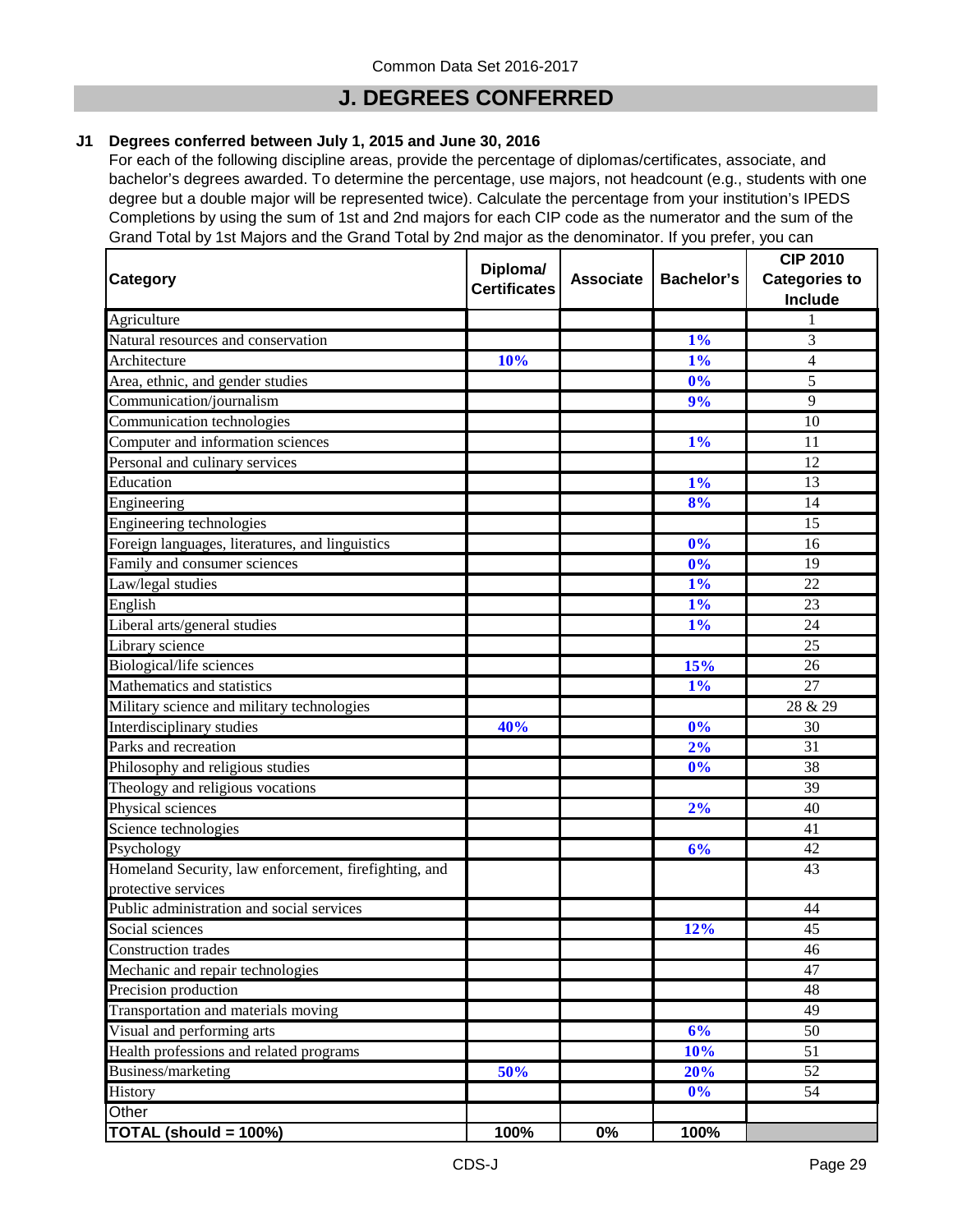### **Changes for CDS 2016-2017**

The following changes have been initiated on the CDS for 2016-2017:

#### **Incremental advancement by one for year-dependent items that display an academic year**

**Section C9 (SAT/ACT Reporting) – New instructions regarding the conversion of New SAT scores to Old SAT scores using the College Board's concordance tools**

**Percent and number of first-time, first-year (freshman) students enrolled in Fall 2016 who submitted national standardized (SAT/ACT) test scores.** Include information for **ALL enrolled, degree-seeking, first-time, first-year (freshman) students who submitted test scores**. Do not include partial test scores (e.g., mathematics scores but not critical reading for a category of students) or combine other standardized test results (such as TOEFL) in this item. Do not convert SAT scores to ACT scores and vice versa. *Do* **convert New SAT scores (2016) to Old SAT scores using the College Board's concordance tools and tables (sat.org/concordance).**

The 25th percentile is the score that 25 percent scored at or below; the 75th percentile score is the one that 25 percent scored at or above.

Percent submitting SAT scores \_\_\_\_\_\_ Number submitting SAT scores Percent submitting ACT scores \_\_\_\_\_\_ Number submitting ACT scores \_\_

|                             | 25th Percentile | 75th Percentile |
|-----------------------------|-----------------|-----------------|
| <b>SAT Critical Reading</b> |                 |                 |
| <b>SAT Math</b>             |                 |                 |
| <b>SAT Writing</b>          |                 |                 |
| <b>SAT Essay</b>            |                 |                 |
| <b>ACT Composite</b>        |                 |                 |
| <b>ACT Math</b>             |                 |                 |
| <b>ACT English</b>          |                 |                 |
| <b>ACT Writing</b>          |                 |                 |

#### **Section E (Academic Libraries language) – Removal of no longer relevant sentence regarding academic libraries**

Current sentence to be removed: "Library Collections: The CDS publishers will collect library data again when a new Academic Libraries Survey is in place."

#### **Section H5 (Student Indebtedness) – Clarification of the terminology and methodology used to populate the indebtedness grid. Additionally, a new definition added to the glossary for the section.**

H5. Number and percent of students in class (defined in H4 above) borrowing from federal, nonfederal, and any loan sources, and the average (or mean) amount borrowed. NOTE: The "Average per-undergraduate-borrower cumulative principal borrowed," is designed to provide better information about student borrowing from federal and nonfederal (institutional, state, commercial) sources. The numbers, percentages, and averages for each row should be based only on the loan source specified for the particular row. For example, the federal loans average (row b) should only be the cumulative average of federal loans and the private loans average (row e) should only be the cumulative average of private loans.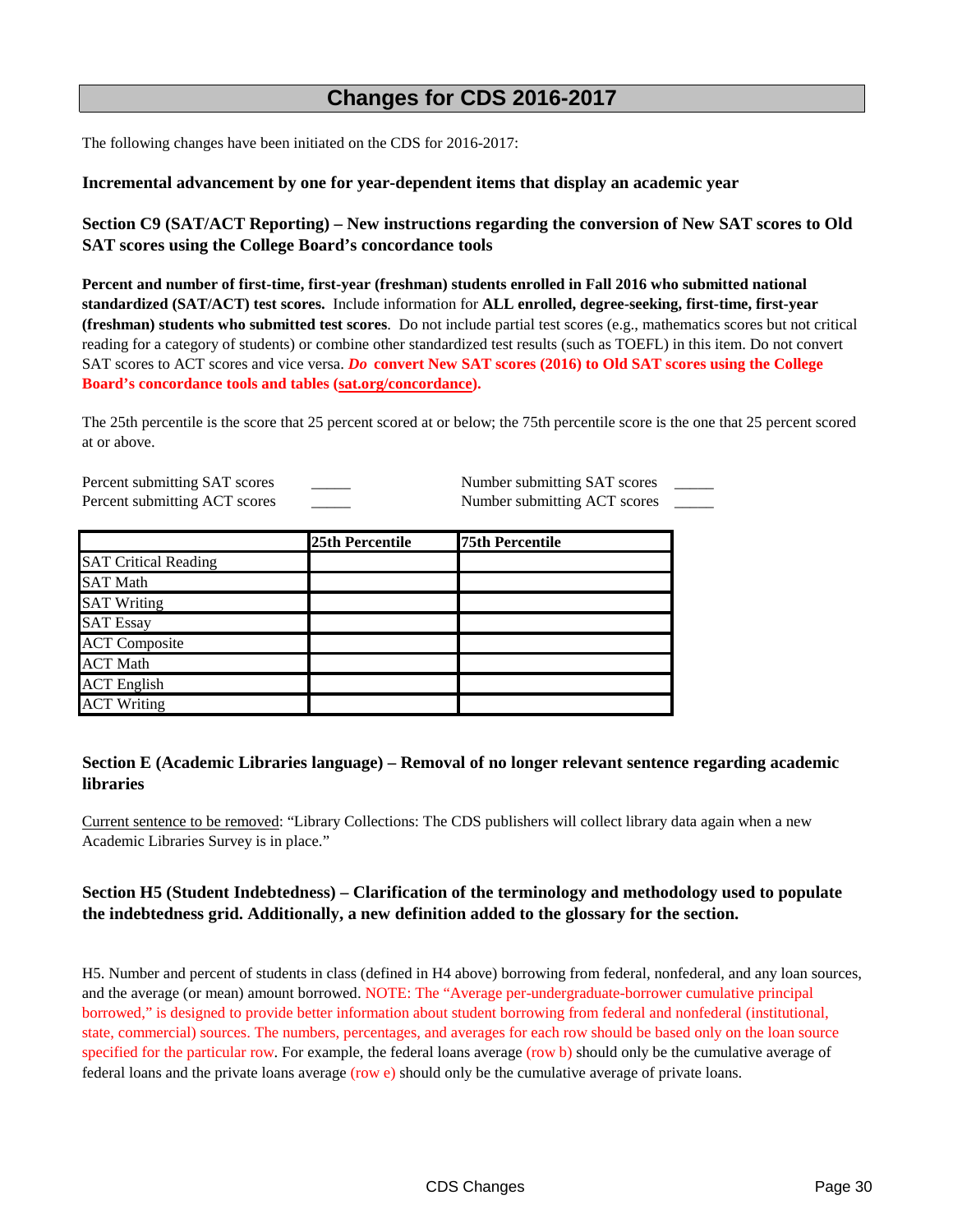# **Changes for CDS 2016-2017**

| Source/Type of Loans                                                                                                                                                                                                                                                               | Number in the class<br>(defined in H4 above)<br>who borrowed from<br>the types of loans<br>specified in the first<br>column | Percent of the class (defined<br>above) who borrowed from the<br>types of loans specified in the<br>first column (nearest 1%) | Average per-undergraduate-<br>borrower cumulative<br>principal borrowed from the<br>types of loans specified in<br>the first column (nearest \$1) |
|------------------------------------------------------------------------------------------------------------------------------------------------------------------------------------------------------------------------------------------------------------------------------------|-----------------------------------------------------------------------------------------------------------------------------|-------------------------------------------------------------------------------------------------------------------------------|---------------------------------------------------------------------------------------------------------------------------------------------------|
| Any loan program:<br>a)<br>Federal Perkins, Federal<br>Stafford Subsidized and<br>Unsubsidized, institutional,<br>state, private loans that<br>your institution is aware of,<br>etc. Include both Federal<br>Direct Student Loans and<br><b>Federal Family Education</b><br>Loans. |                                                                                                                             | $\%$                                                                                                                          | \$                                                                                                                                                |
| Federal loan<br>b)<br>programs: Federal Perkins,<br><b>Federal Stafford</b><br>Subsidized and<br>Unsubsidized. Include both<br><b>Federal Direct Student</b><br>Loans and Federal Family<br><b>Education Loans.</b>                                                                |                                                                                                                             | $\%$                                                                                                                          | \$                                                                                                                                                |
| Institutional loan<br>$\mathbf{c})$<br>programs.                                                                                                                                                                                                                                   |                                                                                                                             | $\%$                                                                                                                          | \$                                                                                                                                                |
| $\rm d$<br>State loan programs.                                                                                                                                                                                                                                                    |                                                                                                                             | $\%$                                                                                                                          | \$                                                                                                                                                |
| Private student loans<br>e)<br>made by a bank or lender.                                                                                                                                                                                                                           |                                                                                                                             | $\%$                                                                                                                          | \$                                                                                                                                                |

*Additionally, a definition for "private students loans" has been added to the glossary that reads: "Private student loans: A nonfederal loan made by a lender such as a bank, credit union or private lender used to pay for up to the annual cost of education, less any financial aid received."*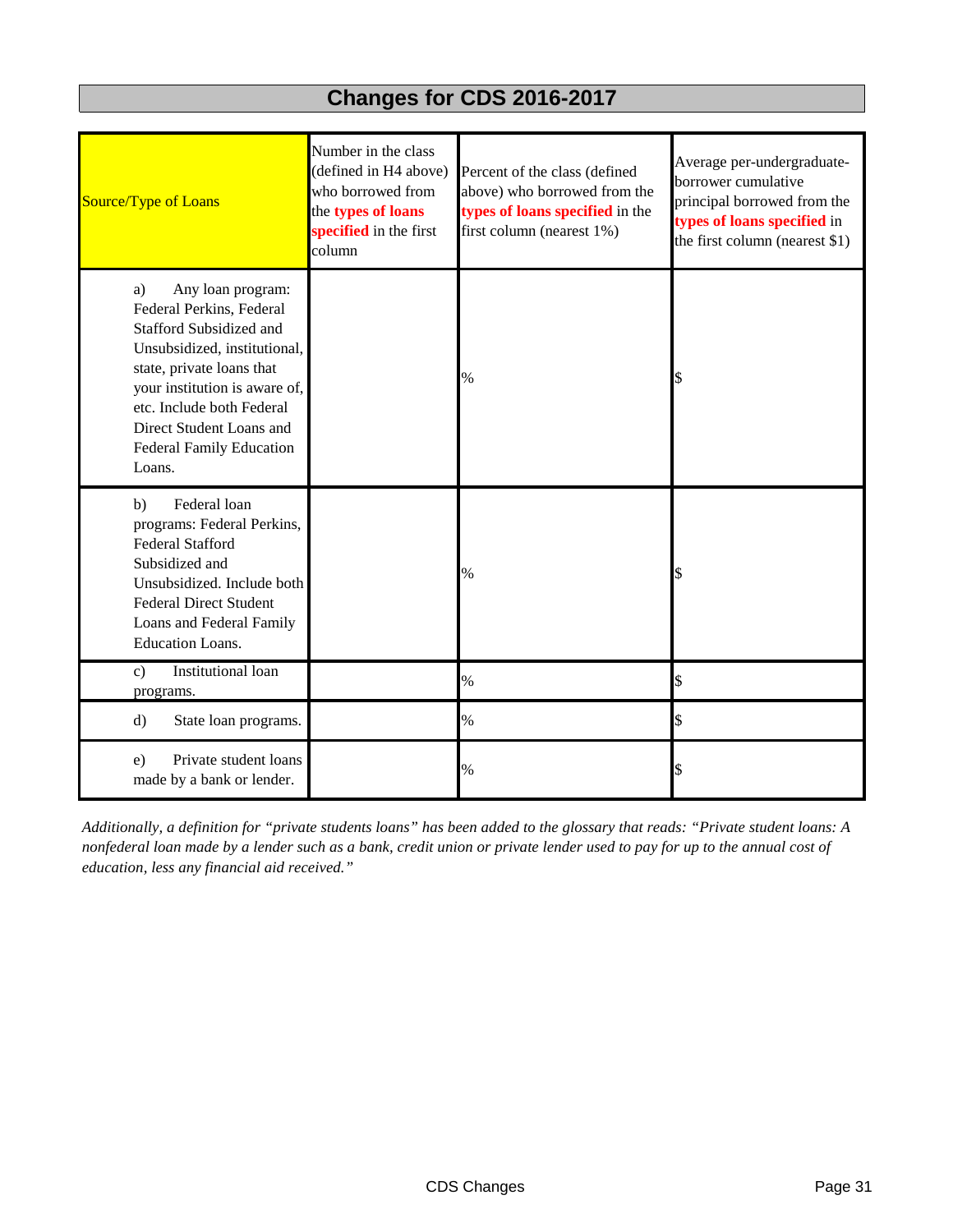#### **All definitions related to the financial aid section appear at the end of the Definitions document.**

Items preceded by an asterisk (\*) represent definitions agreed to among publishers which do not appear on the CDS document but may be present on individual publishers' surveys.

**\* Academic advisement:** Plan under which each student is assigned to a faculty member or a trained adviser, who, through regular meetings, helps the student plan and implement immediate and long-term academic and vocational goals.

**Accelerated program:** Completion of a college program of study in fewer than the usual number of years, most often by attending summer sessions and carrying extra courses during the regular academic term**.**

**Admitted student:** Applicant who is offered admission to a degree-granting program at your institution.

**\* Adult student services:** Admission assistance, support, orientation, and other services expressly for adults who have started college for the first time, or who are re-entering after a lapse of a few years.

**American Indian or Alaska Native:** A person having origins in any of the original peoples of North and South America (including Central America) and maintaining tribal affiliation or community attachment.

**Applicant (first-time, first year):** An individual who has fulfilled the institution's requirements to be considered for admission (including payment or waiving of the application fee, if any) and who has been notified of one of the following actions: admission, nonadmission, placement on waiting list, or application withdrawn (by applicant or institution).

**Application fee:** That amount of money that an institution charges for processing a student's application for acceptance. This amount is *not* creditable toward tuition and required fees, nor is it refundable if the student is not admitted to the institution.

**Asian:** A person having origins in any of the original peoples of the Far East, Southeast Asia, or the Indian subcontinent, including, for example, Cambodia, China, India, Japan, Korea, Malaysia, Pakistan, the Philippine Islands, Thailand, and Vietnam.

**Associate degree:** An award that normally requires at least two but less than four years of full-time equivalent college work.

**Bachelor's degree:** An award (baccalaureate or equivalent degree, as determined by the Secretary of the U.S. Department of Education) that normally requires at least four years but *not* more than five years of full-time equivalent college-level work. This includes ALL bachelor's degrees conferred in a five-year cooperative (workstudy plan) program. (A cooperative plan provides for alternate class attendance and employment in business, industry, or government; thus, it allows students to combine actual work experience with their college studies.) Also, it includes bachelor's degrees in which the normal four years of work are completed in three years.

**Black or African American:** A person having origins in any of the black racial groups of Africa.

**Board (charges):** Assume average cost for 19 meals per week or the maximum meal plan.

**Books and supplies (costs):** Average cost of books and supplies. Do not include unusual costs for special groups of students (e.g., engineering or art majors), unless they constitute the majority of students at your institution.

**Calendar system:** The method by which an institution structures most of its courses for the academic year.

**Campus Ministry:** Religious student organizations (denominational or nondenominational) devoted to fostering religious life on college campuses. May also refer to Campus Crusade for Christ, an interdenominational Christian organization.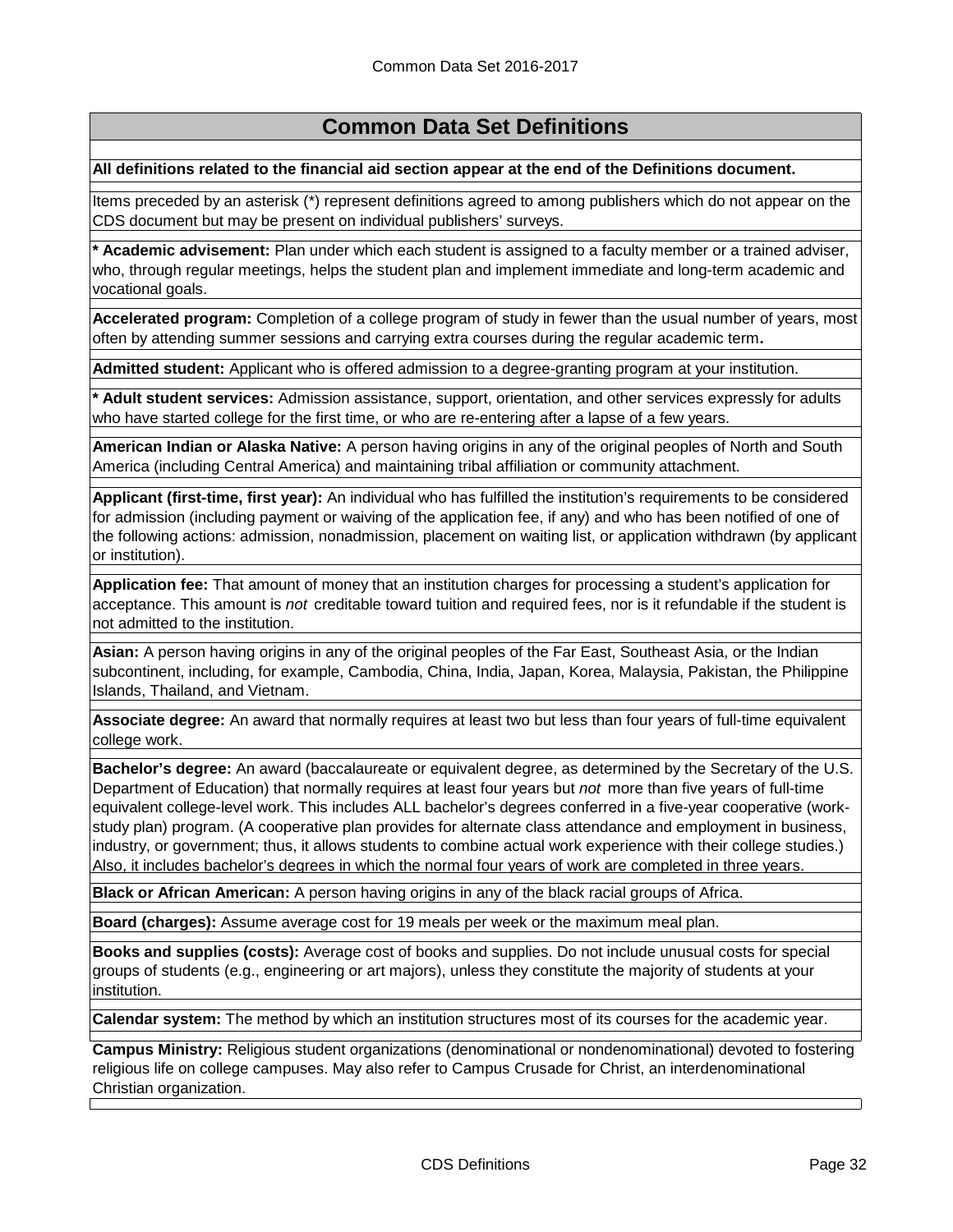**\* Career and placement services:** A range of services, including (often) the following: coordination of visits of employers to campus; aptitude and vocational testing; interest inventories, personal counseling; help in resume writing, interviewing, launching the job search; listings for those students desiring employment and those seeking permanent positions; establishment of a permanent reference folder; career resource materials.

**Carnegie units:** One year of study or the equivalent in a secondary school subject.

**Certificate:** See **Postsecondary award, certificate, or diploma.**

**Class rank:** The relative numerical position of a student in his or her graduating class, calculated by the high school on the basis of grade-point average, whether weighted or unweighted.

**College-preparatory program:** Courses in academic subjects (English, history and social studies, foreign languages, mathematics, science, and the arts) that stress preparation for college or university study.

**Common Application:** The standard application form distributed by the National Association of Secondary School Principals for a large number of private colleges who are members of the Common Application Group.

**\* Community service program:** Referral center for students wishing to perform volunteer work in the community or participate in volunteer activities coordinated by academic departments.

**Commuter:** A student who lives off campus in housing that is not owned by, operated by, or affiliated with the college. This category includes students who commute from home and students who have moved to the area to attend college.

**Contact hour:** A unit of measure that represents an hour of scheduled instruction given to students. Also referred to as clock hour.

**Continuous basis (for program enrollment):** A calendar system classification that is used by institutions that enroll students at any time during the academic year. For example, a cosmetology school or a word processing school might allow students to enroll and begin studies at various times, with no requirement that classes begin on a certain date.

**Cooperative education program:** A program that provides for alternate class attendance and employment in business, industry, or government.

**Cooperative housing:** College-owned, -operated, or -affiliated housing in which students share room and board expenses and participate in household chores to reduce living expenses.

**\* Counseling service:** Activities designed to assist students in making plans and decisions related to their education, career, or personal development.

**Credit:** Recognition of attendance or performance in an instructional activity (course or program) that can be applied by a recipient toward the requirements for a degree, diploma, certificate, or other formal award.

**Credit course:** A course that, if successfully completed, can be applied toward the number of courses required for achieving a degree, diploma, certificate, or other formal award.

**Credit hour:** A unit of measure representing an hour (50 minutes) of instruction over a 15-week period in a semester or trimester system or a 10-week period in a quarter system. It is applied toward the total number of hours needed for completing the requirements of a degree, diploma, certificate, or other formal award.

**Cross-registration:** A system whereby students enrolled at one institution may take courses at another institution without having to apply to the second institution.

**Deferred admission:** The practice of permitting admitted students to postpone enrollment, usually for a period of one academic term or one year.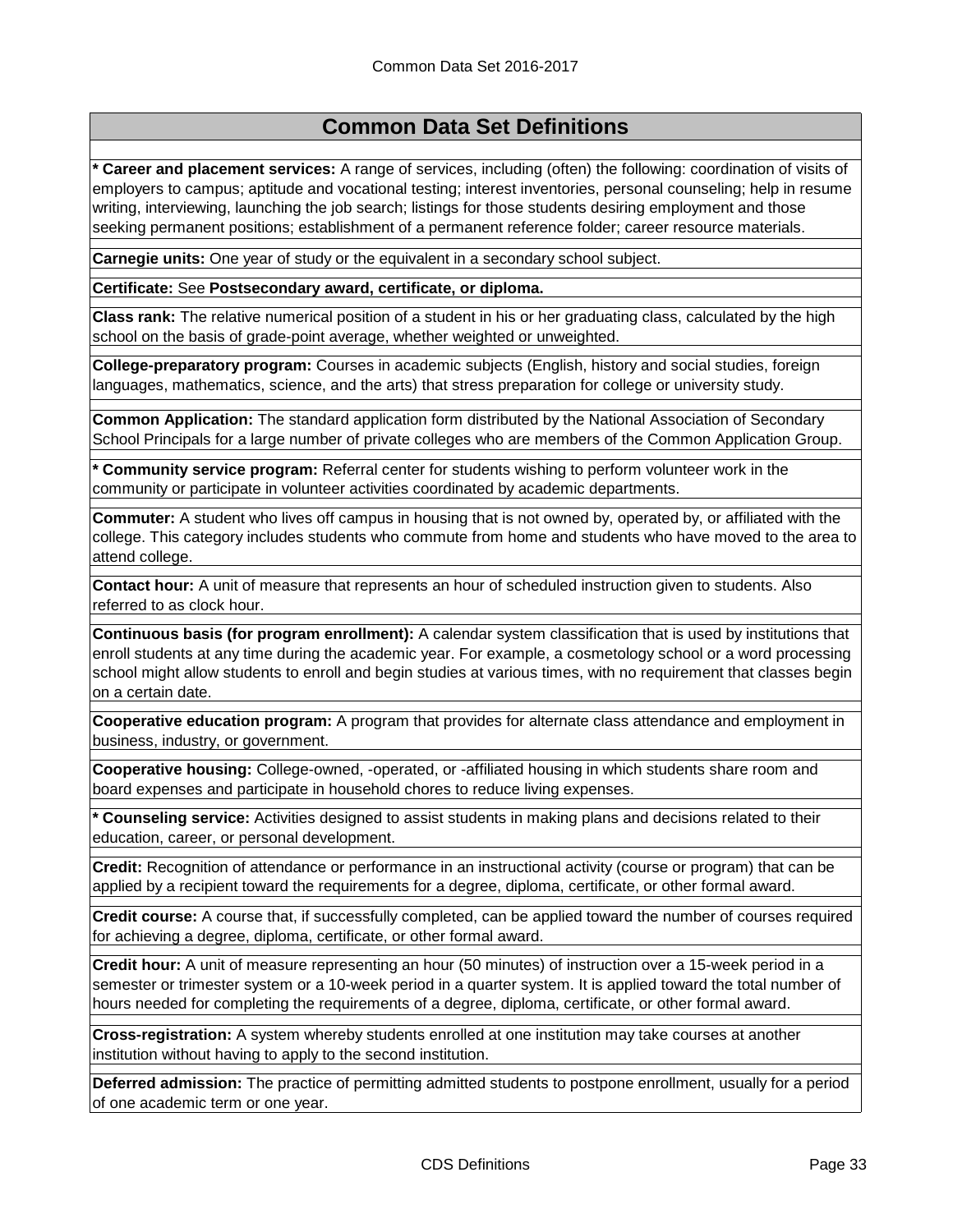**Degree:** An award conferred by a college, university, or other postsecondary education institution as official recognition for the successful completion of a program of studies.

**Degree-seeking students:** Students enrolled in courses for credit who are recognized by the institution as seeking a degree or formal award. At the undergraduate level, this is intended to include students enrolled in vocational or occupational programs.

**Differs by program (calendar system):** A calendar system classification that is used by institutions that have occupational/vocational programs of varying length. These schools may enroll students at specific times depending on the program desired. For example, a school might offer a two-month program in January, March, May, September, and November; and a three-month program in January, April, and October.

**Diploma:** See **Postsecondary award, certificate, or diploma.**

**Distance learning:** An option for earning course credit at off-campus locations via cable television, internet, satellite classes, videotapes, correspondence courses, or other means.

**Doctor's degree-research/scholarship:** A Ph.D. or other doctor's degree that requires advanced work beyond the master's level, including the preparation and defense of a dissertation based on original research, or the planning and execution of an original project demonstrating substantial artistic or scholarly achievement. Some examples of this type of degree may include Ed.D., D.M.A., D.B.A., D.Sc., D.A., or D.M, and others, as designated by the awarding institution.

**Doctor's degree-professional practice:** A doctor's degree that is conferred upon completion of a program providing the knowledge and skills for the recognition, credential, or license required for professional practice. The degree is awarded after a period of study such that the total time to the degree, including both preprofessional and professional preparation, equals at least six full-time equivalent academic years. Some of these degrees were formerly classified as "first-professional" and may include: Chiropractic (D.C. or D.C.M.); Dentistry (D.D.S. or D.M.D.); Law (L.L.B. or J.D.); Medicine (M.D.); Optometry (O.D.); Osteopathic Medicine (D.O); Pharmacy (Pharm.D.); Podiatry (D.P.M., Pod.D., D.P.); or, Veterinary Medicine (D.V.M.), and others, as designated by the awarding institution.

**Doctor's degree-other:** A doctor's degree that does not meet the definition of a doctor's degree research/scholarship or a doctor's degree - professional practice.

**Double major:** Program in which students may complete two undergraduate programs of study simultaneously.

**Dual enrollment:** A program through which high school students may enroll in college courses while still enrolled in high school. Students are not required to apply for admission to the college in order to participate.

**Early action plan:** An admission plan that allows students to apply and be notified of an admission decision well in advance of the regular notification dates. If admitted, the candidate is not committed to enroll; the student may reply to the offer under the college's regular reply policy.

**Early admission:** A policy under which students who have not completed high school are admitted and enroll full time in college, usually after completion of their junior year.

**Early decision plan:** A plan that permits students to apply and be notified of an admission decision (and financial aid offer if applicable) well in advance of the regular notification date. Applicants agree to accept an offer of admission and, if admitted, to withdraw their applications from other colleges. There are three possible decisions for early decision applicants: admitted, denied, or not admitted but forwarded for consideration with the regular applicant pool, without prejudice.

**English as a Second Language (ESL):** A course of study designed specifically for students whose native language is not English.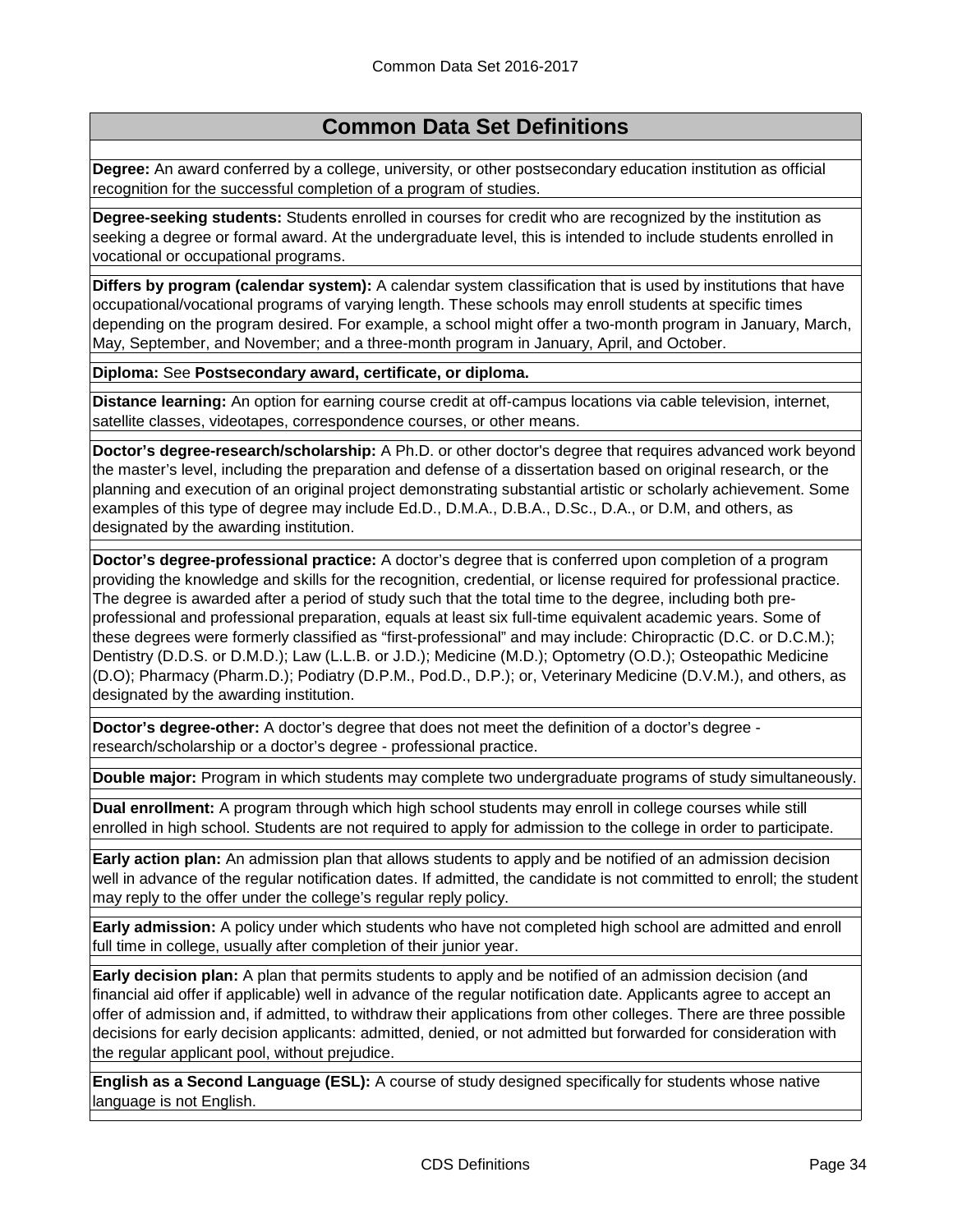**Exchange student program-domestic:** Any arrangement between a student and a college that permits study for a semester or more at another college **in the United States** without extending the amount of time required for a degree. **See also Study abroad**.

**External degree program:** A program of study in which students earn credits toward a degree through independent study, college courses, proficiency examinations, and personal experience. External degree programs require minimal or no classroom attendance.

**Extracurricular activities (as admission factor):** Special consideration in the admissions process given for participation in both school and nonschool-related activities of interest to the college, such as clubs, hobbies, student government, athletics, performing arts, etc.

**First-time student:** A student attending any institution for the first time at the level enrolled. Includes students enrolled in the fall term who attended a postsecondary institution for the first time at the same level in the prior summer term. Also includes students who entered with advanced standing (college credit earned before graduation from high school).

**First-time, first-year (freshman) student:** A student attending any institution for the first time at the undergraduate level. Includes students enrolled in the fall term who attended college for the first time in the prior summer term. Also includes students who entered with advanced standing (college credits earned before graduation from high school).

**First-year student:** A student who has completed less than the equivalent of 1 full year of undergraduate work; that is, less than 30 semester hours (in a 120-hour degree program) or less than 900 contact hours.

**Freshman:** A first-year undergraduate student.

**\*Freshman/new student orientation:** Orientation addressing the academic, social, emotional, and intellectual issues involved in beginning college. May be a few hours or a few days in length; at some colleges, there is a fee.

**Full-time student (undergraduate):** A student enrolled for 12 or more semester credits, 12 or more quarter credits, or 24 or more contact hours a week each term.

**Geographical residence (as admission factor):** Special consideration in the admission process given to students from a particular region, state, or country of residence.

**Grade-point average (academic high school GPA):** The sum of grade points a student has earned in secondary school divided by the number of courses taken. The most common system of assigning numbers to grades counts four points for an A, three points for a B, two points for a C, one point for a D, and no points for an E or F. Unweighted GPA's assign the same weight to each course. Weighting gives students additional points for their grades in advanced or honors courses.

**Graduate student:** A student who holds a bachelor's or equivalent, and is taking courses at the postbaccalaureate level.

**\* Health services:** Free or low cost on-campus primary and preventive health care available to students.

**High school diploma or recognized equivalent:** A document certifying the successful completion of a prescribed secondary school program of studies, or the attainment of satisfactory scores on the Tests of General Educational Development (GED), or another state-specified examination.

**Hispanic or Latino:** A person of Mexican, Puerto Rican, Cuban, South or Central American, or other Spanish culture or origin, regardless of race.

**Honors program:** Any special program for very able students offering the opportunity for educational enrichment, independent study, acceleration, or some combination of these.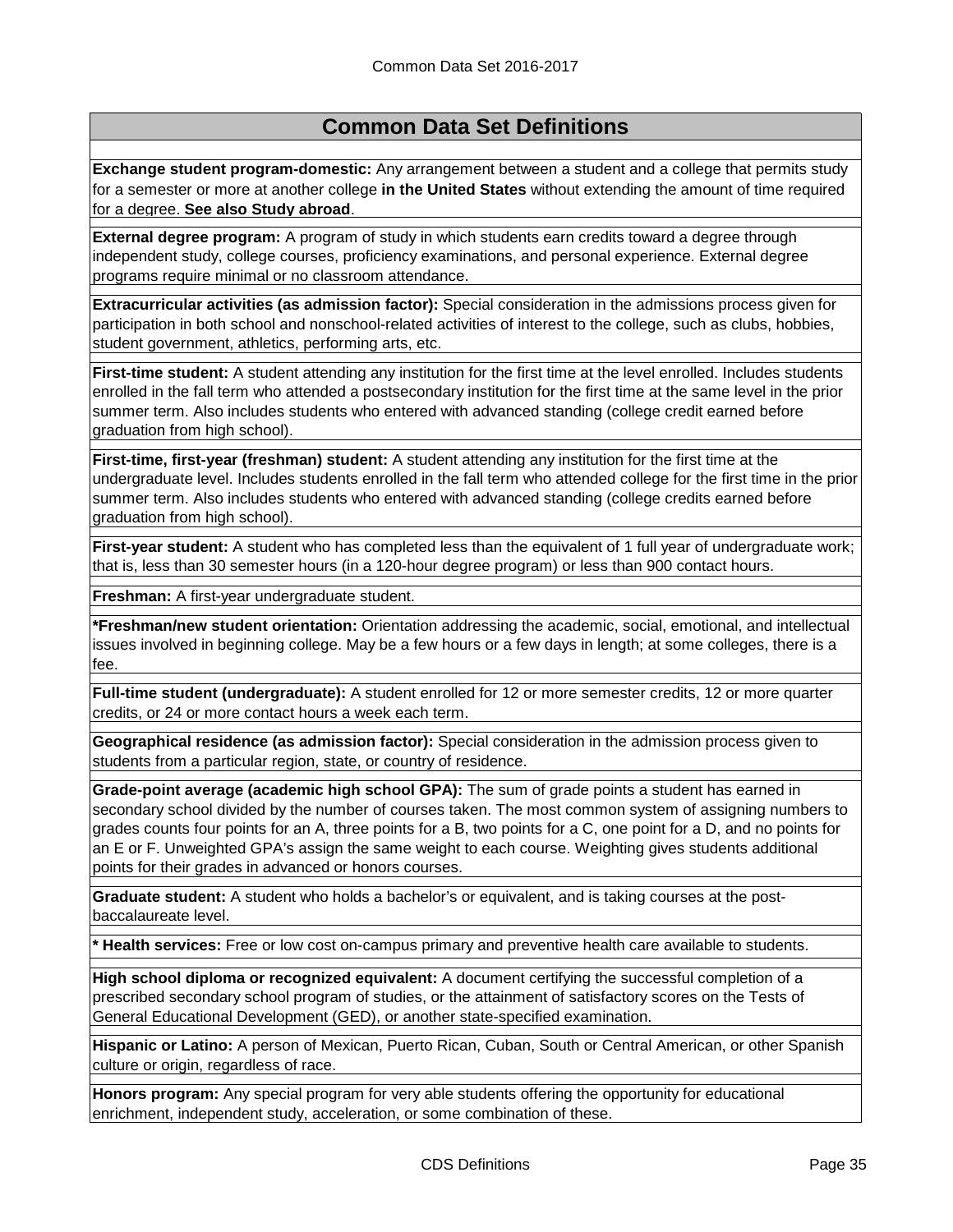**Independent study:** Academic work chosen or designed by the student with the approval of the department concerned, under an instructor's supervision, and usually undertaken outside of the regular classroom structure.

**In-state tuition:** The tuition charged by institutions to those students who meet the state's or institution's residency requirements.

**International student:** See **Nonresident alien.**

**International student group:** Student groups that facilitate cultural dialogue, support a diverse campus, assist international students in acclimation and creating a social network.

**Internship:** Any short-term, supervised work experience usually related to a student's major field, for which the student earns academic credit. The work can be full- or part-time, on- or off-campus, paid or unpaid.

**\* Learning center:** Center offering assistance through tutors, workshops, computer programs, or audiovisual equipment in reading, writing, math, and skills such as taking notes, managing time, taking tests.

**\* Legal services:** Free or low cost legal advice for a range of issues (personal and other).

**Liberal arts/career combination:** Program in which a student earns undergraduate degrees in two separate fields, one in a liberal arts major and the other in a professional or specialized major, whether on campus or through cross‑registration.

**Master's degree:** An award that requires the successful completion of a program of study of generally one or two full-time equivalent academic years of work beyond the bachelor's degree. Some of these degrees, such as those in Theology (M.Div., M.H.L./Rav) that were formerly classified as "first-professional", may require more than two full-time equivalent academic years of work.

**Minority affiliation (as admission factor):** Special consideration in the admission process for members of designated racial/ethnic minority groups.

**\* Minority student center:** Center with programs, activities, and/or services intended to enhance the college experience of students of color.

**Model United Nations:** A simulation activity focusing on conflict resolution, globalization, and diplomacy. Assuming roles as foreign ambassadors and "delegates," students conduct research, engage in debate, draft resolutions, and may participate in a national Model UN conference.

**Native Hawaiian or Other Pacific Islander:** A person having origins in any of the original peoples of Hawaii, Guam, Samoa, or other Pacific Islands.

**Nonresident alien:** A person who is not a citizen or national of the United States and who is in this country on a visa or temporary basis and does not have the right to remain indefinitely.

**\* On-campus day care:** Licensed day care for students' children (usually age 3 and up); usually for a fee.

**Open admission:** Admission policy under which virtually all secondary school graduates or students with GED equivalency diplomas are admitted without regard to academic record, test scores, or other qualifications.

**Other expenses (costs):** Include average costs for clothing, laundry, entertainment, medical (if not a required fee), and furnishings.

**Out-of-state tuition:** The tuition charged by institutions to those students who do not meet the institution's or state's residency requirements.

**Part-time student (undergraduate):** A student enrolled for fewer than 12 credits per semester or quarter, or fewer than 24 contact hours a week each term.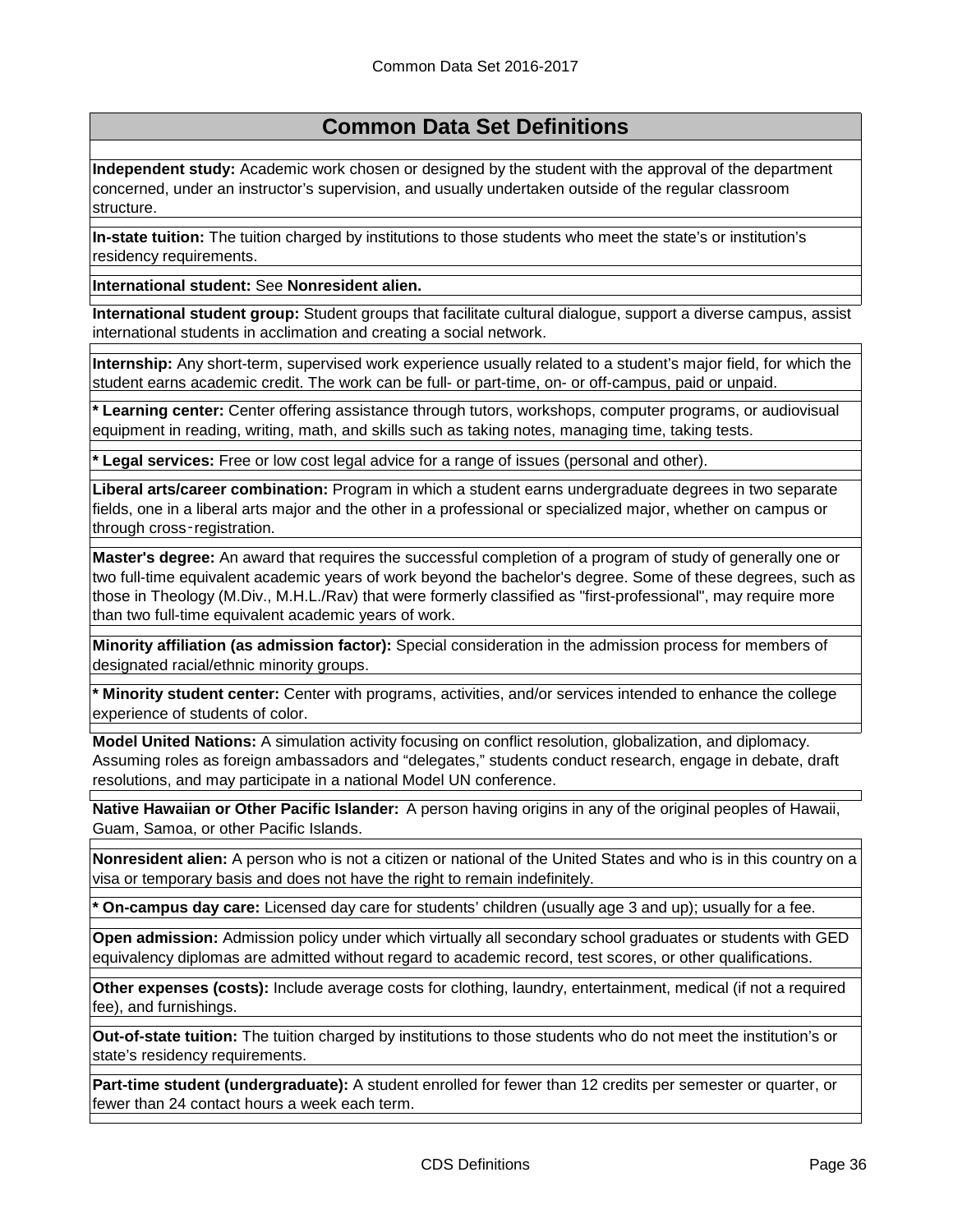**\* Personal counseling**: One-on-one or group counseling with trained professionals for students who want to explore personal, educational, or vocational issues.

**Post-baccalaureate certificate:** An award that requires completion of an organized program of study requiring 18 credit hours beyond the bachelor's; designed for persons who have completed a baccalaureate degree but do not meet the requirements of academic degrees carrying the title of master.

**Post-master's certificate:** An award that requires completion of an organized program of study of 24 credit hours beyond the master's degree but does not meet the requirements of academic degrees at the doctoral level.

**Postsecondary award, certificate, or diploma:** Includes the following three IPEDS definitions for postsecondary awards, certificates, and diplomas of varying durations and credit/contact hour requirements-

*Less Than 1 Academic Year:* Requires completion of an organized program of study at the postsecondary level (below the baccalaureate degree) in less than 1 academic year (2 semesters or 3 quarters) or in less than 900 contact hours by a student enrolled full-time.

*At Least 1 But Less Than 2 Academic Years:* Requires completion of an organized program of study at the postsecondary level (below the baccalaureate degree) in at least 1 but less than 2 full-time equivalent academic years, or designed for completion in at least 30 but less than 60 credit hours, or in at least 900 but less than 1,800 contact hours.

*At Least 2 But Less Than 4 Academic Years:* Requires completion of an organized program of study at the postsecondary level (below the baccalaureate degree) in at least 2 but less than 4 full-time equivalent academic years, or designed for completion in at least 60 but less than 120 credit hours, or in at least 1,800 but less than 3,600 contact hours.

**Private institution:** An educational institution controlled by a private individual(s) or by a nongovernmental agency, usually supported primarily by other than public funds, and operated by other than publicly elected or appointed officials.

**Private for-profit institution:** A private institution in which the individual(s) or agency in control receives compensation, other than wages, rent, or other expenses for the assumption of risk.

**Private nonprofit institution:** A private institution in which the individual(s) or agency in control receives no compensation, other than wages, rent, or other expenses for the assumption of risk. These include both independent nonprofit schools and those affiliated with a religious organization.

**Proprietary institution:** See **Private for-profit institution.**

**Public institution:** An educational institution whose programs and activities are operated by publicly elected or appointed school officials, and which is supported primarily by public funds.

**Quarter calendar system:** A calendar system in which the academic year consists of three sessions called quarters of about 12 weeks each. The range may be from 10 to 15 weeks. There may be an additional quarter in the summer.

**Race/ethnicity:** Category used to describe groups to which individuals belong, identify with, or belong in the eyes of the community. The categories do not denote scientific definitions of anthropological origins. A person may be counted in only one group.

**Race/ethnicity unknown:** Category used to classify students or employees whose race/ethnicity is not known and whom institutions are unable to place in one of the specified racial/ethnic categories.

**Religious affiliation/commitment (as admission factor):** Special consideration given in the admission process for affiliation with a certain church or faith/religion, commitment to a religious vocation, or observance of certain religious tenets/lifestyle.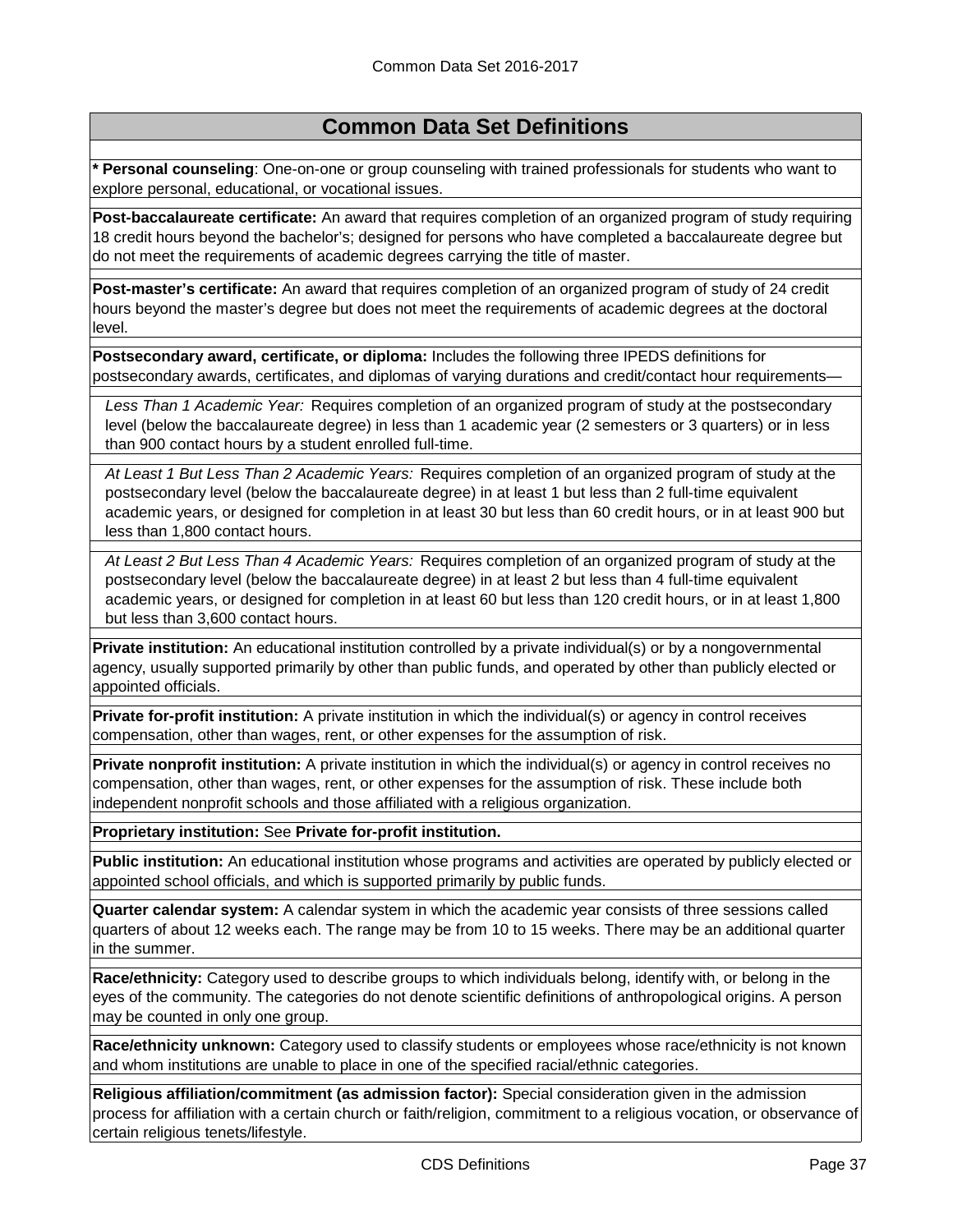**\* Religious counseling:** One-on-one or group counseling with trained professionals for students who want to explore religious problems or issues.

**\* Remedial services:** Instructional courses designed for students deficient in the general competencies necessary for a regular postsecondary curriculum and educational setting.

**Required fees:** Fixed sum charged to students for items not covered by tuition and required of such a large proportion of all students that the student who does NOT pay is the exception. Do not include application fees or optional fees such as lab fees or parking fees.

**Resident alien or other eligible non-citizen:** A person who is not a citizen or national of the United States and who has been admitted as a legal immigrant for the purpose of obtaining permanent resident alien status (and who holds either an alien registration card [Form I-551 or I-151], a Temporary Resident Card [Form I-688], or an Arrival-Departure Record [Form I-94] with a notation that conveys legal immigrant status, such as Section 207 Refugee, Section 208 Asylee, Conditional Entrant Parolee or Cuban-Haitian).

**Room and board (charges)—on campus:** Assume double occupancy in institutional housing and 19 meals per week (or maximum meal plan).

**Secondary school record (as admission factor):** Information maintained by the secondary school that may include such things as the student's high school transcript, class rank, GPA, and teacher and counselor recommendations.

**Semester calendar system:** A calendar system that consists of two semesters during the academic year with about 16 weeks for each semester of instruction. There may be an additional summer session.

**Student-designed major:** A program of study based on individual interests, designed with the assistance of an adviser.

**Study abroad:** Any arrangement by which a student completes part of the college program studying in another country. Can be at a campus abroad or through a cooperative agreement with some other U.S. college or an institution of another country.

**\* Summer session:** A summer session is shorter than a regular semester and not considered part of the academic year. It is not the third term of an institution operating on a trimester system or the fourth term of an institution operating on a quarter calendar system. The institution may have 2 or more sessions occurring in the summer months. Some schools, such as vocational and beauty schools, have year-round classes with no separate summer session.

**Talent/ability (as admission factor):** Special consideration given to students with demonstrated talent/abilities in areas of interest to the institution (e.g., sports, the arts, languages, etc.).

**Teacher certification program:** Program designed to prepare students to meet the requirements for certification as teachers in elementary, middle/junior high, and secondary schools.

**Transfer applicant:** An individual who has fulfilled the institution's requirements to be considered for admission (including payment or waiving of the application fee, if any) and who has previously attended another college or university and earned college-level credit.

**Transfer student:** A student entering the institution for the first time but known to have previously attended a postsecondary institution at the same level (e.g., undergraduate). The student may transfer with or without credit.

**Transportation (costs):** Assume two round trips to student's hometown per year for students in institutional housing or daily travel to and from your institution for commuter students.

**Trimester calendar system:** An academic year consisting of 3 terms of about 15 weeks each.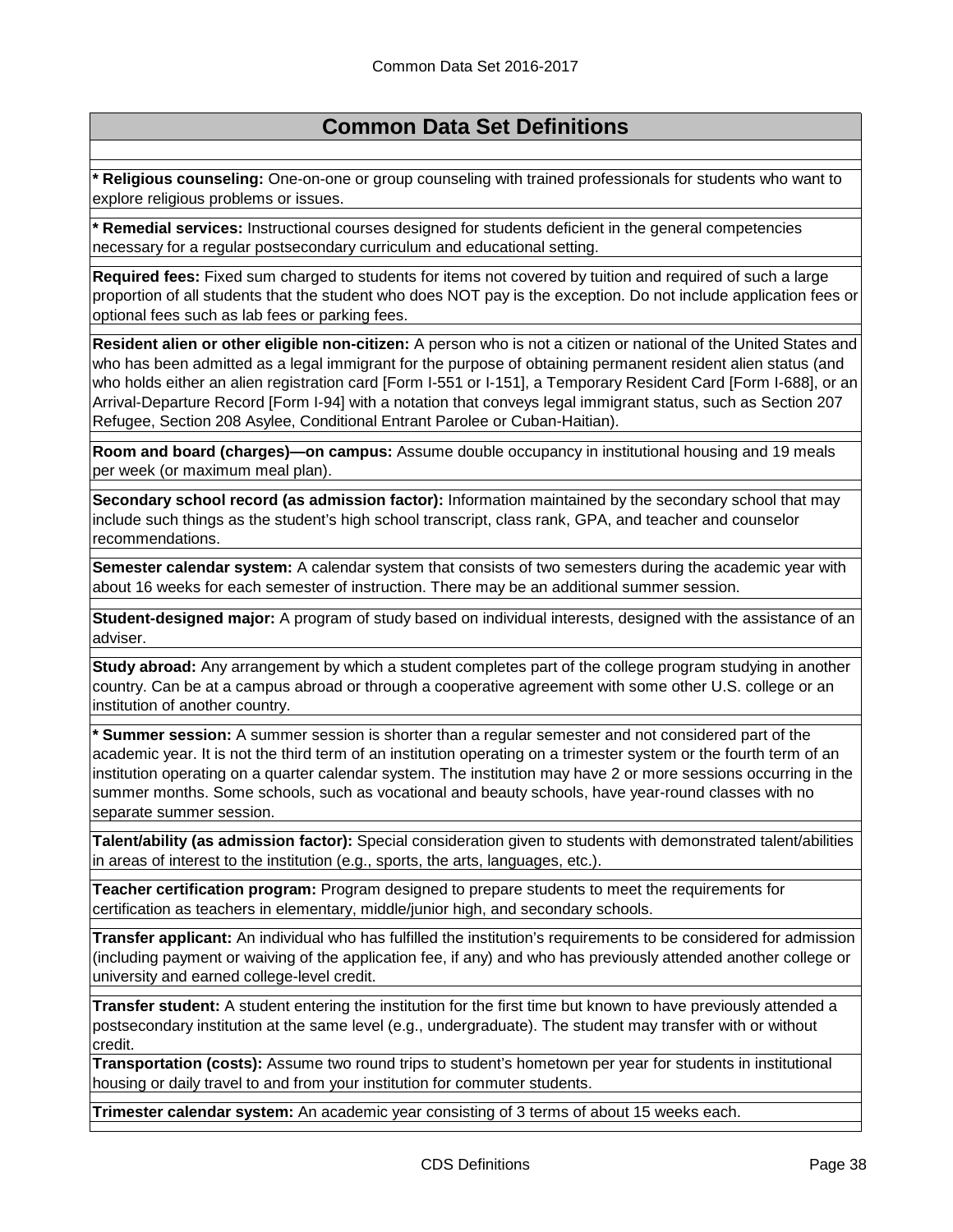**Tuition:** Amount of money charged to students for instructional services. Tuition may be charged per term, per course, or per credit.

**\* Tutoring:** May range from one-on-one tutoring in specific subjects to tutoring in an area such as math, reading, or writing. Most tutors are college students; at some colleges, they are specially trained and certified.

**Unit:** a standard of measurement representing hours of academic instruction (e.g., semester credit, quarter credit, contact hour).

**Undergraduate:** A student enrolled in a four- or five-year bachelor's degree program, an associate degree program, or a vocational or technical program below the baccalaureate.

**\* Veteran's counseling:** Helps veterans and their dependents obtain benefits for their selected program and provides certifications to the Veteran's Administration. May also provide personal counseling on the transition from the military to a civilian life.

**\* Visually impaired:** Any person whose sight loss is not correctable and is sufficiently severe as to adversely affect educational performance.

**Volunteer work (as admission factor):** Special consideration given to students for activity done on a volunteer basis (e.g., tutoring, hospital care, working with the elderly or disabled) as a service to the community or the public in general.

**Wait list:** List of students who meet the admission requirements but will only be offered a place in the class if space becomes available.

**Weekend college:** A program that allows students to take a complete course of study and attend classes only on weekends.

**White:** A person having origins in any of the original peoples of Europe, the Middle East, or North Africa.

**\* Women's center:** Center with programs, academic activities, and/or services intended to promote an understanding of the evolving roles of women.

**Work experience (as admission factor):** Special consideration given to students who have been employed prior to application, whether for relevance to major, demonstration of employment-related skills, or as explanation of student's academic and extracurricular record.

#### **Financial Aid Definitions**

**Awarded aid**: The dollar amounts offered to financial aid applicants.

**External scholarships and grants:** Scholarships and grants received from outside (private) sources that students bring with them (e.g., Kiwanis, National Merit scholarships). The institution may process paperwork to receive the dollars, but it has no role in determining the recipient or the dollar amount awarded.

**Financial aid applicant**: Any applicant who submits **any one of** the institutionally required financial aid applications/forms, such as the FAFSA.

**Indebtedness**: Aggregate dollar amount borrowed through any loan program (federal, state, subsidized, unsubsidized, private, etc.; excluding parent loans) while the student was enrolled at an institution. Student loans co-signed by a parent are assumed to be the responsibility of the student and **should** be included.

**Institutional scholarships and grants**: Endowed scholarships, annual gifts and tuition funded grants for which the institution determines the recipient.

**Financial need**: As determined by your institution using the federal methodology and/or your institution's own standards.